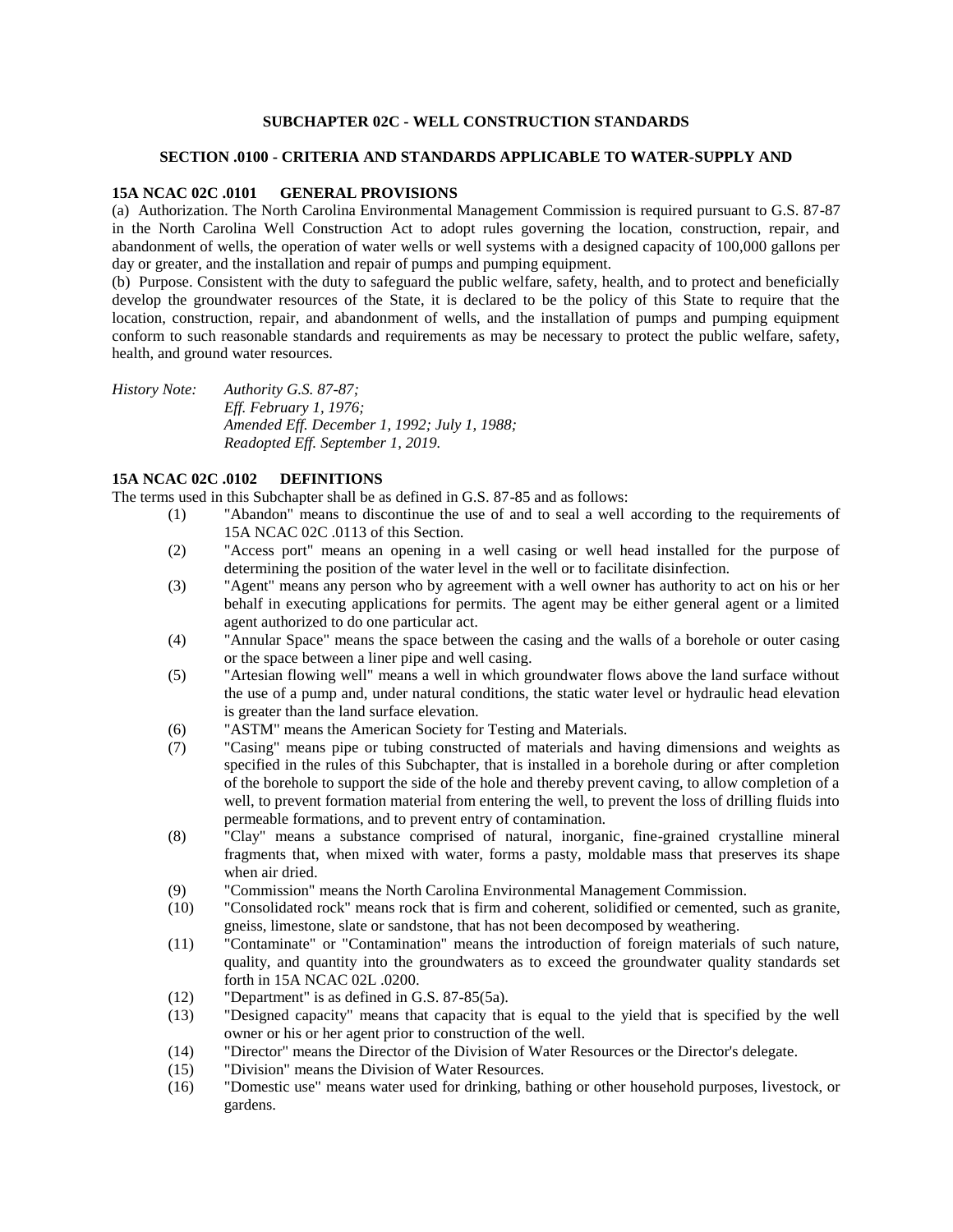- (17) "Formation Material" means naturally occurring material generated during the drilling process that is composed of sands, silts, clays or fragments of rock and that is not in a dissolved state.
- (18) "GPM" and "GPD" mean gallons per minute and gallons per day, respectively.
- (19) "Grout" means a material approved in accordance with Rule .0107(e) of this Section for use in sealing the annular space of a well or liner or for sealing a well during abandonment.
- (20) "Lead Free" means materials containing not more than a weighted average of 0.25 percent lead per Section 1417 of the Safe Drinking Water Act amended January 4, 2014.
- (21) "Liner pipe" means pipe that is installed inside a completed and cased well for the purpose of preventing the entrance of contamination into the well or for repairing ruptured, corroded or punctured casing or screens.
- (22) "Monitoring well" means any well constructed for the primary purpose of obtaining information about the physical, chemical, radiological, or biological characteristics of groundwater or other liquids, or for the observation or measurement of groundwater levels. This definition excludes lysimeters, tensiometers, and other devices used to investigate the characteristics of the unsaturated zone but includes piezometers, a type of monitoring well constructed solely for the purpose of determining groundwater levels. This definition includes all monitoring well types, including temporary wells and wells using Geoprobe® or direct-push technology (DPT).
- (23) "Owner" means any person who holds the fee or other property rights in the well being constructed.
- (24) "Pitless adapters" or "pitless units" are devices manufactured to the standards specified under 15A NCAC 02C .0107(j)(5) for the purpose of allowing a subsurface lateral connection between a well and plumbing appurtenances.
- (25) "Public water system" means a water system as defined in 15A NCAC 18C, which is hereby incorporated by reference, including subsequent amendments.
- (26) "Recovery well" means any well constructed for the purpose of removing contaminated groundwater or other liquids from the subsurface.
- (27) "Saline" means having a chloride concentration of more than 250 milligrams per liter.
- (28) "Secretary" means the Secretary of the Department of Environmental Quality or the Secretary's delegate.
- (29) "Settleable solids" means the volume of solid particles in a well-mixed one liter sample that will settle out of suspension, in the bottom of an Imhoff Cone, after one hour.
- (30) "Sewer Lateral" means the sewer pipe connecting a structure to a wastewater treatment collection system or a municipal or commercial sewer main line.
- (31) "Site" means the land or water area where any facility, activity or situation is physically located, including adjacent or other land used in connection with the facility, activity or situation.
- (32) "Specific capacity" means the yield of the well expressed in gallons per minute per foot of draw-down of the water level (gpm/ft.-dd).
- (33) "Static water level" means the level at which the water stands in the well when the well is not being pumped and is expressed as the distance from a fixed reference point to the water level in the well.
- (34) "Suspended solids" means the weight of those solid particles in a sample that are retained by a standard glass microfiber filter, with pore openings of one and one-half microns, when dried at a temperature between 103 and 105 degrees Fahrenheit.
- (35) "Temporary well" means a well that is constructed to determine aquifer characteristics and that will be permanently abandoned or converted to a permanent well within 21 days (504 hours) of the completion of drilling of the borehole.
- (36) "Turbidity" means the cloudiness in water due to the presence of suspended particles such as clay or silt that may create laboratory analytical difficulties for determining contamination above 15A NCAC 02L.
- (37) "Vent" means a permanent opening in the well casing or well head, installed for the purpose of allowing changes in the water level in a well due to natural atmospheric changes or to pumping. A vent may also serve as an access port.
- (38) "Water-tight" means put or fit together so tightly that water cannot enter or pass through. For example, water-tight pipe may be filled with water and tested under pressure between three and five pounds per square inch (psi) for several minutes to detect leaks.
- (39) "Well" is as defined in G.S. 87-85(14).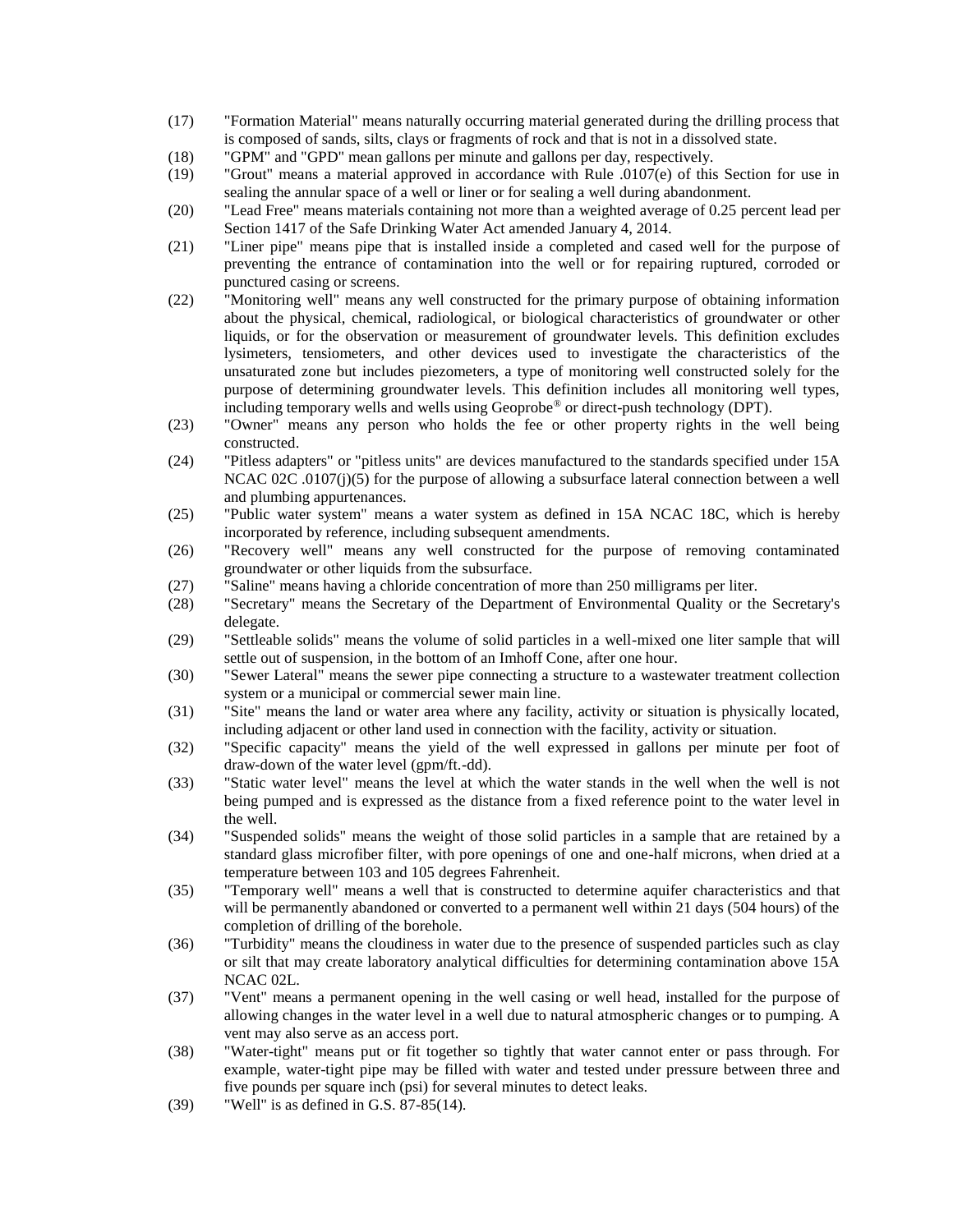- (40) "Well capacity" means the maximum quantity of water that a well will yield continuously as determined by methods outlined in 15A NCAC 02C .0110.
- (41) "Well head" means the upper terminal of the well including adapters, ports, valves, seals, and other attachments.
- (42) "Well system" means two or more wells connected to the same distribution or collection system or, if not connected to a distribution or collection system, two or more wells serving the same site.
- (43) "Yield" means the volume of water or other fluid per time that can be discharged from a well under a given set of circumstances.

*History Note: Authority G.S. 87-85; 87-87; 143-215.3; Eff. February 1, 1976; Amended Eff. September 1, 2009; April 1, 2001; December 1, 1992; July 1, 1988; March 1, 1985; September 1, 1984; Readopted Eff. September 1, 2019.*

#### **15A NCAC 02C .0103 REGISTRATION**

*History Note: Authority G.S. 87-87; 143-215.3(a)(1a); 143-355(e); Eff. February 1, 1976; Amended Eff. April 1, 2001; December 1, 1992; July 1, 1988; April 20, 1978; Repealed Eff. September 1, 2009.*

## **15A NCAC 02C .0104 PUMP INSTALLATION REGISTRATION**

*History Note: Authority G.S. 87-87; Eff. February 1, 1976; Repealed Eff. July 1, 1988.*

## **15A NCAC 02C .0105 PERMITS**

(a) No person shall locate or construct any of the following wells until a permit has been issued by the Department:

- (1) any water-well or well system with a designed capacity to pump 100,000 gallons per day (gpd) or more during one calendar year;
- (2) any well added to an existing system if the total designed capacity of such existing well system and added well will equal or exceed 100,000 gpd;
- (3) any temporary or permanent monitoring well or monitoring well system, including wells installed using direct-push technology (DPT) or Geoprobe<sup>®</sup> technology, designed to penetrate an aquifer to obtain groundwater data on property not owned by the well owner;
- (4) any recovery well;
- (5) any well with a design deviation from the standards specified under the rules of this Subchapter, including wells for which a variance is required.

(b) The Department shall issue permits for wells used for geothermal heating and cooling, aquifer storage and recovery (ASR), or other injection purposes in accordance with 15A NCAC 02C .0200.

(c) The Department shall issue permits for private drinking water wells in accordance with 15A NCAC 02C .0300, including private drinking water wells with a designed capacity greater than 100,000 gallons per day and private drinking water wells for which a variance is required.

(d) An application for any well requiring a permit pursuant to Paragraph (a) of this Rule shall be submitted by the owner or his or her agent. In the event that the permit applicant is not the owner of the property where the well or well system is to be constructed, the permit application shall contain written approval from the property owner and a statement that the applicant assumes total responsibility for ensuring that the well(s) will be located, constructed, maintained and abandoned in accordance with the requirements of this Subchapter.

(e) The application shall be submitted to the Department on forms furnished by the Department, which shall include the following:

- (1) the owner's name;
- (2) the owner's mailing address and proposed well site address;
- (3) description of the well type and activity requiring a permit;
- (4) site location (map);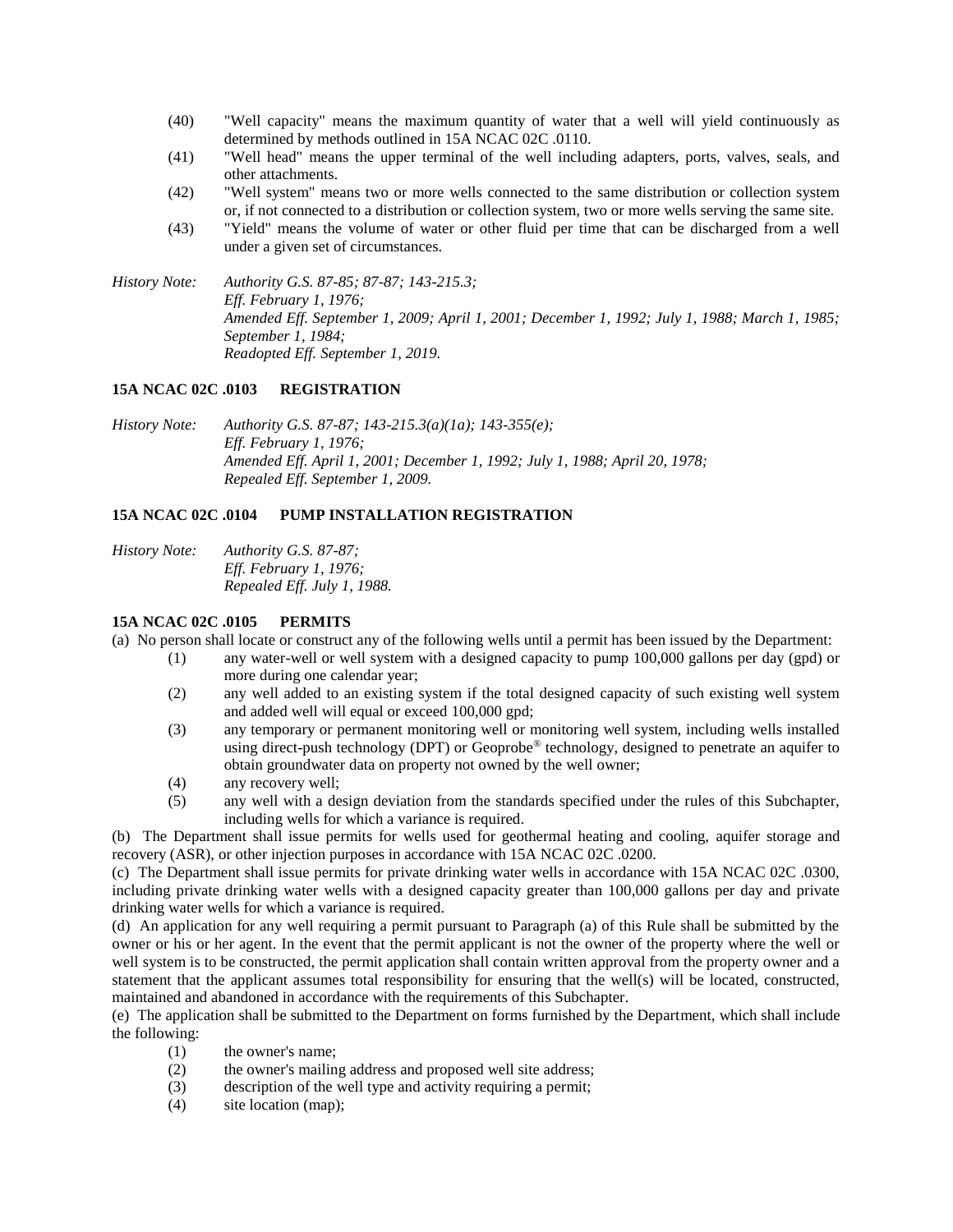- (5) a map of the site, to scale, showing the locations of:
	- (A) all property boundaries, at least one of which is referenced to a minimum of two landmarks such as identified roads, intersections, streams or lakes within 500 feet of proposed well or well system;
	- (B) all existing wells, identified by type of use, within 500 feet of proposed well or well system;
	- (C) the proposed well or well system;
	- (D) any test borings within 500 feet of proposed well or well system; and
	- (E) all sources of known or potential groundwater contamination, such as septic tank systems; pesticide, chemical or fuel storage areas; animal feedlots, as defined by G.S. 143-215.10B(5); landfills or other waste disposal areas within 500 feet of the proposed well.
- (6) the well contractor's name and state certification number, if known; and
- (7) a construction diagram of the proposed well(s) including specifications describing all materials to be used and methods of construction.

(f) For water supply wells or well systems with a designed capacity of 100,000 gpd or greater, the application shall include, in addition to the information required in Paragraph (e) of this Rule:

- (1) the number, yield and location of existing wells in the system;
- (2) the water system's name and reference number if already a public water supply system;
- (3) the designed capacity of the proposed well(s);
- (4) for wells to be screened in multiple zones or aquifers, representative data on the static water level and pH, specific conductance, and concentrations of sodium, potassium, calcium, magnesium, sulfate, chloride, and carbonates from each aquifer or zone from which water is proposed to be withdrawn. The data submitted shall demonstrate that construction of the proposed well will satisfy the requirements of 15A NCAC 02C .0107(h)(2):
- (5) a copy of any water use permit required pursuant to G.S. 143-215.15; and
- (6) any other well construction information or site specific information as requested by the Department to ensure compliance with G.S. 87-84.

(g) For those monitoring wells with a design deviation from the specifications of 15A NCAC 02C .0108 of this Section, in addition to the information required in Paragraph (e) of this Rule, the application shall include:

- (1) a description of the subsurface conditions to evaluate the site. Data from test borings, wells, and pumping tests may be necessary;
- (2) a description of the quantity, character and origin of the contamination;
- (3) justification for the necessity of the design deviation; and
- (4) any other well construction information or site specific information as requested by the Department to ensure compliance with G.S. 87-84.

(h) For those recovery wells with a design deviation from the specifications in 15A NCAC 02C .0108 of this Section, in addition to the information required in Paragraphs (e) and (g) of this Rule, the application shall describe the disposition of any fluids recovered if the disposal of those fluids will have an impact on any existing wells other than those installed for the purpose of measuring the effectiveness of the recovery well(s).

(i) In the event of an emergency, any well listed in Subparagraph  $(a)(1)$  through  $(a)(4)$  of this Rule may be constructed after verbal approval is provided by the Department. After-the-fact written applications shall be submitted by the person responsible for drilling or owner within 10 days after construction begins. The application shall include construction details of the well(s) and include the name of the person who gave verbal approval and the time and date that approval was given.

(j) The well owner or his or her agent, and the North Carolina certified well contractor shall see that a permit is secured prior to the beginning of construction of any well for which a permit is required under the rules of this Subchapter.

*History Note: Authority G.S. 87-87; 143-215.1; Eff. February 1, 1976; Amended Eff. September 1, 2009; April 1, 2001; December 1, 1992; March 1, 1985; September 1, 1984; April 20, 1978; Readopted Eff. September 1, 2019.*

**15A NCAC 02C .0106 WATER USE PERMIT**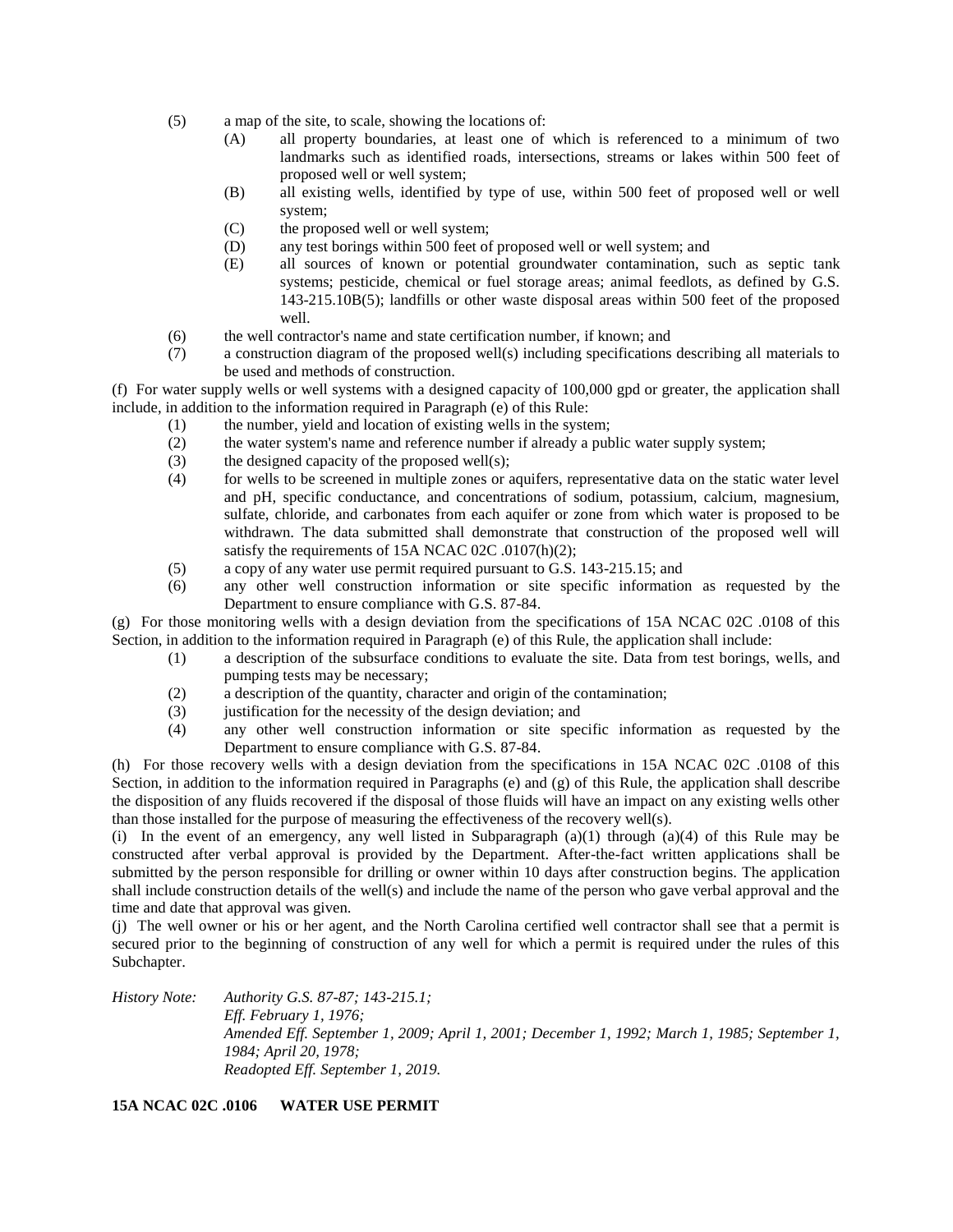## *History Note: Authority G.S. 143-215.14; 143-215.15; Eff. February 1, 1976; Repealed Eff. April 20, 1978.*

#### **15A NCAC 02C .0107 STANDARDS OF CONSTRUCTION: WATER SUPPLY WELLS**

(a) Location.

- (1) A water supply well shall not be located in any area where surface water or runoff will accumulate around the well due to depressions, drainage ways, and other landscapes that will concentrate water around the well.
- (2) The horizontal separation between a water supply well and potential sources of groundwater contamination that exist at the time the well is constructed shall be no less than as follows unless otherwise specified in Subparagraph (a)(3) of this Rule:
	- (A) Single-family dwelling with septic tank and drainfield, including the drainfield repair area 50 feet
	- (B) Single-family dwelling with septic tank and drainfield, including the drainfield repair area in saprolite system as described in 15A NCAC 18A .1956 100 feet
	- (C) All other facilities with septic tank and drainfield, including drainfield repair area

100 feet

- (D) Other subsurface ground absorption waste disposal system 100 feet
- (E) Industrial or municipal residuals disposal or wastewater-irrigation sites 100 feet
- (F) Industrial or municipal sewage or liquid-waste collection or sewer main, constructed to water main standards in the American Water Works Association (AWWA) Standards C600 and/or C900, which can be obtained from AWWA at American Water Works Association, 6666 West Quincy Avenue, Denver, CO 80235, at a cost of one hundred and four dollars (\$104.00)

50 feet

- (G) Water-tight sewer lateral line from a residence or other non-public system to a sewer main or other wastewater disposal system 25 feet
- (H) Other sewage and liquid-waste collection or transfer facility 100 feet
- (I) Cesspools and privies 100 feet
- (J) Animal feedlots, as defined by G.S. 143-215.10B(5), or manure or litter piles 100 feet
- (K) Fertilizer, pesticide, herbicide, or other chemical storage areas 100 feet
- (L) Non-hazardous waste storage, treatment, or disposal lagoons 100 feet
- (M) Sanitary landfills, municipal solid waste landfill facilities, incinerators, construction and demolition (C&D) landfills, and other disposal sites except Land Clearing and Inert Debris landfills 500 feet
- (N) Land Clearing and Inert Debris (LCID) landfills 100 feet (O) Animal barns 100 feet
- (P) Building perimeters, including any attached structures that need a building permit, such as garages, patios, or decks, regardless of foundation construction type 25 feet
- (Q) Surface water bodies that act as sources of groundwater recharge, such as ponds, lakes, and reservoirs 50 feet
- (R) All other surface water bodies, such as brooks, creeks, streams, rivers, sounds, bays, and tidal estuaries 25 feet
- (S) Chemical or petroleum fuel underground storage tank systems regulated under 15A NCAC 02N:
	- (i) with secondary containment 50 feet
- (ii) without secondary containment 100 feet (T) Above ground or underground storage tanks that contain petroleum fuels used for heating
- equipment, boilers, or furnaces, with the exception of tanks used solely for storage of propane, natural gas, or liquefied petroleum gas 50 feet (U) All other petroleum or chemical storage tank systems 100 feet (V) Gravesites 50 feet
- (W) Coal ash landfills or impoundments 200 feet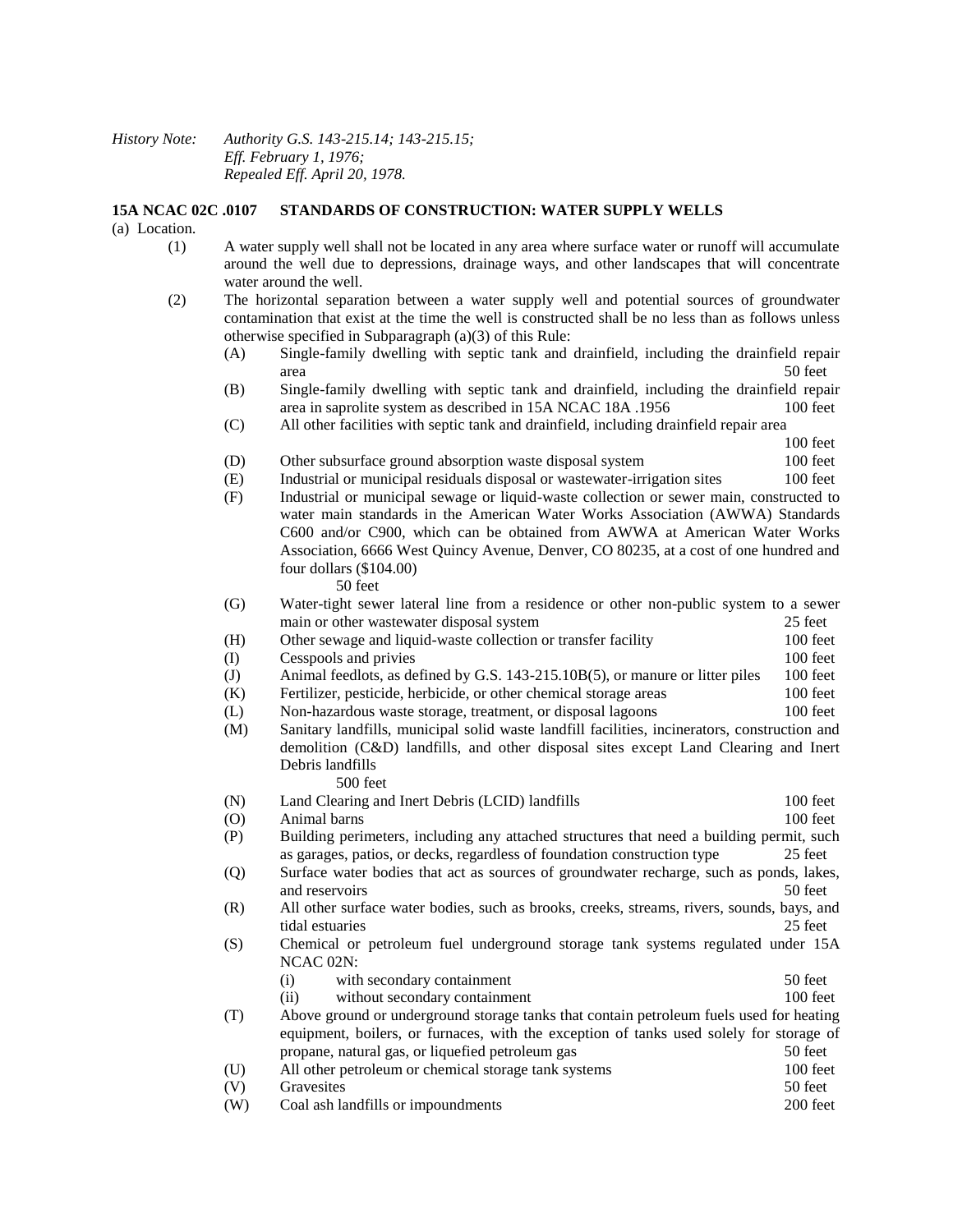- (X) All other potential sources of groundwater contamination 50 feet
- (3) For a water supply well as defined in G.S. 87-85(13) on a lot serving a single-family dwelling and intended for domestic use, where lot size or other fixed conditions preclude the separation distances specified in Subparagraph (a)(2) of this Rule, the required horizontal separation distances shall be the maximum possible but shall in no case be less than the following:
	- (A) Industrial or municipal sewage or liquid-waste collection or sewer main, constructed to water main standards as stated in the AWWA Standards C600 and/or C900 25 feet
	- (B) Animal barns 50 feet
- (4) In addition to the separation distances specified in Subparagraph (a)(2) of this Rule, a well or well system with a designed capacity of 100,000 gallons per day (GPD) or greater shall be located a sufficient distance from known or anticipated sources of groundwater contamination so as to prevent a violation of groundwater quality standards specified in 15A NCAC 02L .0202 resulting from the movement of contaminants in response to the operation of the well or well system at the proposed rate and schedule of pumping.
- (5) Wells drilled for public water supply systems regulated by the Public Water Supply Section of the Division of Water Resources shall meet the requirements of 15A NCAC 18C.
- (b) Source of water.
	- (1) The source of water for any water supply well shall not be from a water bearing zone or aquifer that is contaminated;
	- (2) In designated areas described in 15A NCAC 02C .0117 of this Section, the source shall be greater than 43 feet below land surface;
	- (3) In designated areas described in 15A NCAC 02C .0116 of this Section, the source may be less than 20 feet below land surface, but in no case less than 10 feet below land surface;
	- (4) For wells constructed with separation distances less than those specified in Subparagraph (a)(2) of this Rule based on lot size or other fixed conditions as specified in Subparagraph  $(a)(3)$  of this Rule, the source shall be greater than 43 feet below land surface except in areas described in Rule .0116 of this Section; and
	- (5) In all other areas the source shall be at least 20 feet below land surface.

(c) Drilling Fluids. Drilling Fluids shall not contain organic or toxic substances or include water obtained from surface water bodies or water from a non-potable supply and shall be comprised only of:

- (1) The formational material encountered during drilling; or
- (2) Materials manufactured specifically for the purpose of borehole conditioning or water well construction.
- (d) Casing.
	- (1) If steel casing is used:
		- (A) The casing shall be new, seamless, or electric-resistance welded galvanized or black steel pipe. Galvanizing shall be done in accordance with requirements of ASTM A53/A53M-07, which is hereby incorporated by reference, including subsequent amendments and editions and can be obtained from ASTM International, 100 Barr Harbor Drive, PO Box C 700, West Conshohocken, PA, 19428-2959 at a cost of eighty dollars and forty cents (\$80.40);
		- (B) The casing, threads and couplings shall meet or exceed the specifications of ASTM A53/A53M-07 or A589/589M-06, which is hereby incorporated by reference, including subsequent amendments and editions, and can be obtained from ASTM International, 100 Barr Harbor Drive, PO Box C 700, West Conshohocken, PA, 19428-2959 at a cost of eighty dollars and forty cents (\$80.40), and fifty-two dollars (\$52.00), respectively;
		- (C) The wall thickness for a given diameter shall equal or exceed that specified in Table 1;

## TABLE 1: MINIMUM WALL THICKNESS FOR STEEL CASING:

| <b>Nominal Diameter</b> |          | Wall Thickness |          |  |
|-------------------------|----------|----------------|----------|--|
|                         | (inches) |                | (inches) |  |
|                         |          |                |          |  |

\_\_\_\_\_\_\_\_\_\_\_\_\_\_\_\_\_\_\_\_\_\_\_\_\_\_\_\_\_\_\_\_\_\_\_\_\_\_\_\_\_\_\_\_\_\_\_\_\_\_\_\_\_\_\_\_\_\_\_\_\_\_\_\_\_\_\_\_\_\_\_\_\_\_\_\_\_\_\_\_\_\_\_\_\_\_

For 3.5 inch or smaller pipe, Schedule 40 is required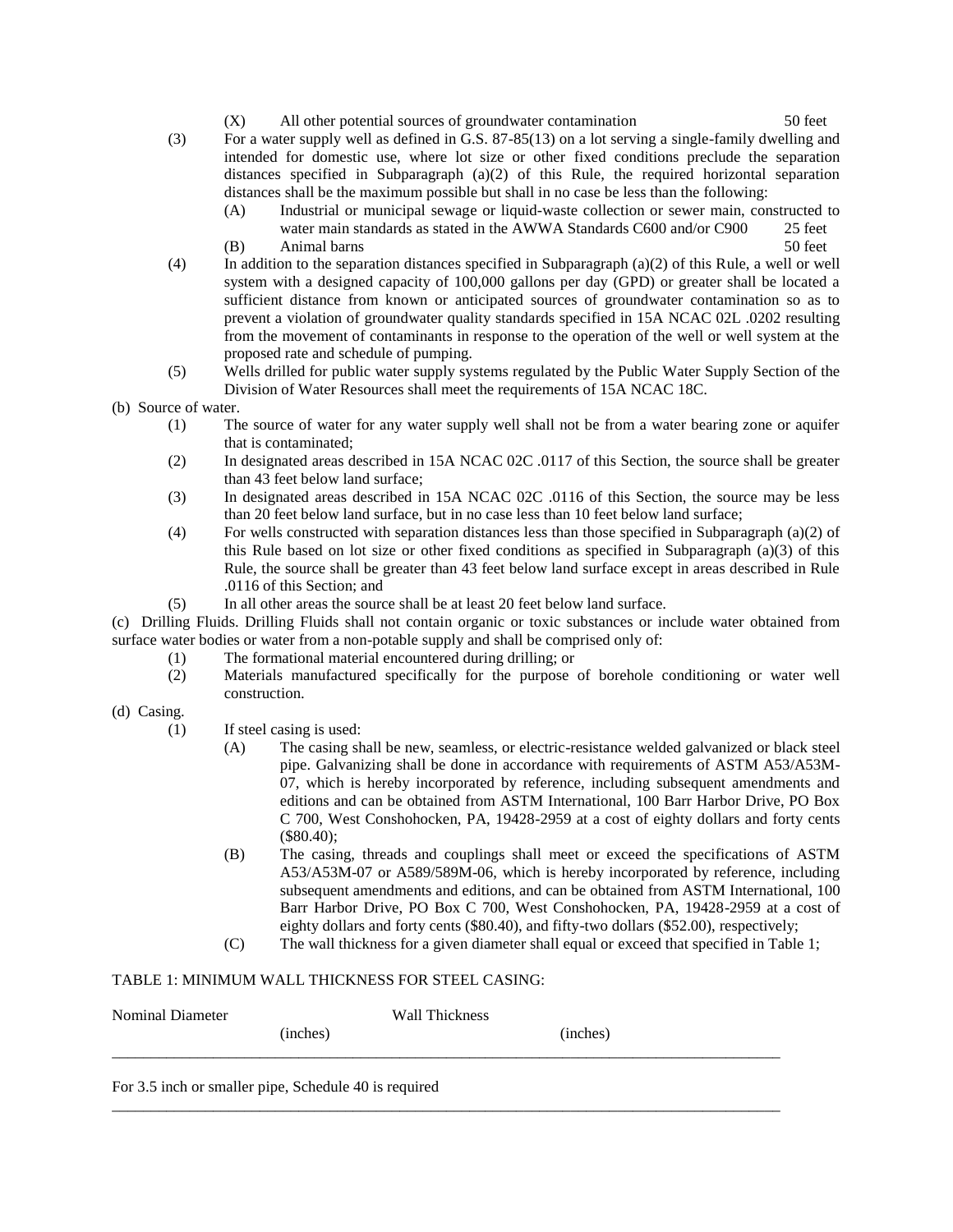| $\overline{4}$ | 0.142 |
|----------------|-------|
| $\sqrt{5}$     | 0.156 |
| 5.5            | 0.164 |
| 6              | 0.185 |
| $\,8\,$        | 0.250 |
| $10\,$         | 0.279 |
| 12             | 0.330 |
| 14 and larger  | 0.375 |

- (D) Stainless steel casing, threads, and couplings shall conform in specifications to the general requirements in ASTM A530/A530M-04a, which is hereby incorporated by reference, including subsequent amendments and editions and can be obtained from ASTM International, 100 Barr Harbor Drive, PO Box C 700, West Conshohocken, PA, 19428-2959 at a cost of forty-six dollars (\$46.00), and also shall conform to the specific requirements in the ASTM standard that best describes the chemical makeup of the stainless steel casing that is intended for use in the construction of the well;
- (E) Stainless steel casing shall have a minimum wall thickness that is equivalent to standard Schedule number 10S;
- (F) Steel casing shall be equipped with a drive shoe if the casing is driven in a consolidated rock formation. The drive shoe shall be made of forged, high carbon, tempered seamless steel and shall have a beveled, hardened cutting edge; and
- (G) Any materials containing lead shall meet NSF 61 standards, which can be obtained from NSF International at a cost of three hundred and twenty-five dollars (\$325.00), or NSF 372 standards, which can be obtained at a cost of fifty-five dollars (\$55.00). Both standards can be obtained from NSF International, P.O. Box 130140, 789 N. Dixboro Road, Ann Arbor, MI 48105.
- (2) If thermoplastic casing is used:
	- (A) The casing shall be new and manufactured in compliance with standards of ASTM F480- 14, which is hereby incorporated by reference including subsequent amendments and editions, and can be obtained from ASTM International, 100 Barr Harbor Drive, PO Box C 700, West Conshohocken, PA, 19428-2959 at a cost of sixty-seven dollars (\$67.00);
	- (B) The casing and joints shall meet or exceed all the specifications of ASTM F480-06b, except that the outside diameters shall not be restricted to those listed in ASTM F480- 06b, which is hereby incorporated by reference, including subsequent amendments and editions and can be obtained from ASTM International, 100 Barr Harbor Drive, PO Box C 700, West Conshohocken, PA, 19428-2959 at a cost of eighty dollars and forty cents (\$80.40);
	- (C) The depth of installation for a given Standard Dimension Ratio (SDR) or Schedule number thickness shall not exceed that listed in Table 2 unless the Department is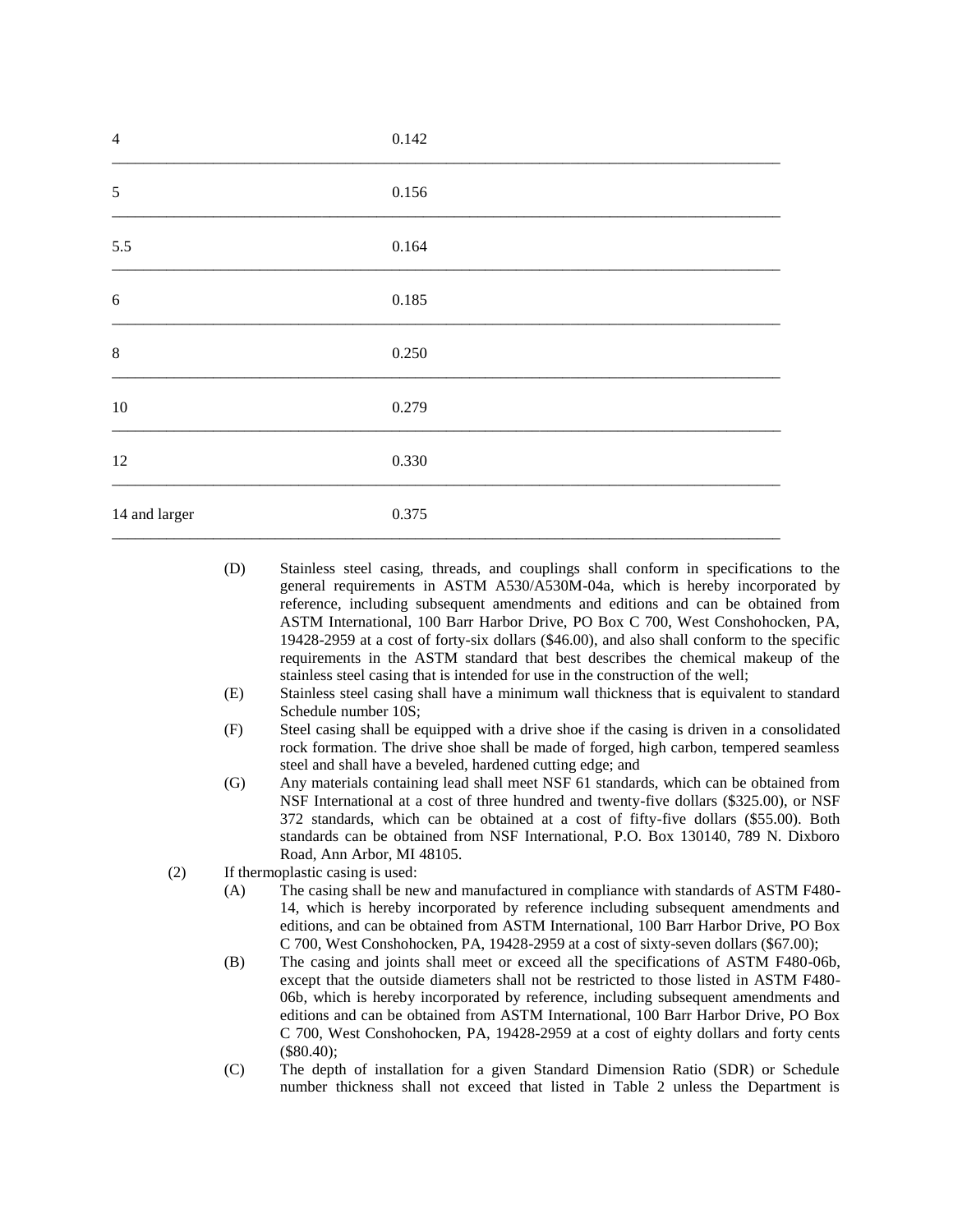provided written documentation from the manufacturer of the casing stating that the casing may safely be used at the depth at which it is to be installed is provided.

TABLE 2: Maximum allowable depths (in feet) of Installation of

Thermoplastic Water Well Casing. Dimensional standards for PVC pipe are specified in ASTM F 480-14.

| Nominal<br>Diameter (inches) | Maximum Depth<br>(in feet) for<br>Schedule 40 | Maximum Depth<br>(in feet) for<br>Schedule 80 |
|------------------------------|-----------------------------------------------|-----------------------------------------------|
| $\overline{2}$               | 485                                           | 1460                                          |
| 3                            | 415                                           | 1170                                          |
| 3.5                          | 315                                           | 920                                           |
| 4                            | 253                                           | 755                                           |
| 5                            | 180                                           | 550                                           |
| 6                            | 130                                           | 495                                           |
| 8                            | 85                                            | 340                                           |
| 10                           | 65                                            | 290                                           |
| 12                           | 65                                            | 270                                           |
| 14                           | 50                                            | 265                                           |
| 16                           | 50                                            | 255                                           |

|               | Maximum       | Maximum       | Maximum   |
|---------------|---------------|---------------|-----------|
|               | Depth (in     | Depth (in     | Depth (in |
|               | feet) for     | feet) for     | feet) for |
|               | <b>SDR 21</b> | <b>SDR 17</b> | SDR 13.5  |
|               |               |               |           |
| All Diameters | 185           | 355           | 735       |

- (D) Thermoplastic casing with wall thickness less than that corresponding to SDR 21 or Schedule 40 shall not be used;
- (E) For wells in which the casing will extend into consolidated rock, thermoplastic casing shall be equipped with a coupling or other device approved by the manufacturer of the casing as sufficient to protect the physical integrity of the thermoplastic casing during the processes of seating and grouting the casing and subsequent drilling operations;
- (F) Thermoplastic casing shall not be driven by impact, but may be pushed;
- (G) PVC well casing joints shall meet the requirements of ASTM F 480-14; and
- (H) Screws or similar mechanical fasteners shall not be used for joining PVC well casing.
- (3) In constructing any well, all water-bearing zones that contain contaminated, saline, or other non-potable water shall be cased and grouted so that contamination of overlying and underlying groundwater zones will not occur.
- (4) Every well shall be cased so that the bottom of the casing extends to the following depths:
	- (A) Wells located within the area described in Rule .0117 of this Section shall be cased from land surface to a depth of at least 43 feet.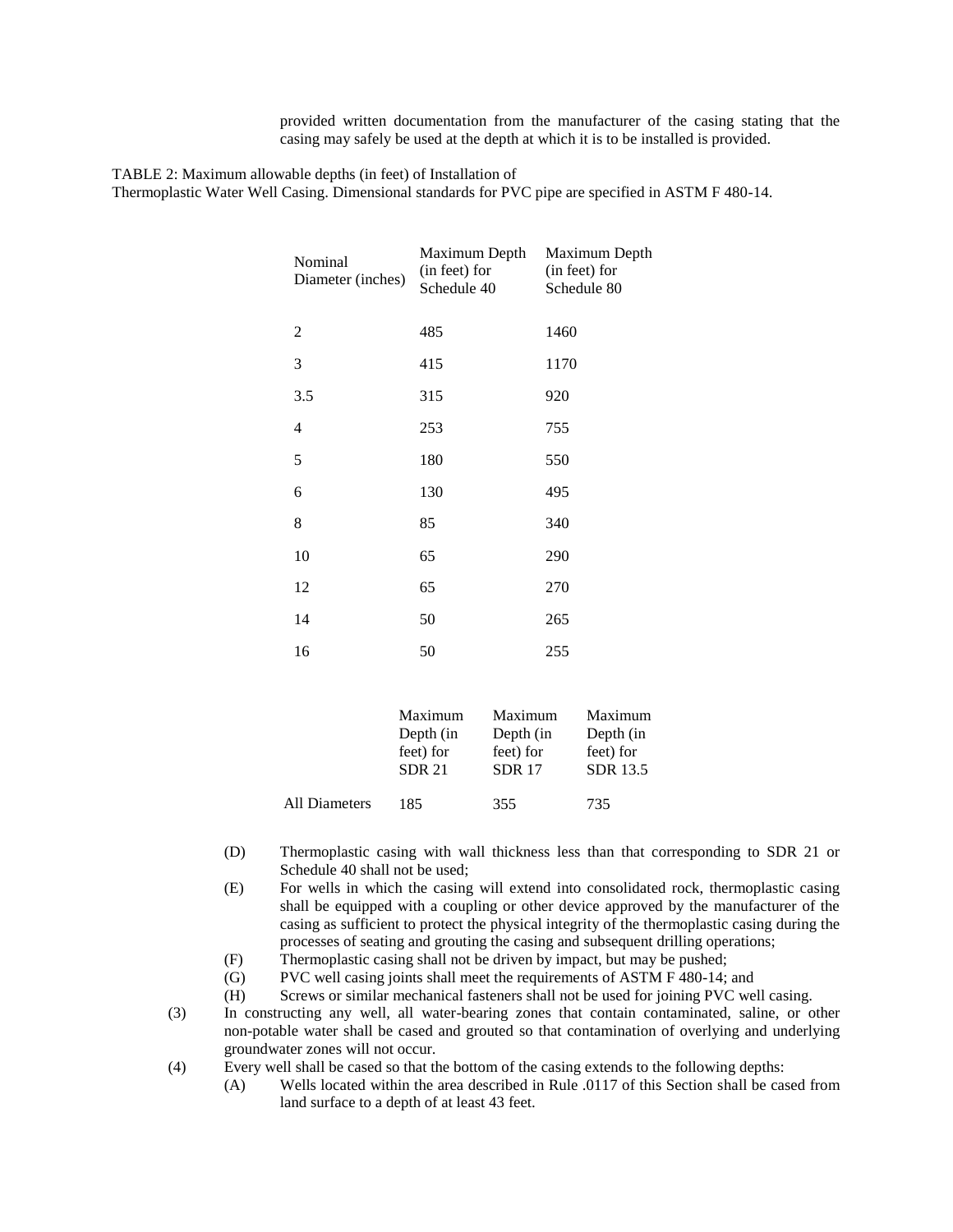- (B) Wells located within the area described in Rule .0116 of this Section shall be cased from land surface to a depth of at least 10 feet.
- (C) Wells constructed with separation distances less than those specified in Subparagraph (a)(2) of this Rule based on lot size or other fixed conditions as specified in Subparagraph (a)(3) of this Rule shall be cased from land surface to a depth of at least 43 feet except in areas described in Rule .0116 of this Section.
- (D) Wells located in any other area shall be cased from land surface to a depth of at least 20 feet.
- (5) The top of the casing shall be terminated at least 12 inches above land surface, regardless of the method of well construction and type of pump to be installed.
- (6) The casing in wells constructed to obtain water from a consolidated rock formation shall meet the requirements of Subparagraphs  $(d)(1)$  through  $(d)(5)$  of this Rule and shall:
	- (A) prevent any formational material from entering the well in excess of the levels specified in Paragraph (h) of this Rule; and
	- (B) firmly be seated at least five feet into the rock.
- (7) The casing in wells constructed to obtain water from an unconsolidated rock formation (such as gravel, sand, or shells) shall extend at least one foot into the top of the water-bearing formation.
- (8) Upon completion of the well, the well shall be sufficiently free of obstacles including formation material as necessary to allow for the installation and proper operation of pumps and associated equipment.
- (9) Prior to removing equipment from the site, the top of the casing shall be sealed with a water-tight cap or well seal, as defined in G.S. 87-85(16), to preclude the entrance of contaminants into the well.

(e) Allowable Grouts.

- (1) One of the following grouts shall be used wherever grout is required by a rule of this Section. Where a particular type of grout is specified by a rule of this Section, no other type of grout shall be used.
	- (A) Neat cement grout shall consist of a mixture of not more than six gallons of clear, potable water to one 94 pound bag of Portland cement. Up to five percent, by weight, of untreated Wyoming sodium bentonite may be used to improve flow and reduce shrinkage. The Wyoming sodium bentonite shall be 200 mesh with a yield rating of 90 barrels per ton. If bentonite is used, additional water may be added at a rate not to exceed 0.6 gallons of water for each pound of untreated Wyoming sodium bentonite.
	- (B) Sand cement grout shall consist of a mixture of not more than two parts sand and one part cement and not more than six gallons of clear, potable water per 94 pound bag of Portland cement.
	- (C) Concrete grout shall consist of a mixture of not more than two parts gravel or rock cuttings to one part cement and not more than six gallons of clear, potable water per 94 pound bag of Portland cement. One hundred percent of the gravel or rock cuttings must be able to pass through a one-half inch mesh screen.
	- (D) Bentonite slurry grout shall consist of a mixture of not more than 24 gallons of clear, potable water to one 50 pound bag of commercial granular Wyoming sodium bentonite. Non-organic, non-toxic substances may be added to bentonite slurry grout mixtures to improve particle distribution and pumpability. Bentonite slurry grout may only be used in accordance with the manufacturer's written instructions.
	- (E) Bentonite chips or pellets shall consist of pre-screened Wyoming sodium bentonite chips or compressed sodium bentonite pellets with largest dimension of at least one-fourth inch but not greater than one-fifth of the width of the annular space into which they are to be placed. Bentonite chips or pellets shall be hydrated in place. Bentonite chips or pellets shall only be used in accordance with the manufacturer's written instructions.
	- (F) Specialty grout shall consist of a mixture of non-organic, non-toxic materials with characteristics of expansion, chemical-resistance, rate or heat of hydration, viscosity, density, or temperature-sensitivity applicable to specific grouting requirements. Specialty grouts shall not be used without prior approval by the Director. A request for approval of a specialty grout shall be submitted to the Director and shall include the following information: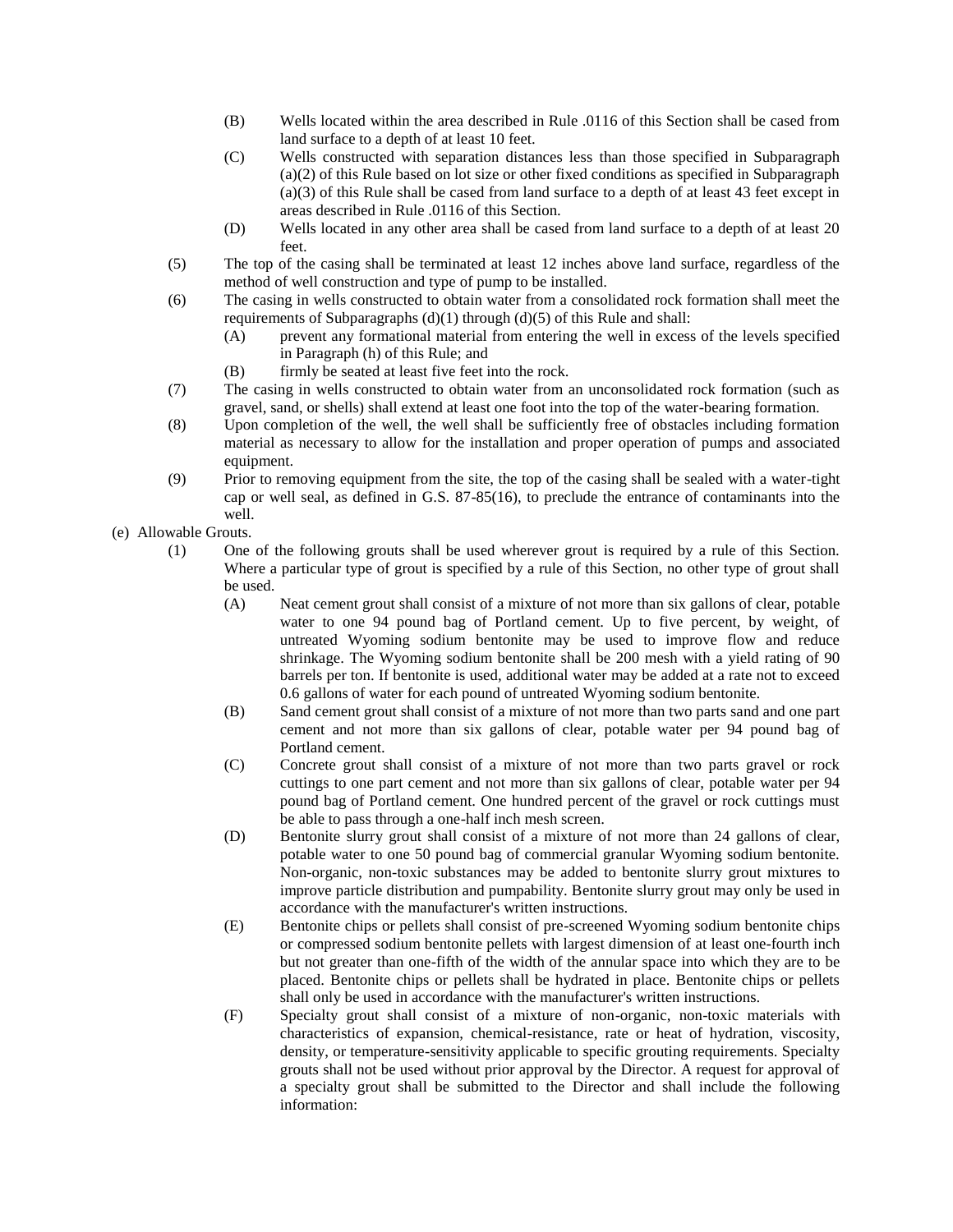- (i) a demonstration of non-toxicity, such as American National Standard Institute (ANSI) or National Sanitation Foundation, Inc. (NSF) Standard 60 certification, which is hereby incorporated by reference including subsequent amendments and editions, and can be obtained from NSF International, P.O. Box 130140, 789 North Dixboro Road, Ann Arbor, MI 48105 at a cost of three hundred and twenty-five dollars (\$325.00);
- (ii) the results of an independent laboratory that demonstrate the finished product has a permeability of less that  $1x10^{-6}$  centimeters per second and, if the product is used in areas of brackish or saline groundwater, the grout will not degrade over the lifetime of the well;
- (iii) a general procedure for mixing and emplacing the grout;
- (iv) the types of wells the request would apply to; and
- (v) any other additional information the Department needs to ensure compliance with G.S. 87-84 as requested by the Department.
- (2) With the exception of bentonite chips or pellets, the liquid and solid components of all grout mixtures shall be blended prior to emplacement below land surface.
- (3) No fly ash, other coal combustion byproducts, or other wastes shall be used in any grout.

## (f) Grout emplacement.

- (1) Casing shall be grouted to a minimum depth of twenty feet below land surface except that in those areas designated in Rule .0116 of this Section, grout shall extend to a depth of two feet above the screen or, for open end wells, to the bottom of the casing, but in no case less than 10 feet.
- (2) In addition to the grouting required by Subparagraph (f)(1) of this Rule, the casing shall be grouted as necessary to seal off all aquifers or zones that contain contaminated, saline, or other non-potable water so that contamination of overlying and underlying aquifers or zones shall not occur.
- (3) Bentonite slurry grout may be used in that portion of the borehole that is at least three feet below land surface. That portion of the borehole from land surface to at least three feet below land surface shall be filled with a concrete or cement-type grout or bentonite chips or pellets that are hydrated in place.
- (4) Grout shall be placed around the casing by one of the following methods:
	- (A) Pressure. Grout shall be pumped or forced under pressure through the bottom of the casing until it fills the annular space around the casing and overflows at the surface;
	- (B) Pumping. Grout shall be pumped into place through a hose or pipe extended to the bottom of the annular space that can be raised as the grout is applied. The grout hose or pipe shall remain submerged in grout during the entire application; or
	- (C) Other. Grout may be emplaced in the annular space by gravity flow to ensure complete filling of the space. Gravity flow shall not be used if water or any visible obstruction is present in the annular space within the applicable minimum grout depth specified in Subparagraph  $(f)(1)$  of this Rule at the time of grouting, with the exception that bentonite chips or pellets may be used if water is present and if designed for that purpose.
- (5) If a rule of this Section requires grouting of the casing to a depth greater than 20 feet below land surface, the pumping or pressure method shall be used to grout that portion of the borehole deeper than 20 feet below land surface, with the exception of bentonite chips and pellets used in accordance with Part  $(f)(4)(C)$  of this Rule.
- (6) If an outer casing is installed, it shall be grouted by either the pumping or pressure method.
- (7) Bentonite chips or pellets shall be used in compliance with all manufacturer's instructions including pre-screening the material to eliminate fine-grained particles, installation rates, hydration methods, tamping, and other measures to prevent bridging.
- (8) Bentonite grout shall not be used to seal zones of water with a chloride concentration of 1,500 milligrams per liter or greater. For wells installed on the barrier island from the Virginia state line south to Ocracoke Inlet, chloride concentrations shall be documented and reported as required by 15A NCAC 02C .0114(1)(E).
- (9) The well shall be grouted within seven days after the casing is set. If the well penetrates any water-bearing zone that contains saline water, the well shall be grouted within one day after the casing is set.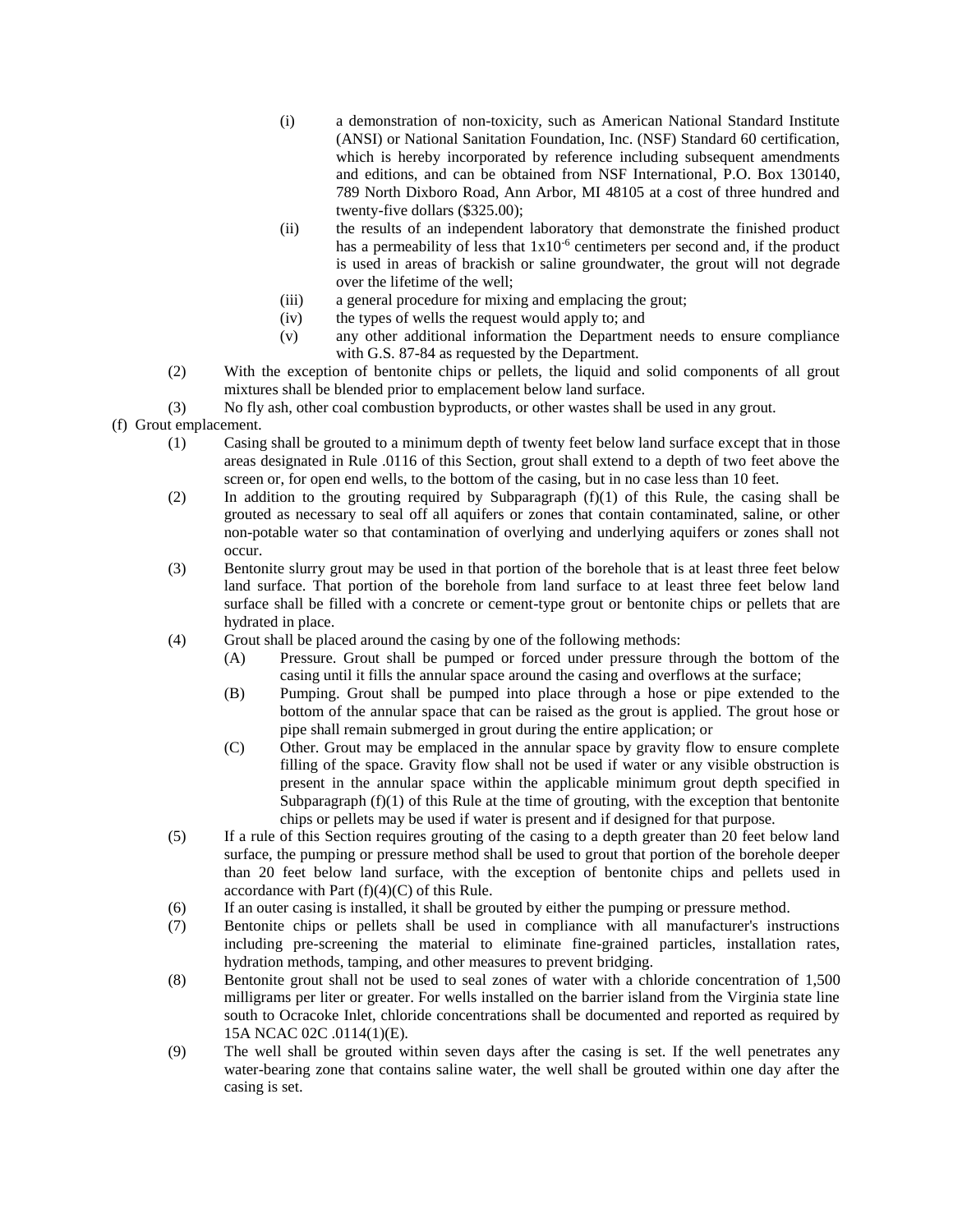- (10) No additives that will accelerate the process of hydration shall be used in grout for thermoplastic well casing.
- (11) If grouting is required by the provisions of this Section, the grout shall extend outward in all directions from the casing wall to a minimum thickness equal to either one-third of the diameter of the outside dimension of the casing or two inches, whichever is greater.
- (12) In no case shall a well be required to have an annular grout seal thickness greater than four inches.
- (13) For wells constructed in locations where flowing artesian conditions are encountered the well shall be grouted to protect the artesian aquifer, prevent erosion of overlying material, and confine the flow within the casing.
- (g) Well Screens.
	- (1) The well, if constructed to obtain water from an unconsolidated rock formation, shall be equipped with a screen that will prevent the entrance of formation material into the well after the well has been developed and completed.
	- (2) The well screen shall be of a design to permit the optimum development of the aquifer with minimum head loss consistent with the intended use of the well. The openings shall be designed to prevent clogging and shall be free of rough edges, irregularities, or other defects that may accelerate or contribute to corrosion or clogging.
	- (3) Multi-screen wells shall not connect aquifers or zones that have differences in water quality or potentiometric surfaces that would result in contamination of any aquifer or zone.
- (h) Gravel and Sand-Packed Wells.
	- (1) In constructing a gravel-or sand-packed well:
		- (A) The packing material shall be composed of quartz, granite, or similar mineral or rock material and shall be of uniform size, water-washed, and free from clay, silt, and toxic materials.
		- (B) The size of the packing material shall be determined from a grain size analysis of the formation material and shall be of a size sufficient to prohibit the entrance of formation material into the well in concentrations above those permitted by Paragraph (i) of this Rule.
		- (C) The packing material shall be placed in the annular space around the screens and casing by a fluid circulation method to ensure accurate placement and avoid bridging.
		- (D) The packing material shall be disinfected.
	- (2) The packing material shall not connect aquifers or zones that have differences in water quality that would result in contamination of any aquifer or zone.

(i) All water supply wells shall be developed by the well contractor. Development shall include removal of formation materials, mud, drilling fluids, and additives, such that the water contains no more than:

- (1) Five milliliters per liter of settleable solids; and
- (2) Ten NTUs of turbidity as suspended solids.

Development does not require efforts to reduce or eliminate the presence of dissolved constituents that are indigenous to the ground water quality in that area.

(j) Well Head Completion.

- (1) Access Port. Every water supply well shall be equipped with a usable access port or air line, except for the following: a multi-pipe deep well with jet pump or adapter mounted on the well casing or well head; and wells with casing two inches or less in diameter if a suction pipe is connected to a suction lift pump. The access port shall be at least one half inch inside the diameter opening so that the position of the water level can be determined. The port shall be installed and maintained in such manner as to prevent entrance of water or foreign material.
- (2) Well Contractor Identification Plate.
	- (A) An identification plate, showing the well contractor and certification number and the information specified in Part  $(i)(2)(E)$  of this Rule, shall be installed on the well within 72 hours after completion of the drilling.
	- (B) The identification plate shall be constructed of a durable weatherproof, rustproof metal or other material approved by the Department as equivalent.
	- (C) The identification plate shall be permanently attached to either the aboveground portion of the well casing, surface grout pad, or enclosure floor around the casing where it is visible and in a manner that does not obscure the information on the identification plate.
	- (D) The identification plate shall not be removed.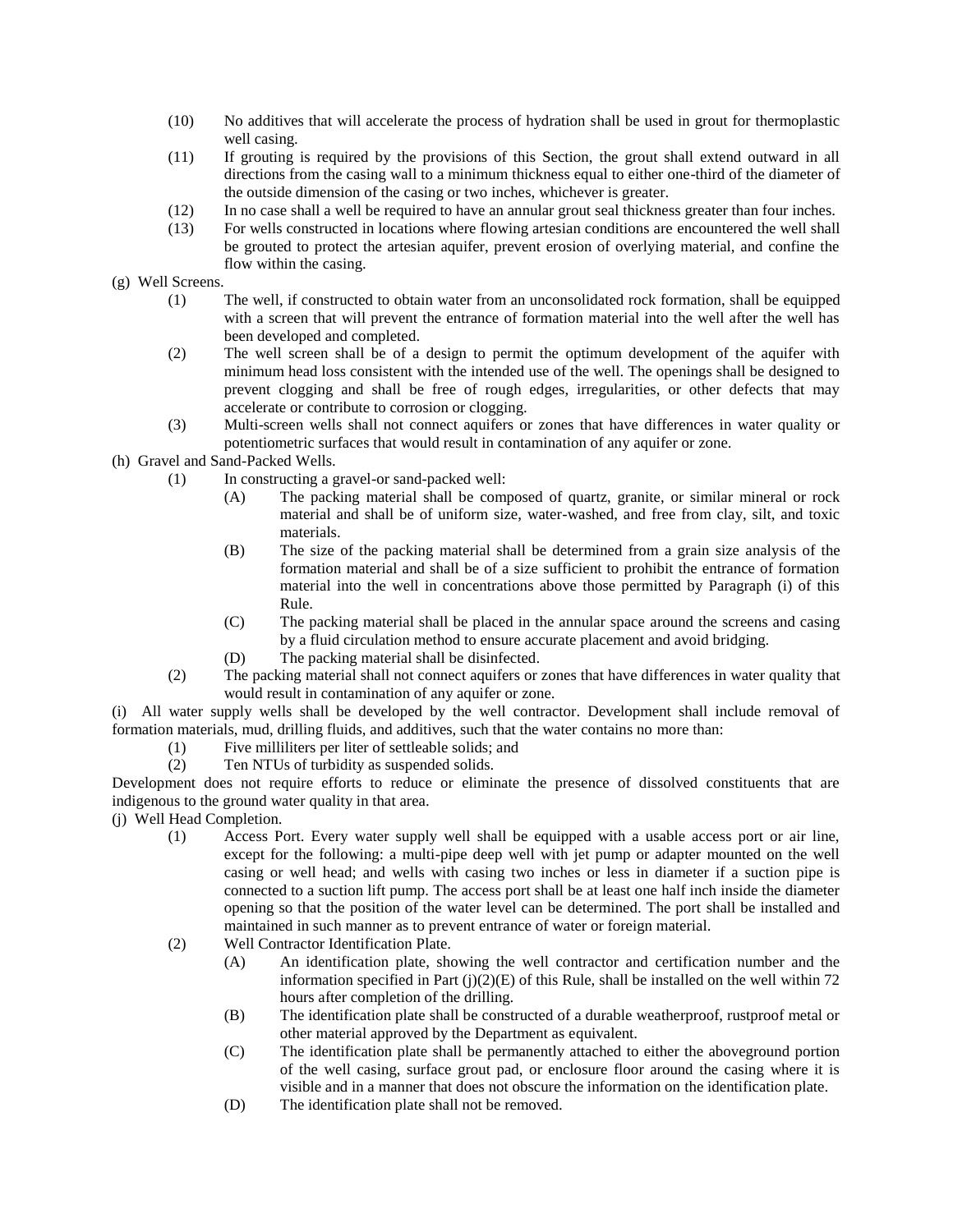- (E) The identification plate shall be stamped to show the following:
	- (i) the total depth of well;
	- (ii) the casing depth (feet) and inside diameter (inches);
	- (iii) the screened intervals of screened wells;
	- (iv) the packing interval of gravel-packed or sand-packed wells;
	- (v) the yield, in gallons per minute (gpm) or specific capacity in gallons per minute per foot of drawdown (gpm/ft. of drawdown);
	- (vi) the static water level and the date it was measured;
	- (vii) the date the well was completed.
- (3) Pump Installation Information Plate.
	- (A) An information plate, showing the well contractor and certification number of the person installing the pump and the information specified in Part  $(i)(3)(D)$  of this Rule, shall be permanently attached to either the aboveground portion of the well casing, the surface grout pad, or the enclosure floor, if present, where it is visible and in a manner that does not obscure the information on the identification plate, within 72 hours after completion of the pump installation;
	- (B) The information plate shall be constructed of a durable, waterproof, rustproof metal or other material approved by the Department;
	- (C) The information plate shall not be removed; and
	- (D) The information plate shall be stamped or engraved to show the following:
		- (i) the date the pump was installed;
		- (ii) the depth of the pump intake; and
		- (iii) the horsepower rating of the pump.
- (4) Controlled flow. Every artesian flowing well shall be constructed, equipped, and operated to prevent the uncontrolled discharge of groundwater. Flow discharge control shall be provided to conserve the groundwater resource and prevent or reduce the loss of artesian hydraulic head. Flow control may consist of valved pipe connections, watertight pump connections, receiving tank, flowing well pitless adapter, packer, or other methods approved by the Department to prevent the loss of artesian hydraulic head and stop the flow of water as referenced in G.S. 87-88(d). Well owners shall be responsible for the operation and maintenance of the valve.
- (5) Pitless adapters or pitless units shall be allowed as a method of well head completion under the following conditions:
	- (A) Design, installation, and performance standards are those specified in PAS-97(04), which is hereby incorporated by reference including subsequent amendments and editions and can be obtained from the Water System Council National Programs Office, 1101 30<sup>th</sup> Street, N.W., Suite 500, Washington, DC 20007 at no cost;
	- (B) The pitless device is compatible with the well casing;
	- (C) The top of the pitless unit extends at least 12 inches above land surface;
	- (D) The excavation surrounding the casing and pitless device is filled with grout from the top of the casing grout to the land surface; and
	- (E) The pitless device has an access port.
- (6) All openings for piping, wiring, and vents shall enter into the well at least 12 inches above land surface, except where pitless adapters or pitless units are used, and shall be sealed to preclude the entrance of contaminants into the well. The final land surface grade adjacent to the well head shall be such that surface water is diverted away from the well.

*History Note: Authority G.S. 87-87; 87-88; S.L. 2018-65; Eff. February 1, 1976; Amended Eff. May 14, 2001; December 1, 1992; March 1, 1985; September 1, 1984; April 20, 1978; Temporary Amendment Eff. August 3, 2001; Amended Eff. September 1, 2009; August 1, 2002; Readopted Eff. June 15, 2020.*

**15A NCAC 02C .0108 STANDARDS OF CONSTRUCTION: WELLS OTHER THAN WATER SUPPLY**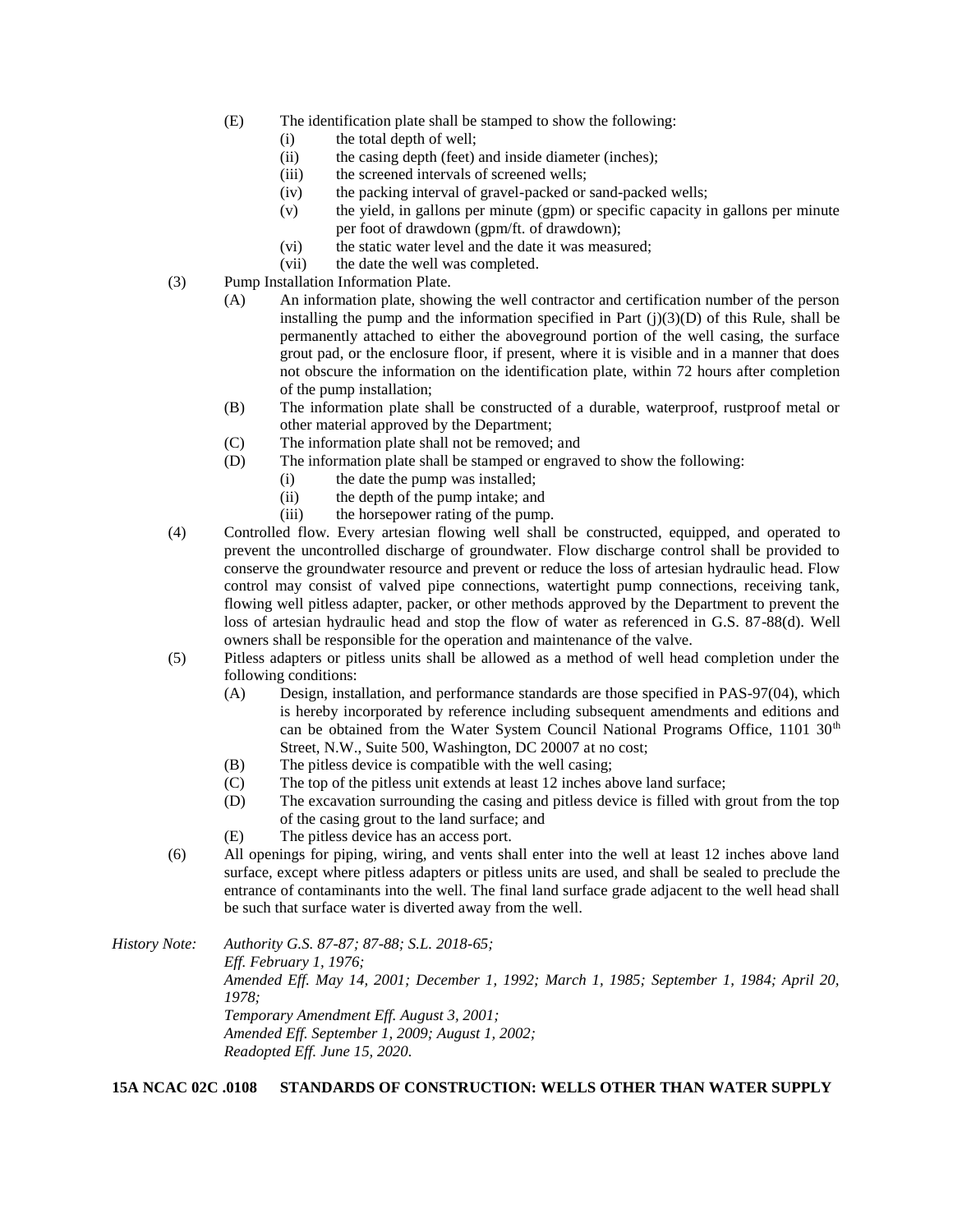(a) No well shall be located, constructed, operated, or repaired in any manner that may adversely impact the quality of groundwater.

(b) Injection wells shall conform to the standards set forth in Section .0200 of this Subchapter.

(c) Monitoring wells and recovery wells shall be located, designed, constructed, operated, and abandoned with materials and by methods that are compatible with the chemical and physical properties of the contaminants involved, specific site conditions, and specific subsurface conditions.

(d) Monitoring well and recovery well boreholes shall not penetrate to a depth greater than the depth to be monitored or the depth from which contaminants are to be recovered. Any portion of the borehole that extends to a depth greater than the depth to be monitored or the depth from which contaminants are to be recovered shall be grouted completely to prevent vertical migration of contaminants.

(e) The well shall not hydraulically connect:

- (1) separate aquifers; or
- (2) those portions of a single aquifer where contamination occurs in separate and definable layers within the aquifer.

(f) The well construction materials used shall be structurally stable, corrosion resistant, and non-reactive based upon the depth of the well and any contaminants to be monitored or recovered.

(g) The well shall be constructed in such a manner that water or contaminants from the land surface cannot migrate along the borehole annulus into any packing material or well screen area.

(h) In non-water supply wells, packing material placed around the screen shall extend one foot or greater above the top of the screen and a one foot or greater thick seal, comprised of chip or pellet bentonite or other material approved by the Department as equivalent, shall be emplaced directly above and in contact with the packing material. If shallow groundwater is observed within five feet or less of land surface during well construction, the packing material and seal shall comply with Paragraph (j) of this Rule.

(i) In non-water supply wells, grout shall be placed in the annular space between the outermost casing and the borehole wall from the land surface to the top of the bentonite seal above any well screen or to the bottom of the casing for open end wells. The grout shall comply with Paragraph (e) of Rule .0107 of this Section.

(j) For non-water supply wells in which the stabilized water table is visible within five feet of land surface during well installation or field investigation activities, well construction shall meet each of the following requirements:

- (1) Packing material placed in the annular space around the well screen shall extend six inches or greater above the top of the screen;
- (2) A six-inch or greater thick seal comprised of chip or pellet bentonite shall be placed in the annular space above and in direct contact with the packing material;
- (3) A one-foot or greater seal of concrete or cement grout shall be installed in the annular space from land surface to the top of the bentonite seal (upper one foot of well horizon); and
- (4) Shallow wells of this class shall be equipped with a two-foot or greater concrete pad around the well, flush with the land surface to prevent surface water infiltration.

If a well is installed under this Paragraph, the existence of a shallow water table shall be verified by a NC certified well contractor, licensed professional engineer, geologist, or soil scientist and noted on all documents or reporting forms submitted.

(k) All wells shall be grouted within seven days after the casing is set. If the well penetrates any water-bearing zone that contains contaminated or saline water, the well shall be grouted within one day after the casing is set.

(l) All non-water supply wells, including temporary wells, shall be secured with a locking well cap to ensure against unauthorized access and use.

(m) All non-water supply wells shall be equipped with a steel outer well casing or flush-mount cover, set in concrete, and other measures to protect the well from damage by normal site activities.

(n) Any well that would flow under natural artesian conditions shall be valved so that the flow can be regulated.

(o) In non-water supply wells, the well casing shall be terminated no less than 12 inches above land surface unless all of the following conditions are met:

- (1) site-specific conditions directly related to business activities, such as vehicle traffic, would endanger the physical integrity of the well; and
- (2) the well head is completed in such a manner so as to preclude surficial contaminants from entering the well.

(p) Each non-water supply well shall have permanently affixed an identification plate. The identification plate shall be constructed of a durable, waterproof, or rustproof material and shall contain the following information:

- (1) well contractor's name and certification number;
- (2) the date the well was completed;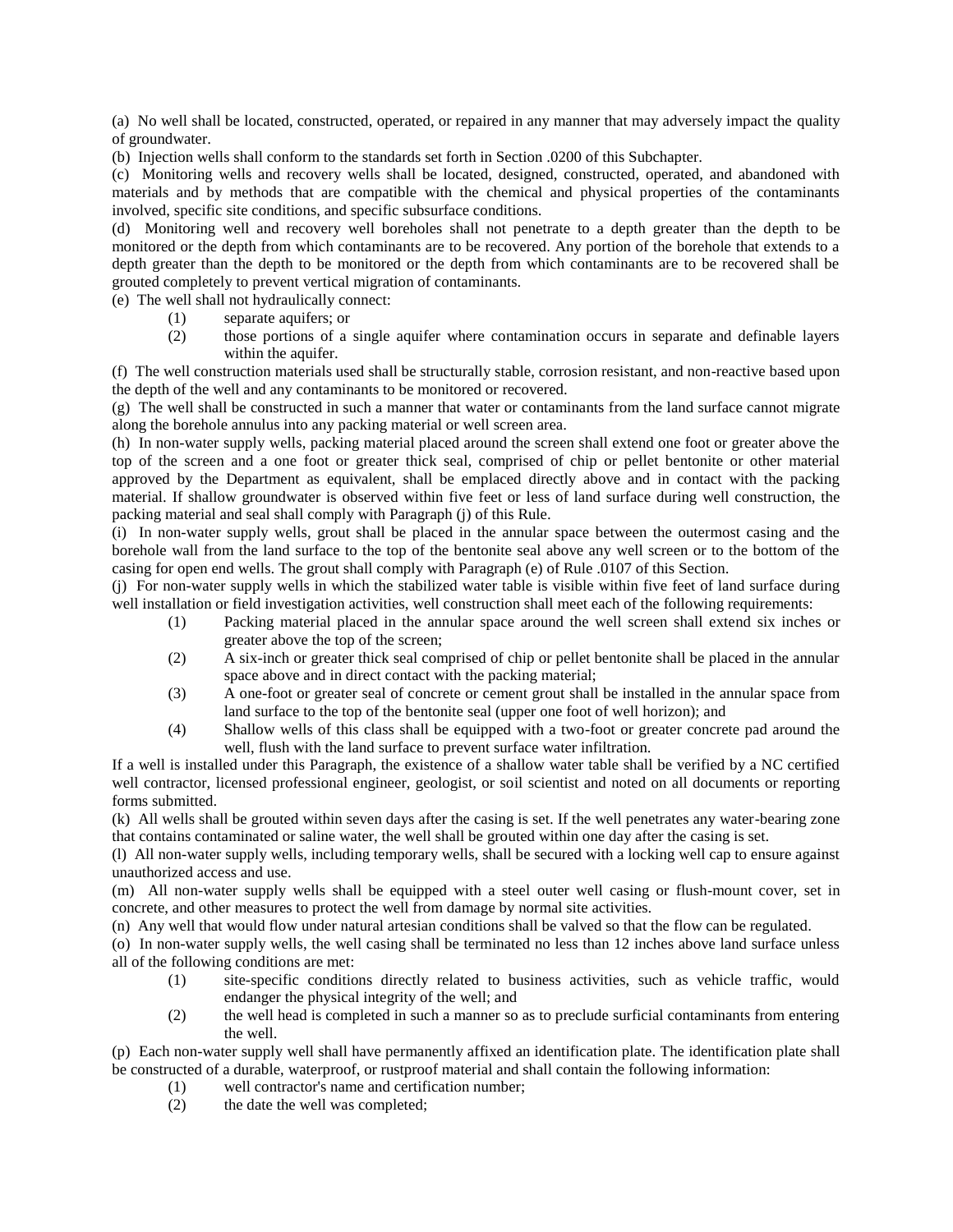- (3) the total depth of the well;
- (4) a warning that the well is not for water supply and that the groundwater may contain hazardous materials;
- (5) the depth to the top and bottom of each screen; and
- (6) the well identification number or name assigned by the well owner.

(q) Each non-water supply well shall be developed such that the level of turbidity or settleable solids does not preclude accurate chemical analyses of any fluid samples collected or adversely affect the operation of any pumps or pumping equipment.

(r) Wells constructed for the purpose of monitoring or testing for the presence of liquids associated with tanks regulated under 15A NCAC 02N shall be constructed in accordance with 15A NCAC 02N .0504.

(s) Wells constructed for the purpose of monitoring for the presence of vapors associated with tanks regulated under 15A NCAC 02N shall:

- (1) be constructed in such a manner as to prevent the entrance of surficial contaminants or water into or alongside the well casing; and
- (2) be provided with a locking well cap to ensure against unauthorized access and use.

(t) Temporary wells and all other non-water supply wells shall be constructed in such a manner as to preclude the vertical migration of contaminants within and along the borehole channel.

(u) Geotechnical borings advanced for building activities, such as foundation testing and road bed strength evaluations shall not be considered wells as defined in G.S. 87-85(14) if they are immediately abandoned after use pursuant to Rule .0113(d)(1) of this Section. These borings shall not require submittal of a well construction or abandonment record pursuant to Rule .0114 of this Section.

(v) Soil borings advanced for such activities as collecting soil samples for contamination assessment or characterization soil profiles shall not be considered wells as defined in G.S. 87-85(14) if they are not intended to penetrate the water table and are abandoned after samples are collected pursuant to Rule .0113(d)(1) of this Section. These borings shall not require submittal of a well construction or well abandonment records pursuant to Rule .0114 of this Section.

*History Note: Authority G.S. 87-87; 87-88; Eff. February 1, 1976; Amended Eff. September 1, 2009, April 1, 2001; December 1, 1992; September 1, 1984; April 20, 1978; Readopted Eff. September 1, 2019.*

## **15A NCAC 02C .0109 PUMPS AND PUMPING EQUIPMENT**

(a) The pumping capacity of the pump shall be consistent with the intended use and yield characteristics of the well. (b) The pump and related equipment for the well shall be located to permit easy access and removal for repair and maintenance.

(c) The base plate of a pump placed directly over the well shall be designed to form a watertight seal with the well casing or pump foundation.

(d) In installations where the pump is not located directly over the well, the annular space between the casing and pump intake or discharge piping shall be closed with a watertight seal.

(e) The well head shall be equipped with a screened vent to allow for the pressure changes within the well unless a suction lift pump or single-pipe jet pump is used or artesian flowing well conditions are encountered.

(f) The person installing the pump in any water supply well shall install a threadless sampling tap at the wellhead for obtaining water samples except:

- (1) In the case of suction pump or offset jet pump installations the threadless sampling tap shall be installed on the return (pressure) side of the pump piping; and
- (2) In the case of pitless adapter installations, the threadless sampling tap shall be located upstream of the water storage tank.

The threadless sampling tap shall be turned downward, located a minimum of 12 inches above land surface, floor, or well pad, and positioned such that a water sample can be obtained without interference from any part of the wellhead. If the wellhead is also equipped with a threaded hose bibb in addition to the threadless sampling tap, the hose bibb shall be fitted with a backflow preventer or vacuum breaker.

(g) A priming tee shall be installed at the well head in conjunction with offset jet pump installations.

(h) Joints of any suction line installed underground between the well and pump shall be tight under system pressure.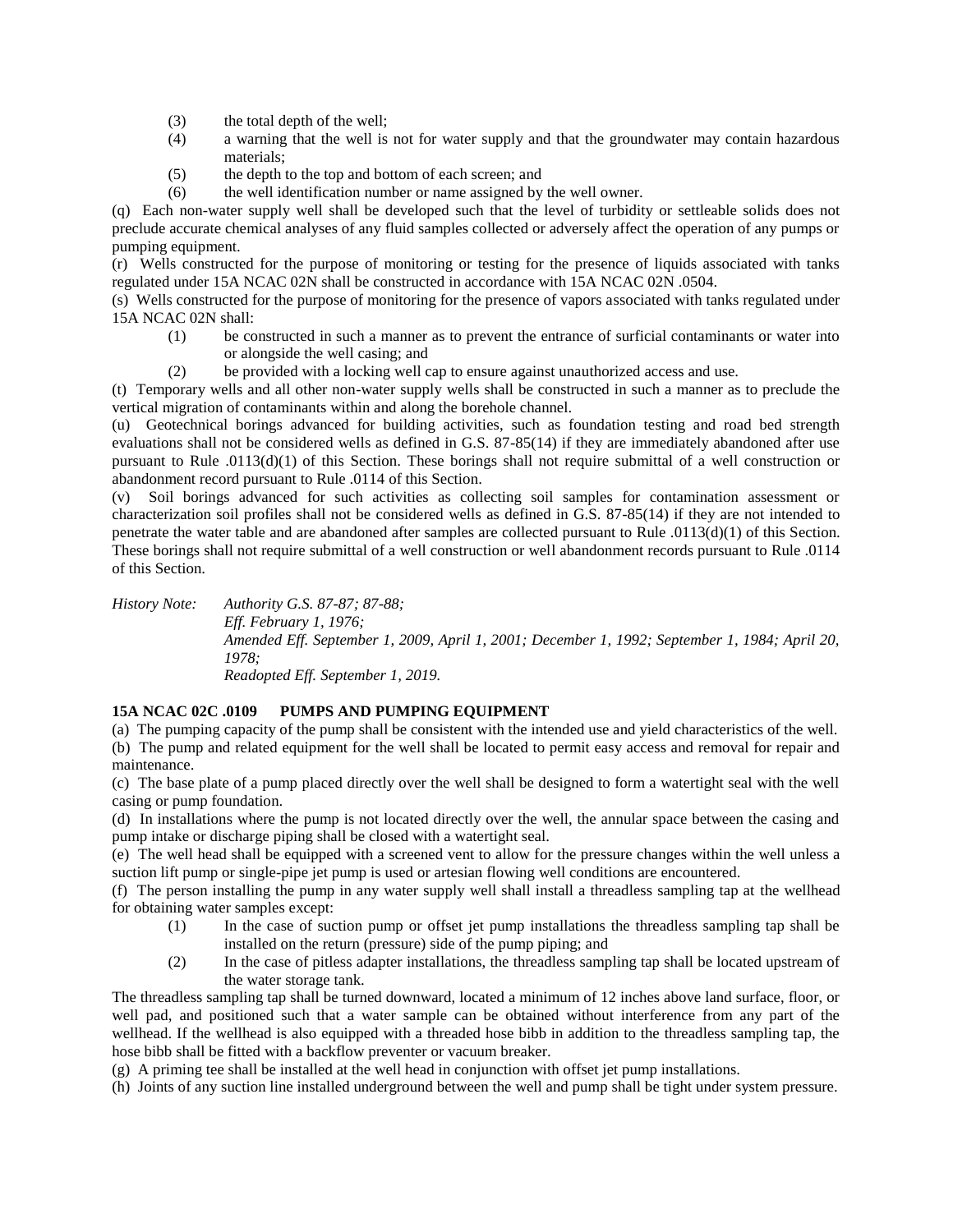(i) The drop piping and electrical wiring used in connection with the pump shall meet all applicable underwriters specifications.

(j) Only potable water shall be used for priming the pump.

(k) Any materials containing lead shall meet NSF 61 standards.

*History Note: Authority G.S. 87-87; 87-88; Eff. February 1, 1976; Amended Eff. September 1, 2009, December 1, 1992; April 20, 1978; Readopted Eff. September 1, 2019.*

## **15A NCAC 02C .0110 WELL TESTS FOR YIELD**

(a) Every domestic well shall be tested for capacity by one of the following methods:

- (1) Pump Method
	- (A) select a permanent measuring point, such as the top of the casing;
	- (B) measure and record the static water level below or above the measuring point prior to starting the pump;
	- (C) measure and record the discharge rate at intervals of 10 minutes or less;
	- (D) measure and record water levels using a steel or electric tape at intervals of 10 minutes or less;
	- (E) continue the test for a period of at least one hour; and
	- (F) make measurements within an accuracy of plus or minus one inch.
- (2) Bailer Method
	- (A) select a permanent measuring point, such as the top of the casing;
	- (B) measure and record the static water level below or above the measuring point prior to starting the bailing procedure;
	- (C) bail the water out of the well for a period of one hour or longer;
	- (D) determine and record the bailing rate in gallons per minute at the end of the bailing period; and
	- (E) measure and record the water level after stopping bailing process.
- (3) Air Rotary Drill Method
	- (A) measure and record the amount of water being injected into the well during drilling operations;
	- (B) measure and record the discharge rate in gallons per minute at intervals of one hour or less during drilling operations;
	- (C) after completion of the drilling, continue to blow the water out of the well for 30 minutes or longer and measure and record the discharge rate in gallons per minute at intervals of 10 minutes or less during the period; and
	- (D) measure and record the water level after discharge ceases.
- (4) Air Lift Method. Measurements shall be made through a pipe placed in the well. The pipe shall have an inside diameter of at least five-tenths of an inch or greater and shall extend from top of the well head to a point inside the well that is below the bottom of the air line.
	- (A) Measure and record the static water level prior to starting the air compressor;
	- (B) Measure and record the discharge rate at intervals of 10 minutes or less;
	- (C) Measure and record the pumping level using a steel or electric tape at intervals of 10 minutes or less; and
	- (D) Continue the test for a period of one hour or longer.

(b) Public, Industrial, and Irrigation Wells. Every industrial or irrigation well and, if required by rule adopted by the Commission for Public Health, every well serving a public water supply system upon completion shall be tested for capacity by the following or equivalent method:

- (1) The water level in the well to be pumped and in all observation wells shall be measured and recorded prior to starting the test.
- (2) The well shall be tested by a pump of sufficient size and lift capacity to test the yield of the well, consistent with the well diameter and purpose.
- (3) The pump shall be equipped with throttling devices to reduce the discharge rate to approximately 25 percent of the maximum capacity of the pump.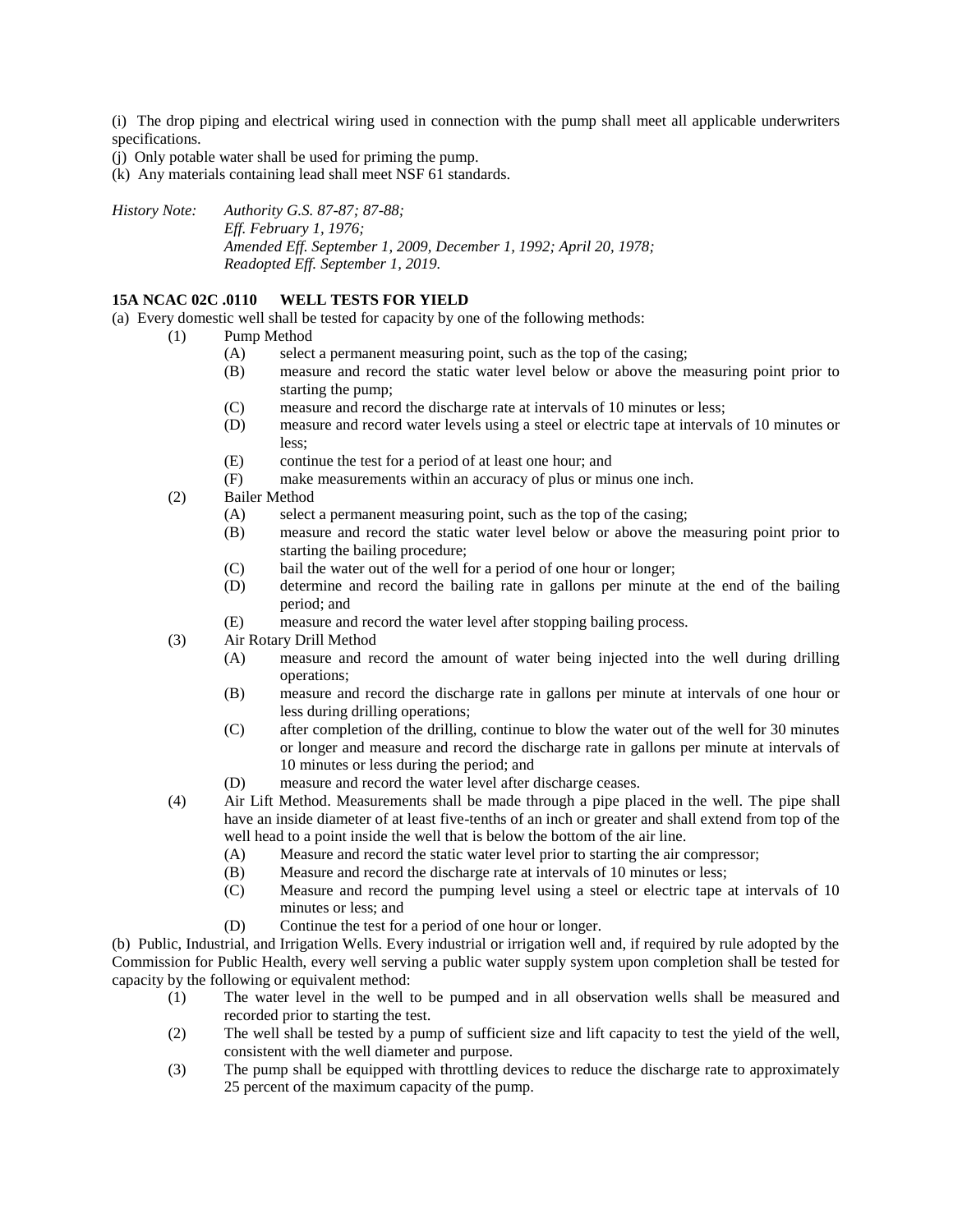- (4) The test shall be conducted for a period of 24 hours or longer without interruption and, except for wells constructed in Coastal Plain aquifers, shall be continued for a period of four hours or longer after the pumping water level stabilizes.
- (5) The pump discharge shall be set at a constant rate or rates that can be maintained throughout the testing period. If the well is tested at two or more pumping rates (a step-drawdown test), pumping at each pumping rate shall continue to the point that the pumping water level declines no more than 0.1 feet per hour for a period of four hours or more for each pumping rate, except for wells constructed to Coastal Plain aquifers. In wells constructed in Coastal Plain aquifers, pumping at each pumping rate shall continue for four hours or longer.
- (6) The pump discharge rate shall be measured by an orifice meter, flowmeter, weir, or equivalent metering device. The metering device used shall have a calibration accuracy within plus or minus five percent of a known standard.
- (7) The discharge rate of the pump and time shall be measured and recorded at intervals of 10 minutes or less during the first two hours of the pumping period for each pumping rate. If the pumping rate is constant after the first two hours of pumping, discharge measurements and recording may be made at longer time intervals not to exceed one hour.
- (8) The water level in each well and time shall be measured and recorded at intervals of five minutes or less during the first hour of pumping and at intervals of 10 minutes or less during the second hour of pumping. After the second hour of pumping, the water level in each well shall be measured at such intervals that the lowering of the pumping water level does not exceed three inches between measurements.
- (9) A reference point for water level measurements shall be selected and recorded for the pumping well and each observation well to be measured during the test. All water level measurements shall be made from the selected reference points, which shall be permanently marked.
- (10) All water level measurements shall be made with a steel or electric tape or equivalent measuring device.
- (11) All water level measurements shall be made within an accuracy of plus or minus one inch or to 0.1 foot.
- (12) After the completion of the pumping period, measurements of the water level recovery rate in the pumped well shall be made in the same manner as the drawdown for a period of two hours or greater.
- *History Note: Authority G.S. 87-87; 87-88; Eff. February 1, 1976; Amended Eff. September 1, 2009, April 1, 2001; December 1, 1992; September 1, 1984; April 20, 1978; Readopted Eff. September 1, 2019.*

## **15A NCAC 02C .0111 DISINFECTION OF WATER SUPPLY WELLS**

(a) Any person constructing, repairing, testing, or performing maintenance or installing a pump in a water supply well shall disinfect the well upon completion of construction, repairs, testing, maintenance, or pump installation.

- (b) Any person disinfecting a well shall perform disinfection in accordance with the following procedures:
	- (1) Chlorination.
		- (A) Hypochlorite shall be placed in the well in sufficient quantities to produce a chlorine residual of at least 100 parts per million (ppm) in the well. Stabilized chlorine tablets or hypochlorite products containing fungicides, algaecides, or other disinfectants shall not be used. Chlorine test strips or other quantitative test methods shall be used to confirm the concentration of the chlorine residual.
		- (B) The hypochlorite shall be placed in the well by one of the following or equivalent methods:
			- (i) Granular hypochlorite may be dropped in the top of the well and allowed to settle to the bottom; or
			- (ii) Hypochlorite solutions shall be placed in the bottom of the well by using a bailer or by pouring the solution through the drill rod, hose, or pipe placed in the bottom of the well. The solution shall be flushed out of the drill rod, hose, or pipe by using water or air.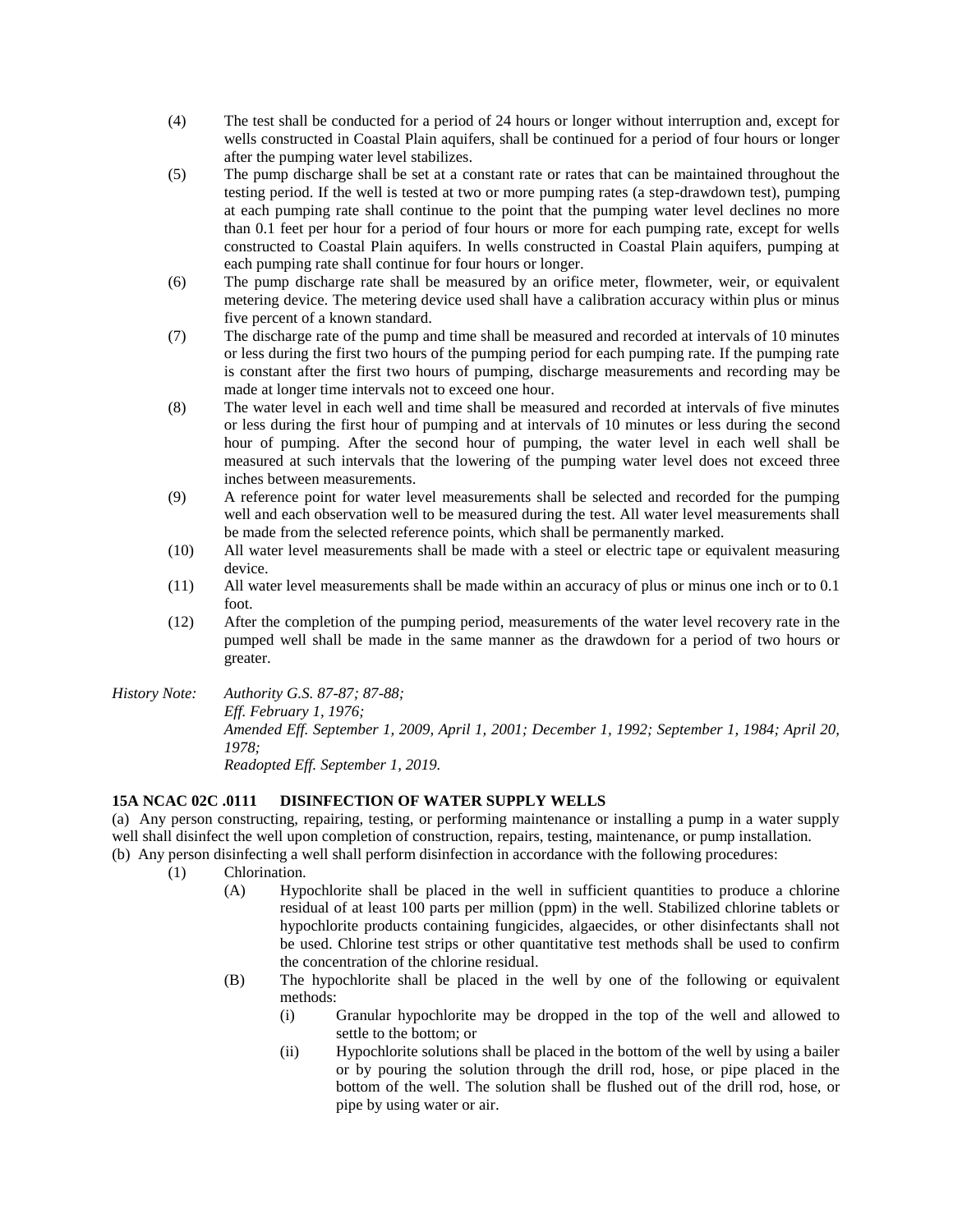- (C) The water in the well shall be agitated or circulated to ensure thorough dispersion of the chlorine.
- (D) The well casing, pump column, and any other equipment above the water level in the well shall be rinsed with the chlorine solution as a part of the disinfecting process.
- (E) The chlorine solution shall stand in the well for a period of 24 hours or more.
- (F) The well shall be pumped until there is no detectable total chlorine residual in water pumped from the well before the well is placed in use.
- (2) Other alternate materials and methods of disinfection, at least as effective as those set forth in Subparagraph (b)(1) of this Rule, may be used upon prior approval by the Department. A written request for approval of alternate disinfection methods or materials shall be submitted to the Director and will be approved or denied on a case-by-case basis following a review of the information submitted in this Subparagraph. The written request shall include the following information:
	- (A) a demonstration that the method of disinfection will be at least as effective as chlorination as described under in Subparagraph (b)(1) of this Rule;
	- (B) a demonstration of non-toxicity, such as ANSI or NSF Standard certification or EPA studies;
	- (C) the general procedures for the disinfection and emplacement, including the amount of product to be used per unit volume of the well;
	- (D) a demonstration that, after disinfection is completed, the water within the well will meet 15A NCAC 02L groundwater standards; and
	- (E) any other information requested by the Department to ensure compliance with G.S. 87- 84.

*History Note: Authority G.S. 87-87; 87-88; Eff. February 1, 1976; Amended Eff. September 1, 2009; April 1, 2001; December 1, 1992; July 1, 1988; September 1, 1984; Readopted Eff. September 1, 2019.*

## **15A NCAC 02C .0112 WELL MAINTENANCE: REPAIR: GROUNDWATER RESOURCES**

(a) A well that is not maintained by the owner to conserve and protect the groundwater resources or that constitutes a source or channel of contamination to the water supply or any aquifer shall be permanently abandoned in accordance with Rule .0113(b) of this Section.

(b) Wells that are used for dewatering shall be permanently abandoned in accordance with Rule .0113(b) of this Section within 30 days of completion of the dewatering activity.

(c) All materials used in the maintenance, replacement, or repair of any well shall be in accordance with Rules .0107 and .0108 of this Section.

(d) Broken, punctured, or otherwise defective or unserviceable casing, screens, fixtures, seals, or any part of the well head shall be repaired or replaced, or the well shall be permanently abandoned in accordance with Rule .0113(b) of this Section.

(e) NSF International approved PVC pipe rated at 160 PSI may be used for liner pipe. The annular space around the liner casing shall be five-eighths inches or greater and shall be completely filled with neat-cement grout or sand cement grout. The well liner shall be completely grouted within 10 working days after collection of water samples or completion of other testing to confirm proper placement of the liner or within 10 working days after the liner has been installed if no sampling or testing is performed.

(f) No well shall be repaired or altered such that the well head is completed less than 12 inches above land surface. Any grout excavated or removed as a result of the well repair shall be replaced in accordance with Rule .0107(f) of this Section.

(g) Well rehabilitation by noncontinuous chemical treatment shall be conducted using methods and materials approved by the Department based on a demonstration that the materials and methods used will not create a violation of groundwater standards in 15A NCAC 02L, including rendering the groundwater unsuitable for its intended best use after completion of the rehabilitation. A written request for approval of a noncontinuous chemical treatment shall be submitted to the Director and shall include the following information:

(1) a demonstration of non-toxicity, such as ANSI or NSF Standard certification or EPA studies;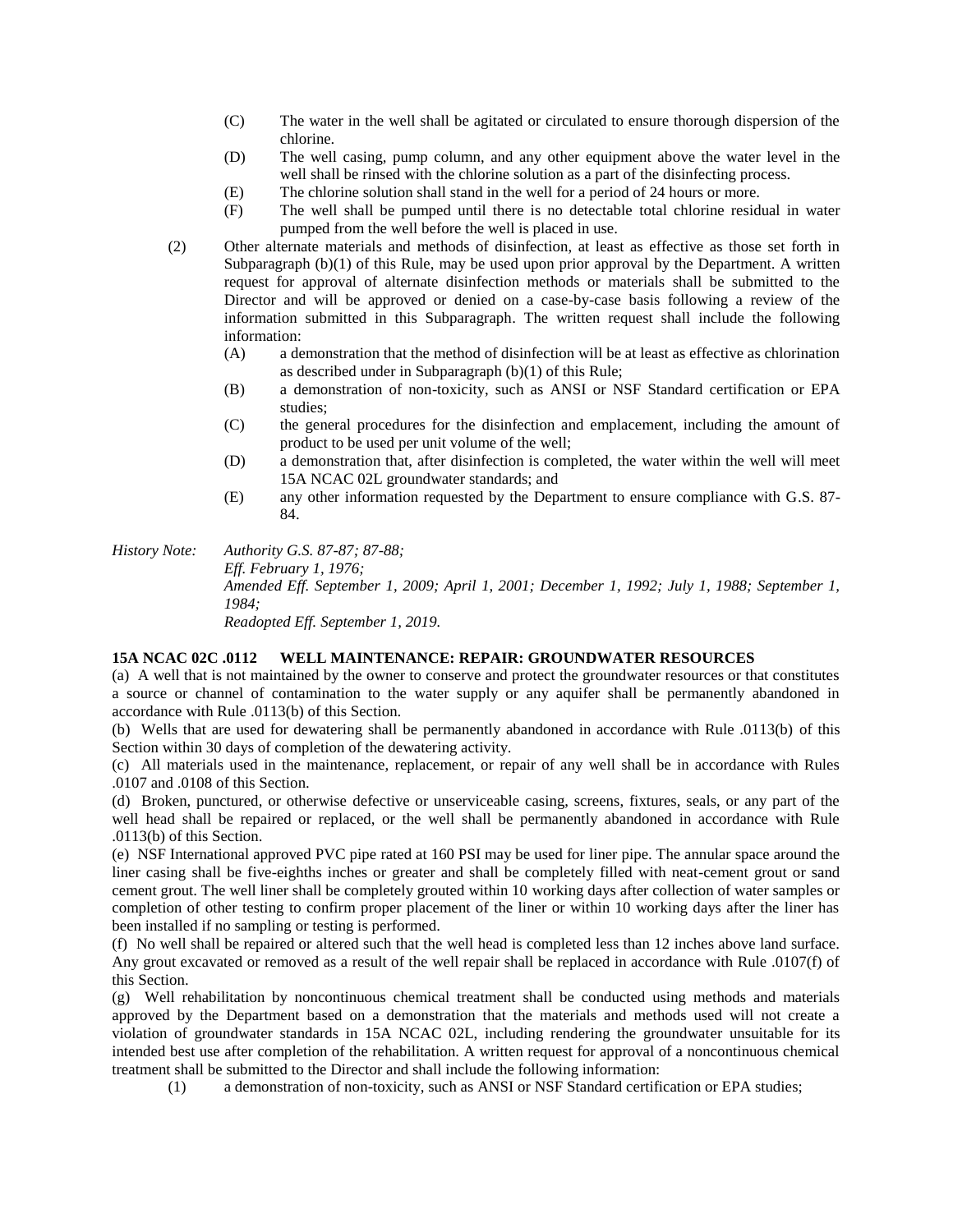- (2) the general procedures for the rehabilitation, including the amount of product to be used per unit volume of the well;
- (3) a demonstration that, after rehabilitation is completed, the water within the well will meet 15A NCAC 02L groundwater standards;
- (4) a description of the dosing frequency; and
- (5) after submittal of request, any other information necessary for the Department to ensure compliance with G.S. 87-84.

*History Note: Authority G.S. 87-87; 87-88; Eff. February 1, 1976; Amended Eff. September 1, 2009, August 1, 2002; April 1, 2001; December 1, 1992; September 1, 1984; Readopted Eff. September 1, 2019.*

## **15A NCAC 02C .0113 ABANDONMENT OF WELLS**

(a) A well that is temporarily removed from service shall be temporarily abandoned in accordance with the following procedures:

- (1) The well shall be sealed with a water-tight cap or well seal, as defined in G.S. 87-85(16), compatible with the casing and installed so that it cannot be removed without the use of hand tools or power tools.
- (2) The well shall be maintained whereby it is not a source or channel of contamination during temporary abandonment.

(b) Permanent abandonment of water supply wells other than bored or hand dug wells shall be performed in accordance with the following procedures:

- (1) All casing and screen materials may be removed prior to initiation of abandonment procedures if such removal will not cause or contribute to contamination of the groundwaters.
- (2) The entire depth of the well shall be sounded before it is sealed to ensure freedom from obstructions that may interfere with sealing operations.
- (3) Except in the case of temporary wells and monitoring wells, the well shall be disinfected in accordance with Rule .0111(b)(1)(A) through .0111(b)(1)(C) of this Section.
- (4) In the case of gravel-packed wells in which the casing and screens have not been removed, neatcement or bentonite slurry grout shall be injected into the well, completely filling it from the bottom of the casing to the top.
- (5) Wells constructed in unconsolidated formations shall be completely filled with grout by introducing it through a pipe extending to the bottom of the well that can be raised as the well is filled.
- (6) Wells constructed in consolidated rock formations or that penetrate zones of consolidated rock may be filled with grout, sand, gravel or drill cuttings within the zones of consolidated rock. The top of any sand, gravel or cutting fill shall terminate at least 10 feet below the top of the consolidated rock or five feet below the bottom of casing. Grout shall be placed beginning 10 feet below the top of the consolidated rock or five feet below the bottom of casing in a manner to ensure complete filling of the casing, and extend up to the land surface. For any well in which the depth of casing or the depth of the bedrock is not known or cannot be confirmed, the entire length of the well shall be filled with grout up to the land surface.
- (c) For bored wells or hand dug water supply wells constructed into unconsolidated material:
	- (1) The well shall be disinfected in accordance with Rule .0111(b)(1)(A) through .0111(b)(1)(C) of this Section.
	- (2) All plumbing or piping in the well and any other obstructions inside the well shall be removed from the well.
	- (3) The uppermost three feet of well casing shall be removed from the well.
	- (4) All soil or other subsurface material present down to the top of the remaining well casing shall be removed, including the material extending 12 inches or greater outside of the well casing;
	- (5) The well shall be filled to the top of the remaining casing with grout, dry clay, or material excavated during construction of the well. If dry clay or material excavated during construction of the well is used, it shall be emplaced in lifts no more than five feet thick, each compacted in place prior to emplacement of the next lift.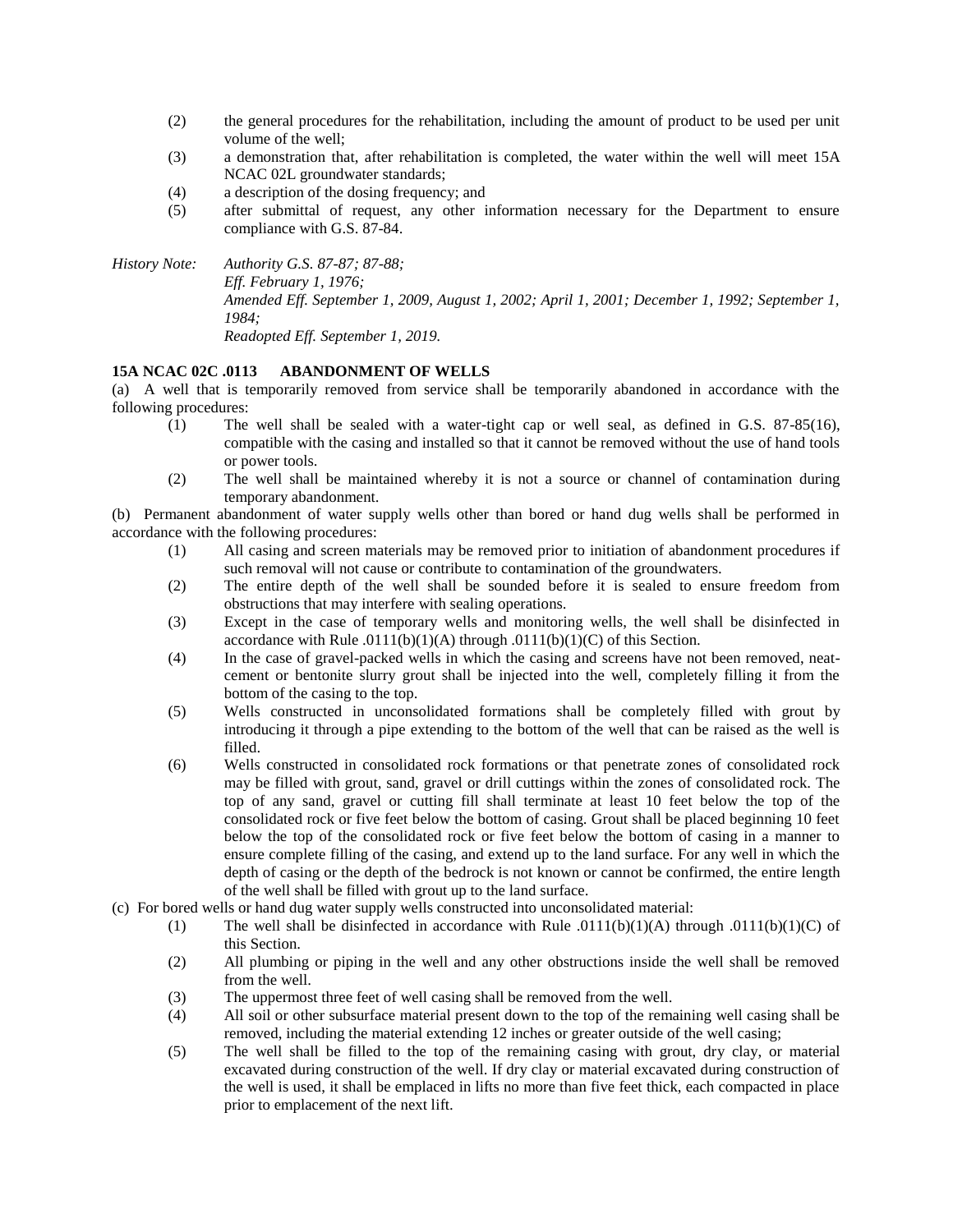- (6) A six-inch thick concrete grout plug shall be placed on top of the remaining casing such that it covers the entire excavated area above the top of the casing, including the area extending 12 inches or greater outside the well casing.
- (7) The remainder of the well above the concrete plug shall be filled with grout or soil.
- (d) All wells other than water supply wells, including temporary wells, monitoring wells, or test borings:
	- (1) less than 20 feet in depth that do not penetrate the water table shall be abandoned by filling the entire well up to land surface with grout, dry clay, or material excavated during drilling of the well and then compacted in place;
	- (2) greater than 20 feet in depth or that penetrate the water table shall be abandoned by completely filling with a bentonite or cement - type grout; and
	- (3) constructed in consolidated rock formations or that penetrate zones of consolidated rock may be filled with grout, sand, gravel, or drill cuttings within the zones of consolidated rock. The top of any sand, gravel or cutting fill shall terminate 10 feet or greater below the top of the consolidated rock or five feet below the bottom of the casing. Grout shall be placed beginning 10 feet below the top of the consolidated rock or five feet below the bottom of the casing in a manner to ensure complete filling of the casing and shall extend up to the land surface. For any well in which the depth of the casing or the depth of the bedrock is not known or cannot be confirmed, the entire length of the well shall be filled with grout up to the land surface.

(e) Any well that acts as a source or channel of contamination shall be repaired or permanently abandoned within 30 days of receipt of notice from the Department.

(f) All wells shall be permanently abandoned in which the casing has not been installed or from which the casing has been removed, prior to removing drilling equipment from the site.

(g) The well owner is responsible for permanent abandonment of a well except that:

- (1) the well contractor is responsible for well abandonment if abandonment is required because the well contractor improperly locates, constructs, repairs or completes the well;
- (2) the person who installs, repairs or removes the well pump is responsible for well abandonment if that abandonment is required because of improper well pump installation, repair or removal; or
- (3) the well contractor (or individual) who conducts a test boring is responsible for its abandonment at the time the test boring is completed.

*History Note: Authority G.S. 87-87; 87-88; Eff. February 1, 1976; Amended Eff. September 1, 2009; April 1, 2001; December 1, 1992; September 1, 1984; April 20, 1978; Readopted Eff. September 1, 2019.*

**15A NCAC 02C .0114 DATA AND RECORDS REQUIRED**

Reports.

(1) A person completing or abandoning a well, including wells installed using direct push technology (DPT)(e.g., Geoprobe®), shall submit to the Division a record of the construction, on form GW-1, or abandonment, on form GW-30. For water supply wells, a copy of each completion or abandonment record shall also be submitted to the health department responsible for the county in which the well is located. The record shall be on forms provided by the Division and shall include:

- (A) a certification that construction or abandonment was completed as required by this Section;
- (B) the owner's name and address;
- (C) the latitude and longitude of the well with a position accuracy of 100 feet or less;
- (D) the diameter, depth, and yield of the well;
- (E) the chloride concentration for wells installed in the area delineated in Rule .0107(f)(8) of this Section; and
- (F) after submittal of form, any other information necessary as requested by the Department to ensure compliance with G.S. 87-84.
- (2) The certified record of completion or abandonment shall be submitted within a period of thirty days after completion or abandonment. For multiple DPT/Geoprobe® wells having the same construction, only one GW-1 or GW-30 is required to be submitted if the total number of wells is indicated on the form.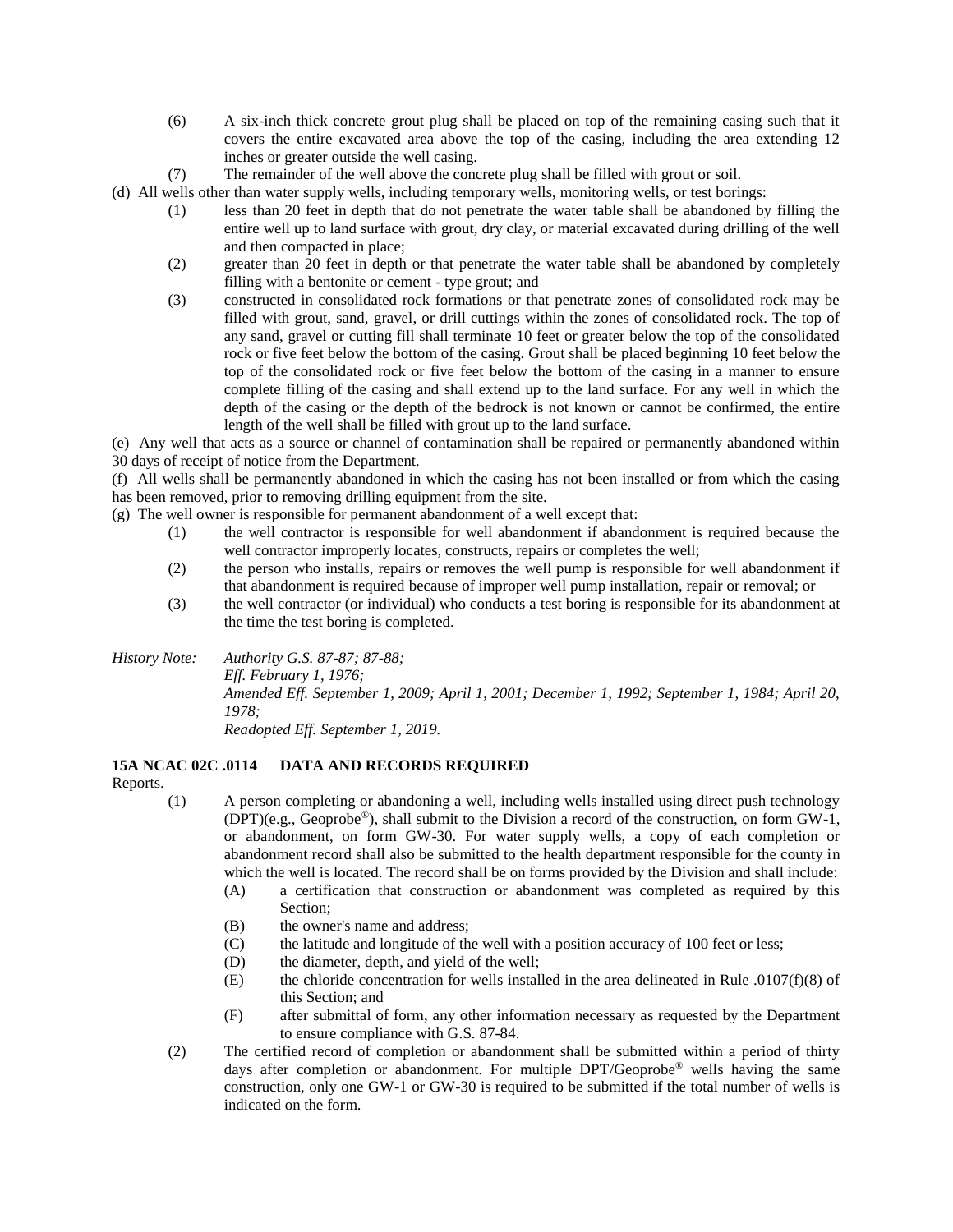- (3) Furnishing of records to any person or agency other than the Division shall not constitute compliance with the reporting requirement and shall not relieve the well contractor of his or her reporting requirement to the Division.
- *History Note: Authority G.S. 87-87; 87-88; Eff. February 1, 1976; Amended Eff. September 1, 2009; April 1, 2001; December 1, 1992; September 1, 1984; April 20, 1978; Readopted Eff. September 1, 2019.*

#### **15A NCAC 02C .0115 DIAGRAMS AND FORMS**

*History Note: Authority G.S. 87-87; Eff. February 1, 1976; Amended Eff. April 20, 1978; Repealed Eff. September 1, 1984.*

## **15A NCAC 02C .0116 DESIGNATED AREAS: WATER SUPPLY WELLS CASED TO LESS THAN 20 FEET**

(a) If the best or only source of potable water exists between 10 and 20 feet below the surface of the land, water supply wells may be cased to a depth less than 20 feet in the following areas:

- (1) in Currituck County in an area between the sound and a line beginning at the end of SR 1130 near Currituck Sound, thence north to the end of SR 1133, thence north to the end of NC 136 at the intersection with the sound;
- (2) on the barrier island from the Virginia state line, south to Ocracoke Inlet;
- (3) all areas lying between the Intracoastal Waterway and the ocean from New River Inlet south to New Topsail Inlet; and
- (4) all areas lying between the Intracoastal Waterway and the ocean from the Cape Fear River south to the South Carolina line.
- (b) Pursuant to Rule .0118 of this Section, water supply wells may be cased to a depth less than 20 feet, if:
	- (1) the only or best source of drinking water in the area exists between a depth of 10 and 20 feet below the surface of the land; and
	- (2) using this source of water in the area is in the best interest of the public.

(c) In all other areas, the source of water shall be at least 20 feet below land surface. However, when adequate quantities of potable water cannot be obtained below a depth of 20 feet, the source of water may be obtained from unconsolidated rock formations at depths less than 20 feet provided that:

- (1) adequate quantities of water of acceptable quality for the intended use is not available to a minimum depth of 50 feet can be shown to exist;
- (2) the proposed source of water is the maximum feasible depth above 20 feet, but in no case less than 10 feet; and
- (3) the regional office of the Department is notified prior to the construction of a well obtaining water from a depth between 10 and 20 feet below land surface.
- *History Note: Authority G.S. 87-87; Eff. April 20, 1978; Amended Eff. September 1, 2009; December 1, 1992; July 1, 1988; September 1, 1984; Readopted Eff. September 1, 2019.*

## **15A NCAC 02C .0117 DESIGNATED AREAS: WATER SUPPLY WELLS CASED TO MINIMUM DEPTH OF 43 FEET**

Water supply wells constructed in the following areas or within 400 feet of the following areas shall be cased to a minimum depth of 43 feet and grouted to a depth of 20 feet:

(1) Anson County generally west of a line beginning at the intersection of the runs of the Pee Dee River and Buffalo Creek, thence generally northeast to SR 1627, thence generally south along SR 1627 to the intersection with SR 1632, thence generally west along SR 1632 to the intersection with US 52, thence generally south along US 52 to the intersection with SR 1418, thence generally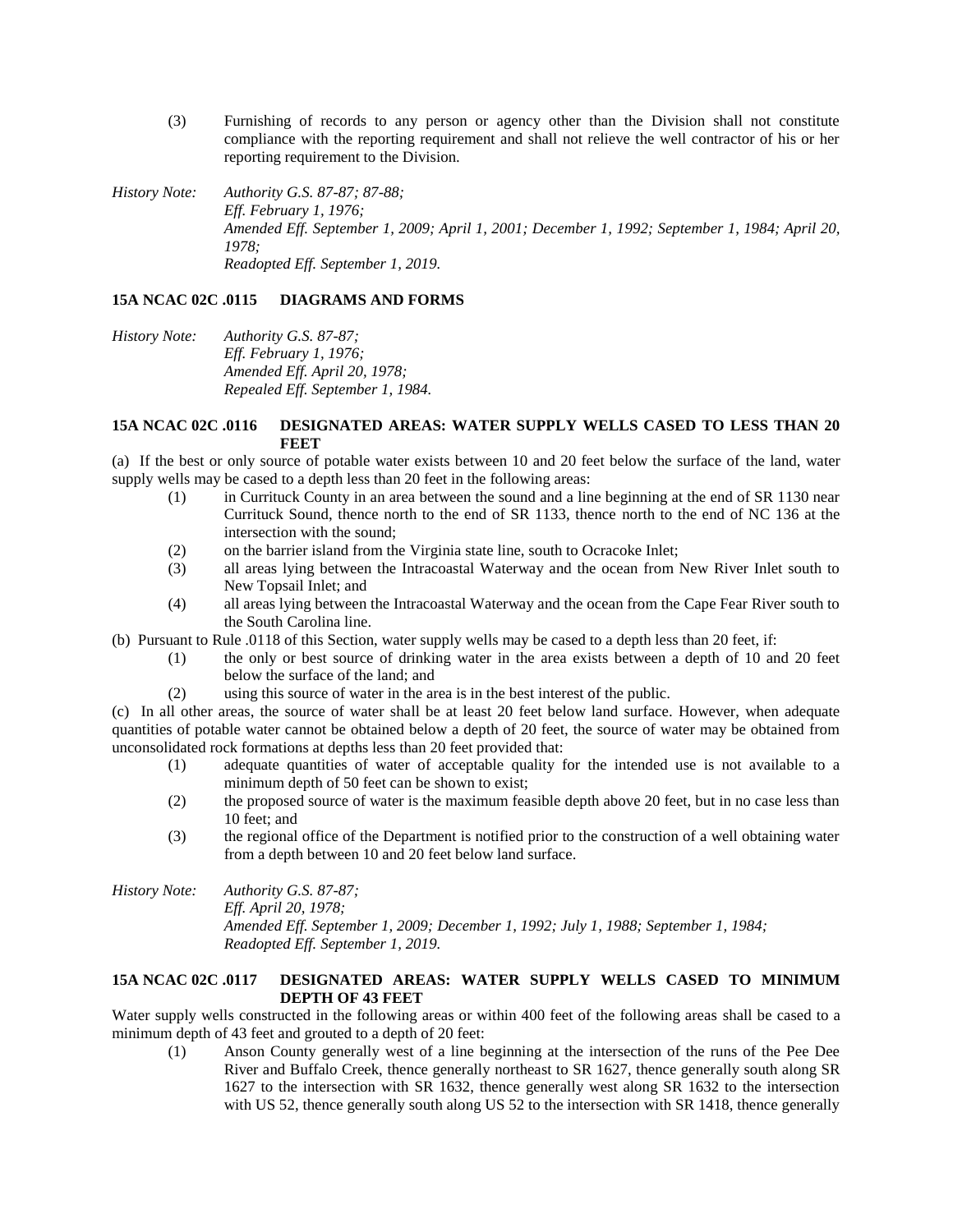southwest along SR 1418 to the intersection of NC 218, thence south along NC 218 to the intersection with US 74, thence generally west along US 74 to the intersection of SR 1251, thence generally southwest along SR 1251 to the intersection with SR 1240, thence generally southeast along SR 1240 to the intersection with SR 1252, thence generally south along SR 1252 to the intersection with SR 1003, thence generally west along SR 1003 to the Union County line;

- (2) Cabarrus County generally east of a line beginning at the intersection of SR 1113 and the Union County line, thence generally northeast along SR 1113 to the intersection with SR 1114, thence generally east along SR 1114 to the Stanly County line, thence generally northeast along the county line to the intersection with SR 1100, thence generally northeast along SR 1100 to the intersection of with SR 2622, thence generally southeast along SR 2622 to the intersection with SR 2617, thence generally northeast along SR 2617 to the intersection with SR 2611, thence generally north along SR 2611 to the intersection with NC 73, thence generally east along NC 73 to the intersection with SR 2453, thence generally northeast along SR 2453 to the intersection with SR 2444, thence generally northeast along SR 2444 to the Rowan County line;
- (3) Davidson County generally east of a line starting at the intersection of the runs of Abbotts Creek and the Yadkin River in High Rock Lake, thence generally north along Abbotts Creek to NC 8 bridge, thence generally north along NC 8 to the intersection with Interstate 85, thence generally northeast along Interstate 85 to the intersection with US 64, thence generally southeast along US 64 to the Randolph County line;
- (4) Montgomery County generally west of a line beginning at the intersection of SR 1134 with the Randolph County line, thence generally south along SR 1134 to the intersection with SR 1303, thence generally south along SR 1303 to the intersection with NC 109, thence generally southeast along NC 109 to the intersection with SR 1150, thence generally south along SR 1150 to the intersection with NC 73, thence generally southeast along NC 73 to the intersection with SR 1227, thence generally east along SR 1227 to the intersection with SR 1130, thence generally northeast along SR 1130 to the intersection with SR 1132, thence generally southeast along SR 1132 to the intersection with SR 1174, thence generally east along SR 1174 to the intersection with NC 109, thence generally north along NC 109 to the intersection with SR 1546, generally southeast along SR 1546 to the intersection of SR 1543, thence generally south along SR 1543 to the intersection with NC 731, thence generally west along NC 731 to the intersection with SR 1118, thence generally southwest along SR 1118 to the intersection with SR 1116, thence generally west along SR 1116 to the intersection with NC 109, thence generally south along NC 109 to the intersection with the Richmond County line;
- (5) Randolph County generally west of a line beginning at the intersection of US 64 with the Davidson County line, thence generally east along US 64 to the intersection with NC 49, thence generally southwest along NC 49 to the intersection with SR 1107, thence generally south along SR 1107 to the intersection with SR 1105, thence southeast along SR 1105 to the intersection with the Montgomery County line;
- (6) Rowan County generally east of a line beginning at the intersection of SR 2352 with the Cabarrus County line, thence generally northeast along SR 2352 to the intersection with SR 2353, thence generally north along SR 2353 to the intersection with SR 2259, thence generally northeast along SR 2259 to the intersection with SR 2142, thence north along SR 2142 to the intersection with SR 2162, thence generally northeast along SR 2162 to the intersection with the run of the Yadkin River in High Rock Lake;
- (7) Union County generally east of a line beginning at the intersection of SR 1117 with the South Carolina-North Carolina State line, thence generally north along SR 1117 to the intersection with SR 1111, thence generally northwest along SR 1111 to the intersection with NC 75, thence generally northwest along NC 75 to the intersection with NC 16, thence generally north along NC 16 to the intersection with SR 1008, thence generally northeast along SR 1008 to the intersection with SR 1520, thence generally northeast along SR 1520 to the intersection with NC 218, thence generally east along NC 218 to the intersection with US 601, thence generally north along US 601 to the intersection with SR 1600, thence generally northeast along SR 1600 to the intersection with the Cabarrus County line; and
- (8) Stanly County -- all.

*History Note: Authority G.S. 87-87; S.L. 2018-65*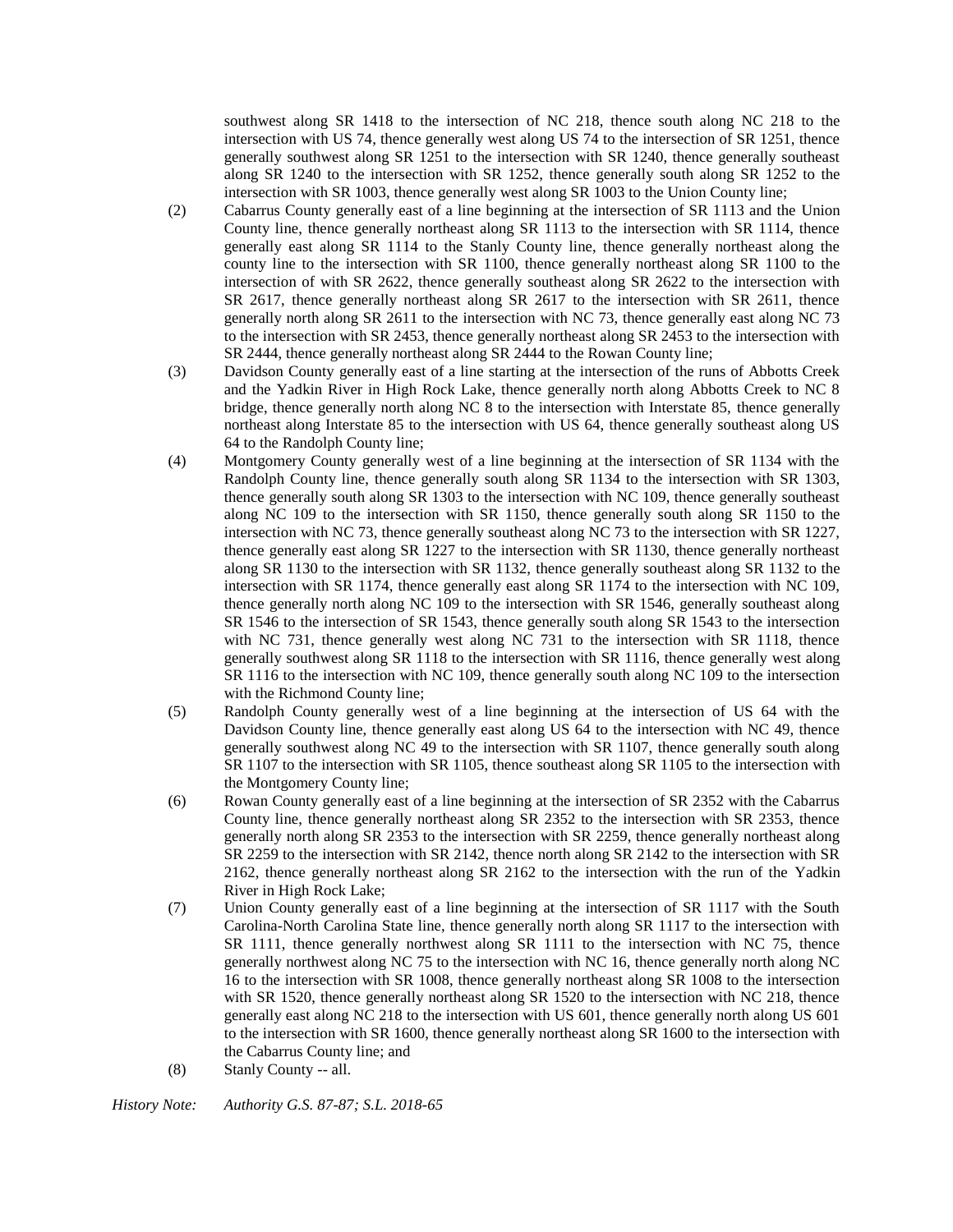*Eff. April 20, 1978; Amended Eff. September 1, 2009, April 1, 2001; Readopted Eff. June 15, 2020.*

## **15A NCAC 02C .0118 VARIANCE**

(a) The Secretary may grant a variance from any construction standard under the rules of this Section, as set forth in Rule .0119 of this Section. Any variance request shall be submitted using the official form approved the Division as set forth in Paragraph (b) of this Rule and may be granted by the Secretary to the person responsible for the construction of the well for which the variance is sought, if:

- (1) the use of the well will not endanger human health and welfare or the groundwaters; and
- (2) construction in accordance with the standards is not technically feasible in such a manner as to afford a reasonable water supply at a reasonable cost.

(b) The variance request application form shall be submitted to the Division and shall include the following:

- (1) the owner's name, mailing address, and Email address;
- (2) the owner's telephone number(s);
- (3) the physical location of the well site;
- (4) the well contractor's name and State certification number;
- (5) the well contractor's mailing address and Email address;
- $(6)$  the well contractor's telephone number(s);
- (7) a map of the site, to scale, showing the locations of all existing and proposed well(s) in relation to:
	- (A) road names and property boundaries;
	- (B) buildings and structures;
	- (C) other wells;
	- (D) surface water bodies; and
	- (E) known sources of contamination;
- (8) the reason for the variance request;
- (9) a construction diagram of the proposed well(s) including specifications describing all atypical materials or methods to be used and means for assuring the integrity and quality of the finished well(s);
- (10) a copy of the local well application and permit, if applicable;
- (11) the signatures of the well contractor and well owner(s); and
- (12) after submittal of form, any other information necessary as requested by the Department to ensure compliance with G.S. 87-84.

(c) The Secretary may impose such conditions on a variance or the use of a well for which a variance is granted and is necessary to ensure compliance with G.S. 87-84. The facts supporting any variance under this Rule shall be in writing and made part of the variance.

(d) The Secretary shall respond in writing to a request for a variance within 30 days after the receipt of the variance request.

(e) A variance applicant who is dissatisfied with the decision of the Secretary may commence a contested case by filing a petition under G.S. 150B-23 within 60 days after receipt of the decision.

*History Note: Authority G.S. 87-84; 87-87; 87-88; 143-215.3(a)(4); Eff. April 20, 1978; Amended Eff. September 1, 2009; April 1, 2001; December 1, 1992; September 1, 1988; September 1, 1984; Readopted Eff. September 1, 2019.*

## **15A NCAC 02C .0119 DELEGATION**

(a) The Secretary is delegated the authority to grant permission for well construction under G.S. 87-87.

(b) The Secretary is delegated the authority to give notices and sign orders for violations under G.S. 87-91.

(c) The Secretary may grant a variance from any construction standard, or the approval of alternate construction methods or materials, specified under Rule .0118 of this Section.

*History Note: Authority G.S. 143-215.3(a)(4); Eff. March 1, 1985; Amended Eff. October 1, 2009; December 1, 1992; Readopted Eff. September 1, 2019.*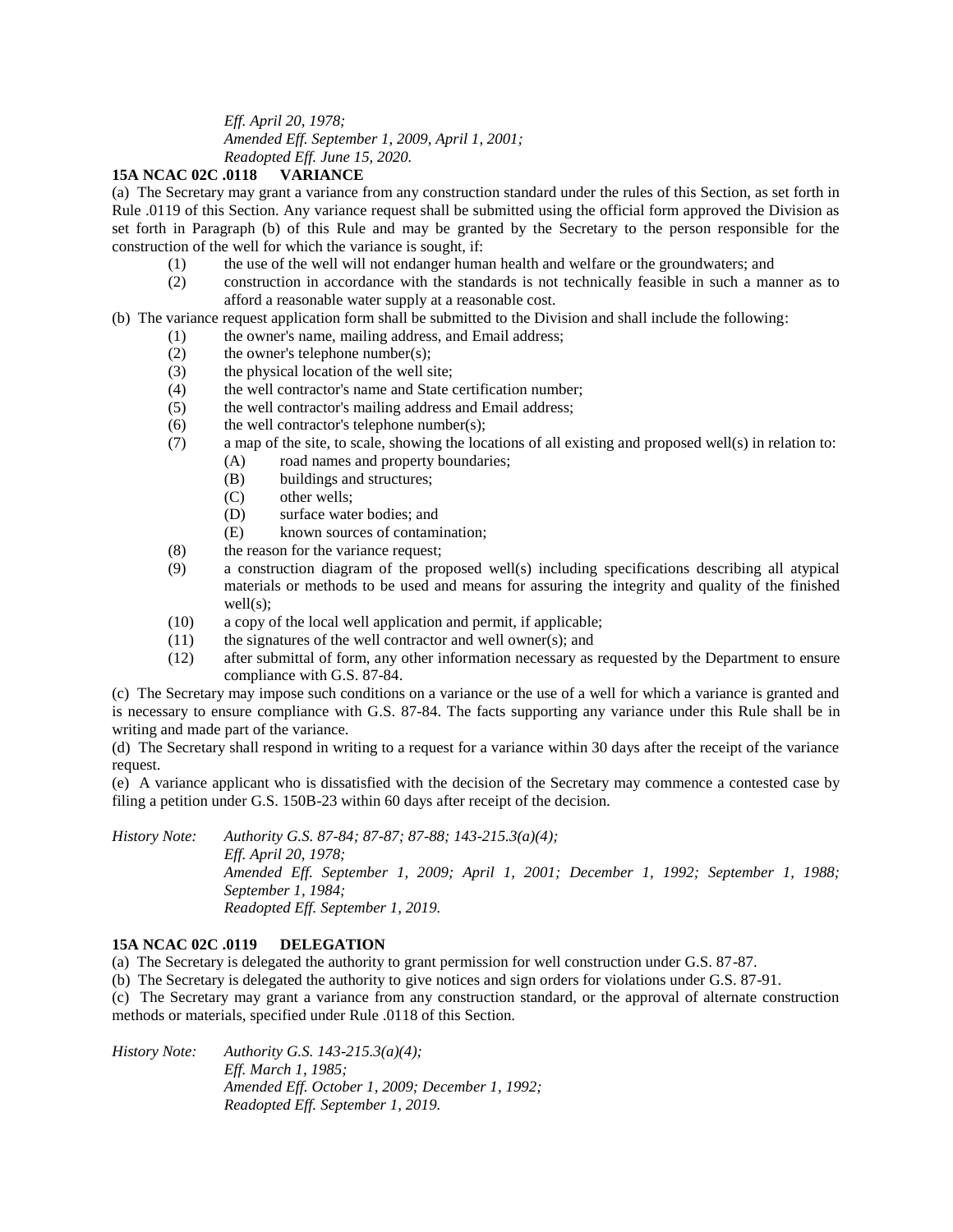#### **SECTION .0200 - CRITERIA AND STANDARDS APPLICABLE TO INJECTION WELLS**

#### **15A NCAC 02C .0201 PURPOSE**

The rules in this Section establish classes of injection wells and set forth requirements and procedures for permitting, constructing, operating, monitoring, reporting, and abandoning approved types of injection wells. They also establish standards for abandoning, monitoring, and reporting non-permitted wells used for the injection of wastes or any substance of a composition and concentration such that, if it were discharged to the land or waters of the State, would adversely affect human health or would otherwise render those waters unsuitable for their best intended usage. Except as provided for in G.S. 143-215.1A, the discharge of any wastes to the subsurface by means of wells is prohibited by G.S. 143-214.2(b).

*History Note: Authority G.S. 87-84; 87-87; 87-88; 143-211; 143-215.1A; 143-215.3(a)(1); 143-215.3(c); Eff. August 1, 1982; Amended Eff. May 1, 2012; September 1, 1996; Readopted Eff. September 1, 2019.*

## **15A NCAC 02C .0202 SCOPE**

The rules in this Section apply to all construction, operation, use, modification, alteration, repair, and abandonment activities of all injection wells as defined herein. These Rules do not apply to subsurface distribution systems associated with sewage treatment and disposal permits issued in accordance with G.S. 130A.

*History Note: Authority G.S. 87-86; 87-87; 143-211; 143-215.1A; 143-215.3(a)(1); 143-215.3(c); Eff. August 1, 1982; Amended Eff. May 1, 2012; September 1, 1996; Readopted Eff. September 1, 2019.*

## **15A NCAC 02C .0203 CONFLICT WITH OTHER LAWS, RULES, AND REGULATIONS**

The provisions of any federal, county, or municipal laws, rules, or regulations establishing injection well standards affording greater protection to the public welfare, safety, and health and to the groundwater resources shall prevail, within the jurisdiction of such agency or municipality, over standards established by the rules in this Section.

*History Note: Authority G.S. 87-87; 87-96; 143-211; 143-215.1A; 143-215.3(a)(1); 143-215.3(c); Eff. August 1, 1982; Amended Eff. September 1, 1996; Readopted Eff. September 1, 2019.*

#### **15A NCAC 02C .0204 DEFINITIONS**

In addition to the terms defined in Rule .0102 of this Subchapter, the following terms and phrases apply:

- (1) "Abandonment or Plugging Record" means a listing of permanent or temporary abandonment of a well and may contain a well log or description of amounts and types of abandonment material used, the method employed for abandonment, a description of formation location, formation thickness, and location of abandonment structures.
- (2) "Aquifer Storage and Recovery Well (ASR)" means a well that is used to inject potable water for the purposes of subsurface storage and for later recovery of the injected water.
- (3) "Area of Review" means the area around an injection well as specified in each applicable rule.
- (4) "Best intended usage" means best usage as used in 15A NCAC 02L .0201 for each groundwater classification.
- (5) "Catastrophic Collapse" means the collapse of overlying strata caused by removal of underlying materials.
- (6) "Closed-Loop Geothermal Well System" means a system of continuous piping, part of which is installed in the subsurface via vertical or angled borings, through which moves a fluid that does not exit the piping, but is used to transfer heat energy between the subsurface and the fluid in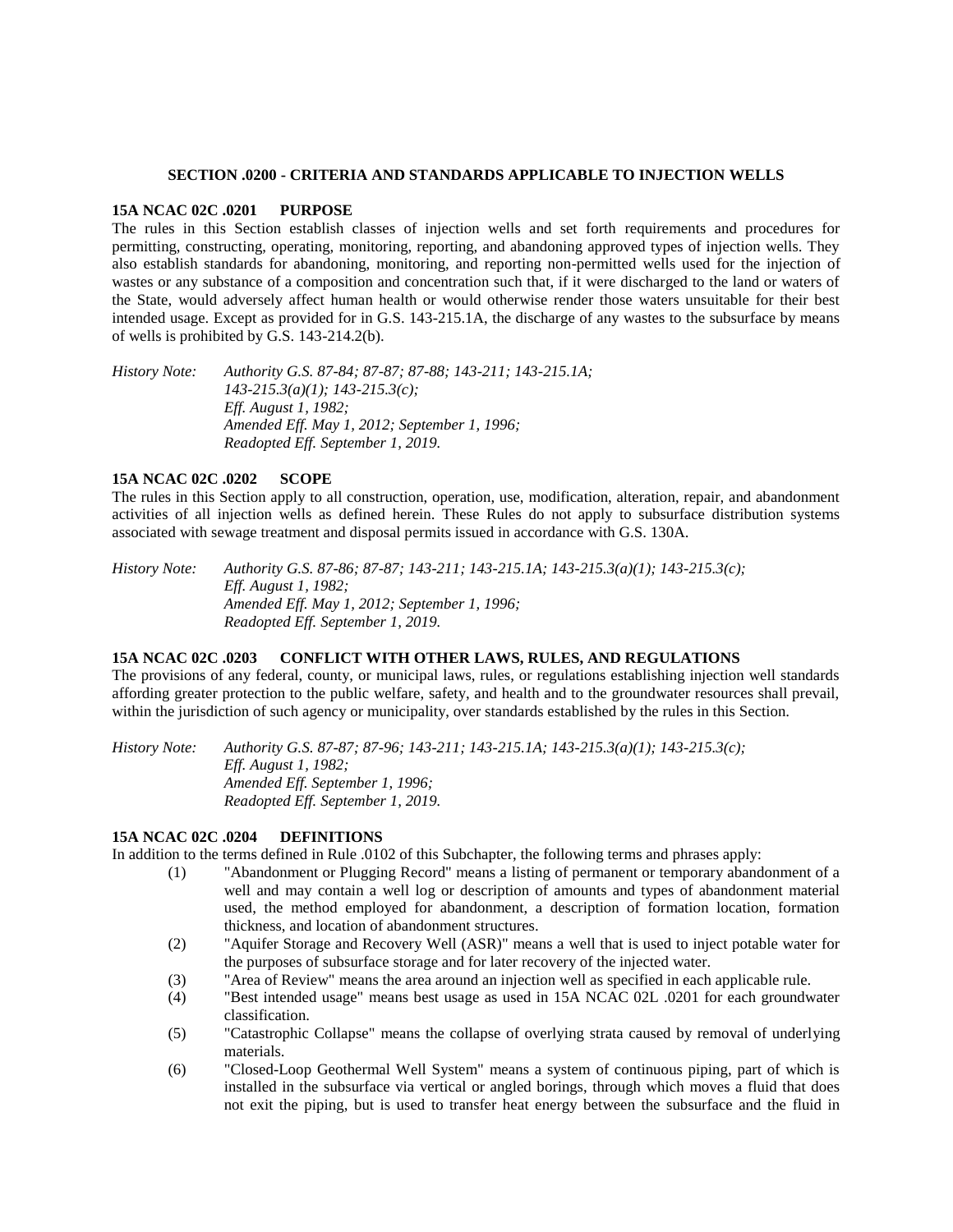association with a heating and cooling system. A variation of this type of system consists of the continuous piping emplaced into a water supply well such that the standing column of groundwater serves as the heat transfer medium.

- (7) "Closed-Loop Groundwater Remediation System" is as defined in G.S. 143-215.1A.
- (8) "Cluster" means two or more geothermal injection wells connected to the same manifold or header of a geothermal heating and cooling system.
- (9) "Confined or Enclosed Space" means any space that has a restricted means of entry and exit and is subject to the accumulation of toxic or flammable contaminants or has an oxygen deficient atmosphere.
- (10) "Confining Zone" means a geological formation, group of formations, or part of a formation that is capable of limiting movement of groundwater.
- (11) "Contaminant" is as defined in 15A NCAC 02L .0102.
- (12) "Flow Rate" means the volume per unit time of a fluid moving past a fixed reference point.
- (13) "Fluid" means a material or substance which is capable of flowing whether in a semisolid, liquid, sludge, gas, or other form or state.
- (14) "Formation Fluid" means fluid present in a formation under natural conditions. This shall not include introduced fluids, such as drilling mud and grout, used to facilitate the construction or development of a well.
- (15) "Generator" means any person, identified by site location, whose act or process produces hazardous waste.
- (16) "Groundwaters" mean those waters occurring in the subsurface under saturated conditions.
- (17) "Hazardous Waste" means any solid, semisolid, liquid, or contained gaseous waste or combination thereof that, because of its quantity, concentration, or physical, chemical or infectious characteristic, may:
	- (a) cause or contribute to an increase in mortality or an increase in serious irreversible or incapacitating reversible illness; or
	- (b) pose a present or potential hazard to human health or the environment when improperly treated, stored, transported, disposed of, or otherwise managed.
- (18) "Hazardous Waste Management Facility" means all contiguous land and structures and other appurtenances and improvements on the land used for treating, storing, or disposing of hazardous waste. A facility may consist of several treatment, storage, or disposal operational units (for example, one or more landfills, surface impoundments, or combination of them).
- (19) "Hose Bibb or Tap" means a fluid sampling port located on or appurtenant to a well.
- (20) "Hydraulic Conductivity" means the volume of water at the existing kinematic viscosity that will move in a porous medium in unit time under a unit hydraulic gradient through a unit area measured at right angles to the direction of flow.
- (21) "Hydraulic or Pneumatic Fracturing" means the intentional act of injecting potable water, ambient air, or other approved fluids, which may carry a proppant, for the purpose of forming new fractures or propagating existing fractures in a geologic formation or portion thereof with the intent of increasing the formation's permeability.
- (22) "Hydrostratigraphic Unit" means a body of rock or unconsolidated sediment distinguished and characterized by observable hydraulic properties that relate to its ability to receive, store, transmit, and yield water.
- (23) "Infiltration gallery" means a subsurface ground absorption system designed for the introduction of treated wastewater into the subsurface environment.
- (24) "Injectant" means a solid or fluid that is emplaced in the subsurface by means of an injection well.
- (25) "Injection" means emplacement or discharge into the subsurface of a solid or fluid substance or material. This definition shall exclude drilling fluids, grout used in association with well construction or abandonment, and fluids used in connection with well development, disinfection, rehabilitation, or stimulation.
- (26) "Injection Well" means any well as defined in G.S. 87-85 whose depth is greater than its largest surface dimension and that is used, or intended to be used, for the injection of fluids or solids into the subsurface or groundwaters.
- (27) "Injection Zone" means a geological formation, group of formations, or part of a formation receiving solids or fluids through an injection well.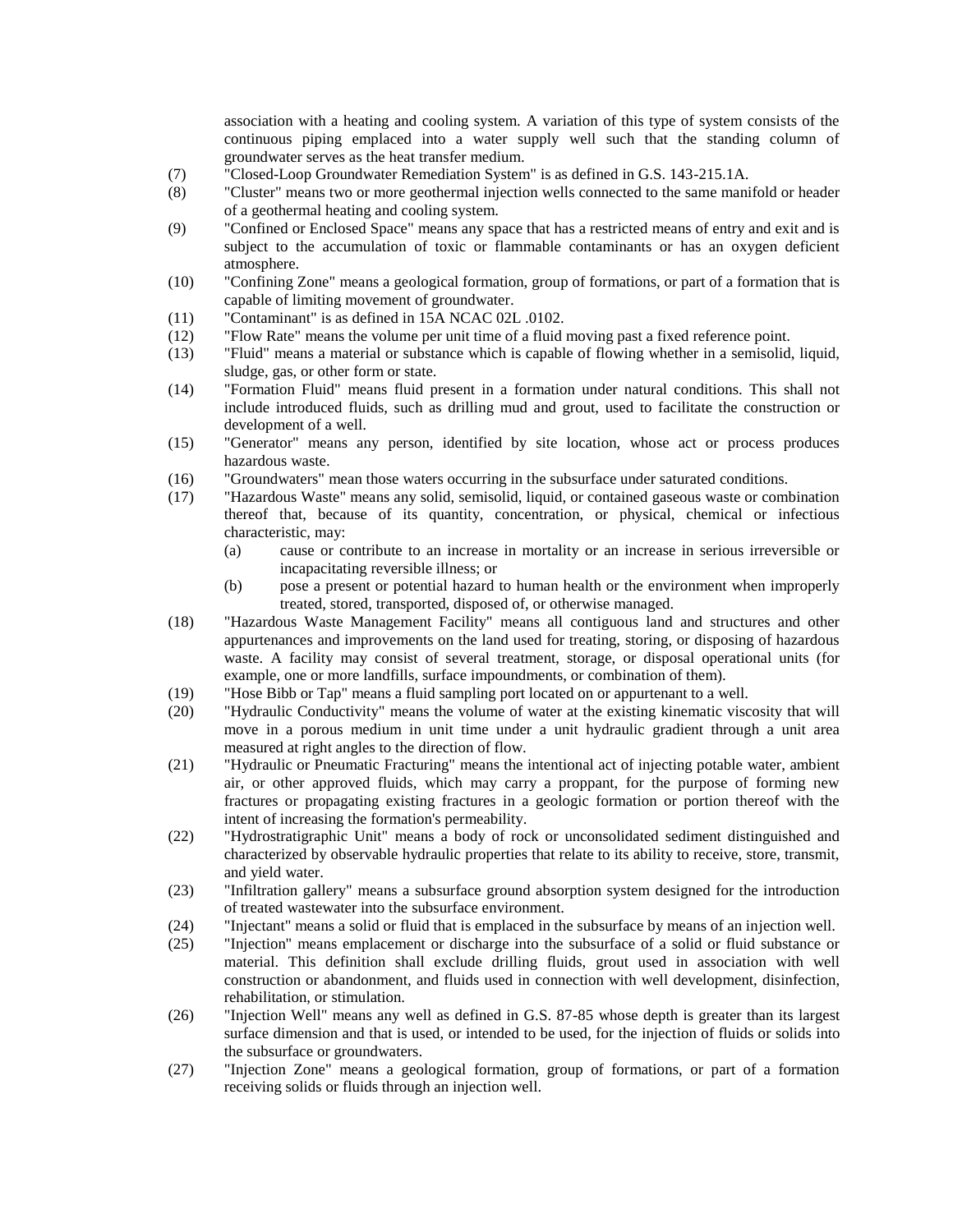- (28) "In-situ Thermal (IST) Well Systems" means a well or wells that are used to apply heat in a targeted subsurface zone to promote remediation, such as electrical resistance heating (ERH), thermal conductive heating (TCH), or steam enhanced extraction (SEE).
- (29) "Lithology" means the description of rocks or sediments on the basis of their physical and chemical characteristics.
- (30) "Lithostratigraphic Unit" means a body of rock or unconsolidated sediment that is distinguished and characterized by observable lithologic features or its position relative to other bodies of rock or unconsolidated sediment.
- (31) "Mechanical Integrity" means:
	- (a) an absence of a leak in the casing, tubing, or packer of an injection well; and
	- (b) an absence of fluid movement through vertical channels adjacent to the injection well bore.
- (32) "Operation" means any injection well or system.
- (33) "Oversight agency" means the state or local agency with jurisdiction over a contamination incident.
- (34) "Permit" means an authorization, license, or equivalent control document issued by the Director to implement the requirements of the rules of this Section.
- (35) "Permitted by Rule" means that the injection activity is authorized by the rules of this Section and does not require the issuance of an individual permit when injection wells are constructed and operated in accordance with the rules of this Section.
- (36) "Plug" means the act or process of stopping the flow of fluids into or out of a formation through a borehole or well penetrating that formation.
- (37) "Potable Water" means those waters of the State that are suitable for drinking, culinary, or food processing purposes.
- (38) "Pressure" means the total load or force per unit area acting on a surface.
- (39) "Proppant" means a granular substance such as quartz sand or other material approved by the Department of Health and Human Services' Division of Public Health that is used to hold open cracks formed in the subsurface as a result of hydraulic or pneumatic fracturing.
- (40) "Receptor" means any human, plant, animal, or structure that is, or has the potential to be, affected by the release or migration of contaminants. Any well constructed for the purpose of monitoring groundwater and contaminant concentrations shall not be considered a receptor.
- (41) "Subsidence" means the lowering of the natural land surface in response to earth movements; reduction of formation fluid pressure; removal of underlying supporting material by mining or solution of solids, either artificially or from natural causes; compaction due to wetting (hydrocompaction); oxidation of organic matter in soils; or added load on the land surface.
- (42) "Subsurface Distribution System" means an assemblage of perforated pipes, drain tiles, or other similar mechanisms intended to distribute fluids or solids below the surface of the ground.
- (43) "Transmissivity" means the rate at which water of the prevailing kinematic viscosity is transmitted through a unit width of an aquifer under a unit hydraulic gradient. It equals the hydraulic conductivity multiplied by the aquifer thickness.
- (44) "Thermally Enhanced Grout" is a grout that is used to seal or grout water well annular spaces and geothermal ground source heat loops. It is engineered to provide efficient heat transfer and to create a low permeability seal.
- (45) "Underground Sources of Drinking Water" means all underground waters of the State classified as existing or potential water supplies in 15A NCAC 02L.
- (46) "Waste" is as defined in G.S. 143-213(18).
- (47) "Waters" or "Waters of the State" is as defined in G.S. 143-212.
- (48) "Water table" is as defined in 15A NCAC 02L .0102.

*History Note: Authority G.S. 87-85; 87-87; 143-213; 143-215.1A; Eff. August 1, 1982; Amended Eff. May 1, 2012; September 1, 1996; July 1, 1988; March 1, 1984; Readopted Eff. September 1, 2019.*

#### **15A NCAC 02C .0205 AREA OF REVIEW**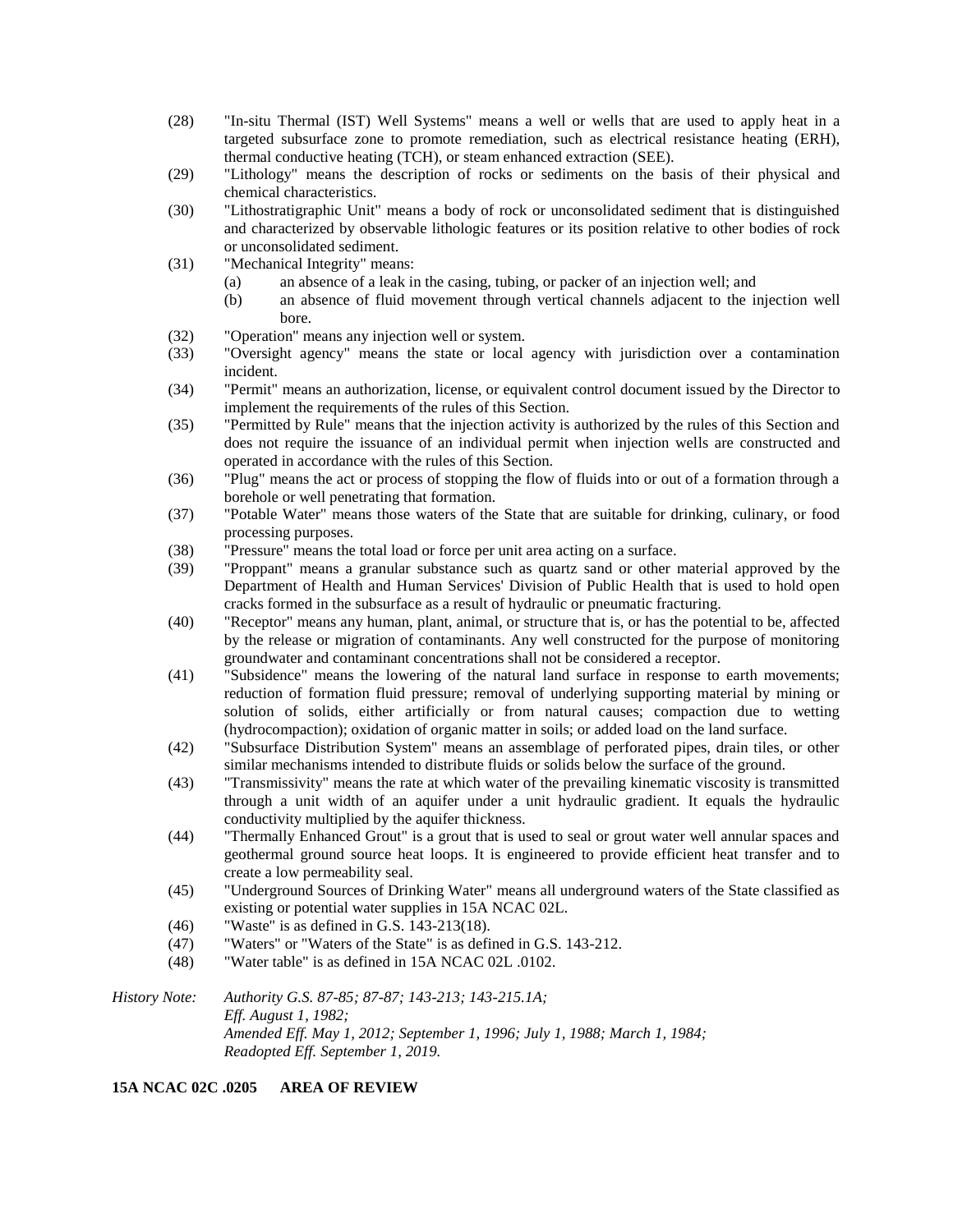*History Note: Authority G.S. 87-87; 143-211; 143-215.1A; 143-215.3(a)(1); 143-215.3(c); Eff. August 1, 1982; Amended Eff. September 1, 1996; Repealed Eff. May 1, 2012.*

## **15A NCAC 02C .0206 CORRECTIVE ACTION**

(a) Injection wells not constructed in compliance with these Rules shall be brought into compliance with the rules in this Section or abandoned by the person responsible for the construction of the wells within 30 calendar days of becoming aware of any noncompliance.

(b) If operation of any injection facility is not in compliance with the requirements of the rules in this Section, or if continued operation of the injection facility threatens any water quality standard or classification established under the authority of G.S. 143-214.1, the owner of the injection facility shall:

- (1) stop all injection activities;
- (2) notify the Division orally by the close of the next business day and in writing within five calendar days of becoming aware of any noncompliance;
- (3) perform a site assessment and submit the site assessment to the Division within 30 calendar days of notifying the Division. The Director may approve an alternate time period greater than 30 calendar days based on the severity and extent of noncompliance. The site assessment report shall include a description of:
	- (A) the source and cause of contamination;
	- (B) any imminent hazards to public health and safety and actions taken to mitigate them;
	- (C) all receptors and exposure pathways;
	- (D) the horizontal and vertical extent of soil and groundwater contamination and all factors affecting the contaminant transport; and
	- (E) any geological and hydrogeological features influencing the movement or chemical or physical character of the contaminants; and
- (4) submit a corrective action plan and a proposed schedule for implementation of the corrective action to the Director for approval. In reviewing the proposed plan and schedule, the Director shall consider the compliance history of the well owner, the severity and extent of noncompliance, and any other criteria necessary for the protection of human health and the environment. The corrective action plan shall include:
	- (A) a description of the proposed corrective action and the reasons for its selection;
	- (B) specific plans, including engineering details where applicable, for restoring the groundwater quality and for restoring the integrity of the injection facility if the injection activity is to continue;
	- (C) a schedule for the implementation and operation of the proposed plan; and
	- (D) a monitoring plan for evaluating the effectiveness of the proposed corrective action.

*History Note: Authority G.S. 87-87; 87-88; 143-211; 143-215.1A; 143-215.3(a)(1); 143-215.3(c); Eff. August 1, 1982; Amended Eff. May 1, 2012; September 1, 1996; March 1, 1984; Readopted Eff. September 1, 2019.*

#### **15A NCAC 02C .0207 MECHANICAL INTEGRITY**

(a) An injection well has internal mechanical integrity, meaning there is no leak in the casing, tubing, or packer, as demonstrated by one of the following methods:

- (1) monitoring of the tubing-casing annulus pressure, following an initial pressure test, with sufficient frequency to be representative. This test shall be performed at the well head while maintaining an annulus pressure different from atmospheric pressure;
- (2) pressure testing with liquid or gas; or
- (3) any other method proposed by the permittee and approved by the Director as equally effective.

(b) An injection well has external mechanical integrity, meaning there is no fluid movement into groundwaters through vertical channels adjacent to the injection well bore, as determined by one of the following methods:

- (1) the results of a temperature or noise log;
- (2) grouting records plus predictive calculations demonstrating that the injection pressures will not exceed the strength of the grout; or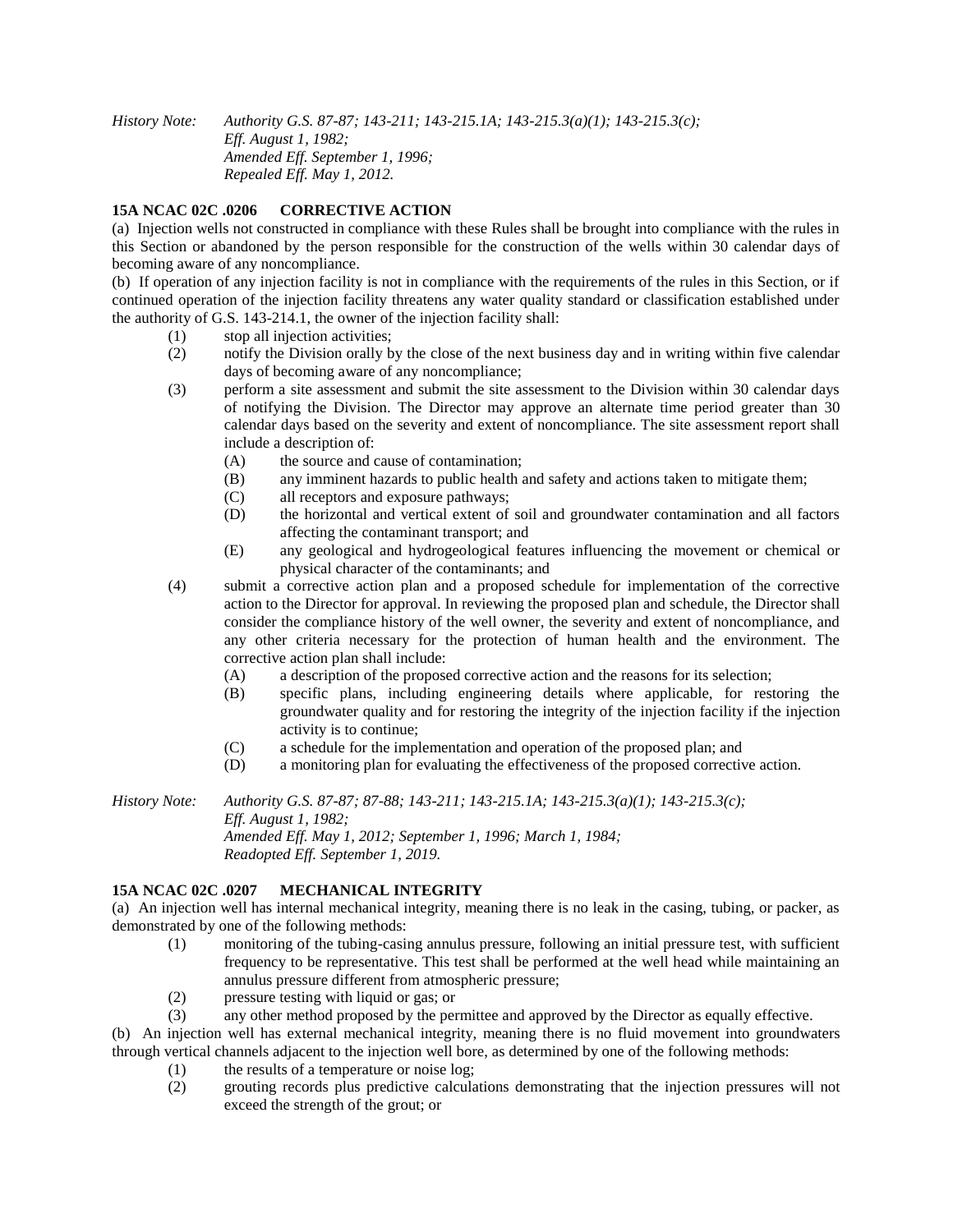(3) any other method proposed by the permittee and approved by the Director as equally effective.

(c) In conducting and evaluating the tests enumerated in this Section or other tests allowed by the Director, the owner or operator shall apply methods and standards generally accepted in the industry. When the well owner or operator reports the results of mechanical integrity tests, a description of the tests and the methods used shall be included.

(d) The Director may require additional or alternative tests if the results presented by the owner or operator under Paragraph (c) of this Rule do not demonstrate that an injection well has mechanical integrity.

(e) If an injection well fails to demonstrate mechanical integrity, the well owner or operator shall take corrective action as specified in Rule .0206 of this Section.

*History Note: Authority G.S. 87-87; 143-211; 143-215.1A; 143-215.3(a)(1); 143-215.3(c); Eff. August 1, 1982; Amended Eff. May 1, 2012; September 1, 1996; March 1, 1984; Readopted Eff. September 1, 2019.*

## **15A NCAC 02C .0208 FINANCIAL RESPONSIBILITY**

When required by the rules of this Section, the permittee shall maintain and demonstrate financial responsibility and resources in the form of performance bonds, trust funds, surety bonds, letters of credit, financial tests, insurance or corporate guarantees, or other forms of financial assurances approved by the Director as equivalent to close, plug, and abandon the injection operation.

*History Note: Authority G.S. 87-87; 87-88; 143-211; 143-215.1A; 143-215.3(a)(1); 143-215.3(c); 40 C.F.R. 144.52(a)(7); 40 C.F.R. 145.11(a)(20); Eff. August 1, 1982; Amended Eff. May 1, 2012; September 1, 1996; Readopted Eff. September 1, 2019.*

#### **15A NCAC 02C .0209 CLASSIFICATION OF INJECTION WELLS**

Injection Wells are classified as follows:

- (1) Class 1. No person shall construct, use, or operate an injection well of this class. This class applies to industrial, municipal, and nuclear disposal wells that are used to inject wastes beneath the lowermost formation containing underground sources of drinking water. A description of the primary function for wells of this class is as follows:
	- (a) Hazardous Waste Disposal Well. These wells are used by generators of hazardous wastes or owners of hazardous waste management facilities to inject hazardous waste.
	- (b) Industrial Disposal Well. These wells are used to inject non-hazardous industrial waste.
	- (c) Municipal Disposal Well. These wells are used to inject non-hazardous waste.
	- (d) Nuclear Disposal Well. These wells are used to inject nuclear waste.
- (2) Class 2. No person shall construct, use, or operate an injection well of this class. This class applies to oil and gas production and storage related injection wells and includes wells that are used to inject fluids:
	- (a) that are brought to the surface in connection with natural gas storage operations or conventional oil or natural gas production;
	- (b) for enhanced recovery of oil or natural gas; and
	- (c) for storage of hydrocarbons that are liquid at standard temperature and pressure.
- (3) Class 3. No person shall construct, use, or operate an injection well of this class. This class applies to wells that are used for the purpose of extraction of minerals or energy. A description of the primary function for wells of this class is as follows:
	- (a) In Situ Production of Uranium or Other Metals. This category includes only in-situ production from ore bodies that have not been conventionally mined. Solution mining of conventional mines such as stopes leaching is included in Class 5.
	- (b) Solution Mining Well. These wells are used in the solution mining of salts or potash.
	- (c) Sulfur Mining Well. These wells are used in the mining of sulfur by the Frasch process.
- (4) Class 4. No person shall construct, use, or operate an injection well of this class. This class applies to injection wells that are used to inject hazardous wastes into or above a formation containing an underground source of drinking water and includes wells used by: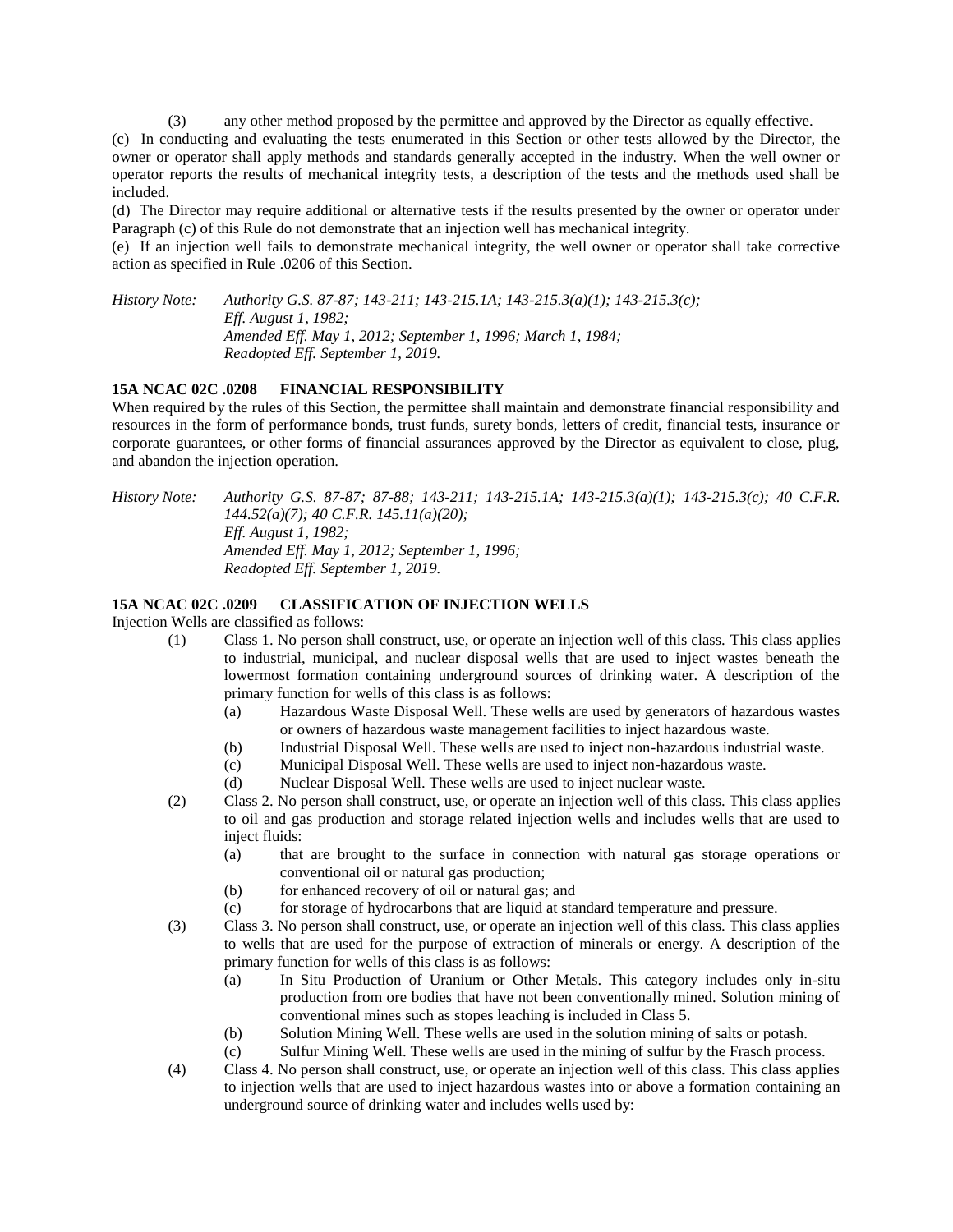- (a) generators of hazardous wastes or radioactive wastes; and
- (b) owners of hazardous waste management facilities, or radioactive waste disposal sites.

(5) Class 5. This class applies to all injection wells not included in Class 1, 2, 3, 4, or 6.

- (a) The construction, use, or operation of the following Class 5 injection well types is prohibited. A description of the primary function for these prohibited Class 5 wells is as follows:
	- (i) Agricultural Drainage Well. These wells receive irrigation tailwaters, other field drainage, animal yard, feedlot, or dairy runoff;
	- (ii) Air Scrubber Waste Disposal Well. These wells are used to inject wastes from air scrubbers;
	- (iii) Gaseous Hydrocarbon Storage Well. These wells are used for the storage of hydrocarbons that are gases at standard temperature and pressure;
	- (iv) Groundwater Aquaculture Return Flow Well. These wells inject groundwater or surface water that has been used to support aquaculture;
	- (v) In-situ Fossil Fuel Recovery Well. These wells are used for the in-situ recovery of coal, lignite, oil shale, and tar sands;
	- (vi) Mining, Sand, or Other Backfill Well. These wells are used to inject a mixture of fluid and sand, mill tailings, and other solids into mined out portions of subsurface mines, whether the injectant is a radioactive waste or not. This also includes wells used to control mine fires and acid mine drainage wells;
	- (vii) Motor Vehicle Waste Disposal Well. These wells receive wastes from motor vehicle facilities and include autobody repair shops, new and used car dealerships, specialty repair shops, such as transmission, muffler, and radiator repair shops and any facility that steam cleans or otherwise washes undercarriages or engine parts or does any vehicular repair work;
	- (viii) Sewage or Wastewater Disposal Well. These wells are used to inject sewage or wastewater from any source to the groundwaters of the State. This includes cesspools and abandoned drinking water wells;
	- (ix) Solution Mining Well. These wells are used in solution mining in conventional mines, such as stopes leaching;
	- (x) Special Drainage Well. These wells are used for disposing of water from sources other than direct precipitation. Examples of this well type include: landslide control drainage wells, water tank overflow drainage wells, swimming pool drainage wells, and lake control drainage wells; and
	- (xi) Water Softener Regeneration Brine Disposal Well. These wells are used to inject regeneration wastes from water softeners.
- (b) The construction, use, or operation by an individual of the following Class 5 injection well types may be approved by the Director provided that the injected material does not contain any waste or any substance of a composition and concentration such that, if it were discharged to the land or waters of the State, would adversely affect human health or would otherwise render those waters unsuitable for their best intended usage:
	- (i) Aquifer Recharge Wells specified in Rule .0218 of this Section;
	- (ii) Aquifer Storage and Recovery Wells specified in Rule .0219 of this Section;
	- (iii) Aquifer Test Wells specified in Rule .0220 of this Section;
	- (iv) Experimental Technology Wells specified in Rule .0221 of this Section;
	- (v) Geothermal Aqueous Closed-Loop Wells specified in Rule .0222 of this Section;
	- (vi) Geothermal Direct Expansion Closed-Loop Wells specified in Rule .0223 of this Section;
	- (vii) Geothermal Heating/Cooling Water Return Wells specified in Rule .0224 of this Section:
	- (viii) Groundwater Remediation Wells specified in Rule .0225 of this Section;
	- (ix) Salinity Barrier Wells specified in Rule .0226 of this Section;
	- (x) Stormwater Drainage Wells specified in Rule .0227 of this Section;
	- (xi) Subsidence Control Wells specified in Rule .0228 of this Section;
	- (xii) Tracer Wells specified in Rule .0229 of this Section; and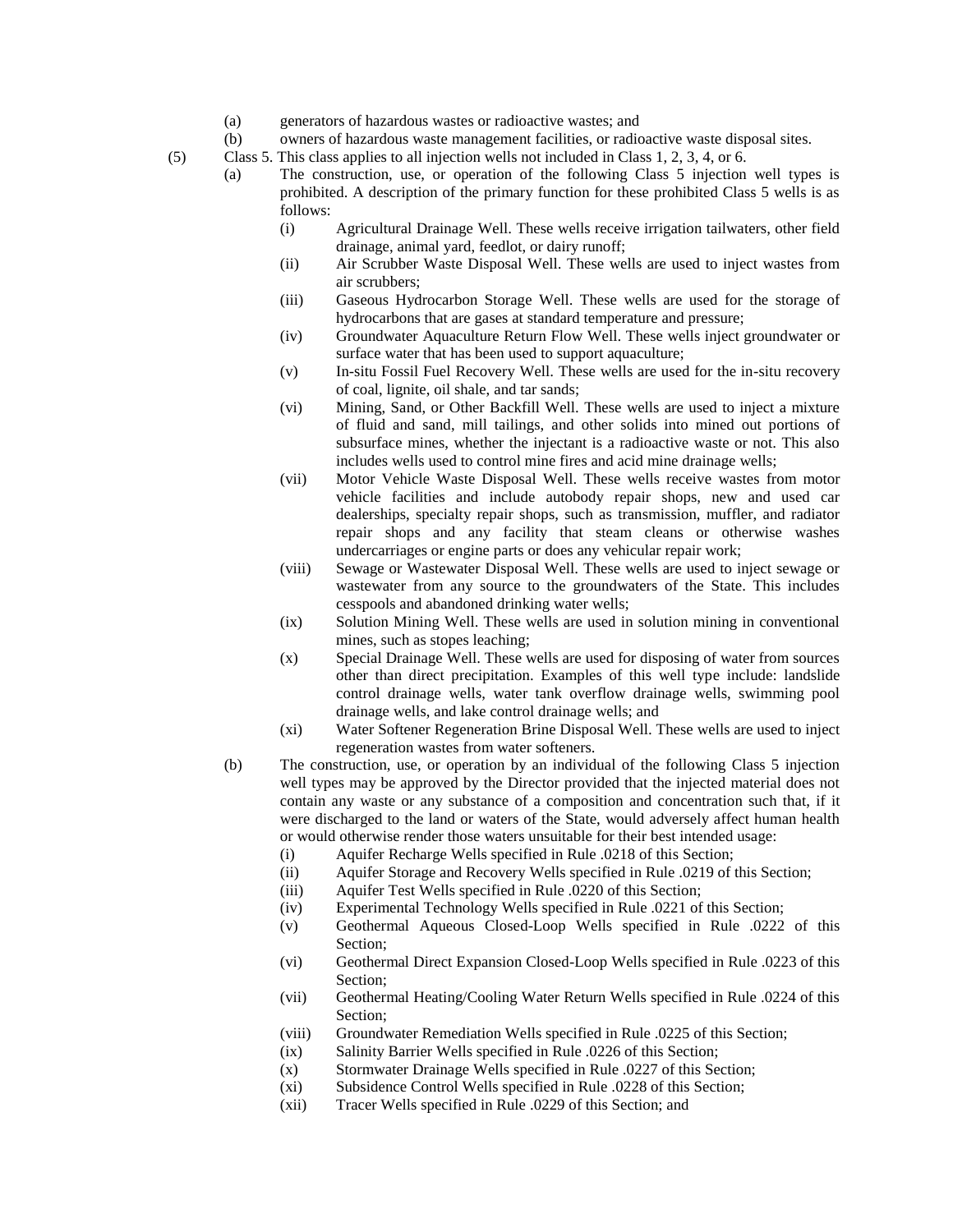- (xiii) Other Wells specified in Rule .0230 of this Section;
- (6) Class 6. No person shall construct, use, or operate an injection well of this class. This class applies to wells that are used for containment of a gaseous, liquid, or supercritical carbon dioxide stream in subsurface geologic formations.

*History Note: Authority G.S. 87-87; 143-211; 143-214.2(b); 143-215.1A; 143-215.3(a)(1); 143-215.3(c); Eff. August 1, 1982; Amended Eff. May 1, 2012; September 1, 1996; March 1, 1984; Readopted Eff. September 1, 2019.*

#### **15A NCAC 02C .0210 REQUIREMENTS: WELLS USED TO INJECT WASTE OR CONTAMINANTS**

The owner of any well that has been used to inject wastes or contaminants, with the exception of wells permitted in accordance with this Section, shall take corrective action as specified in Rule .0206(b) of this Section.

*History Note: Authority G.S. 87-87; 87-88; 143-214.2; 143-215.1A; Eff. August 1, 1982; Amended Eff. September 1, 1996; March 1, 1984; Readopted Eff. September 1, 2019.*

## **15A NCAC 02C .0211 GENERAL PERMITTING REQUIREMENTS APPLICABLE TO ALL INJECTION WELL TYPES**

(a) A permit shall be obtained from the Director prior to constructing, operating, or using any well for injection unless the well is deemed permitted in accordance with the rules of this Section. No permit shall be granted for the injection of wastes or any substance of a composition and concentration such that, if it were discharged to the land or waters of the state, it would adversely affect human health or would otherwise render those waters unsuitable for their best intended usage unless specifically provided for by statute or by the rules in this Section.

(b) No person shall construct, operate, maintain, convert, plug, abandon, or conduct any other injection activity in a manner that allows the movement of fluid containing any contaminant into underground sources of drinking water if the presence of that contaminant would cause a violation of any applicable groundwater quality standard specified in Subchapter 02L or would otherwise adversely affect human health.

(c) If at any time the Director learns that any injection well may cause a violation of any applicable groundwater quality standard specified in 15A NCAC 02L that is not authorized by the rules of this Section, the Director shall do one of the following:

- (1) require an individual permit for injection wells that are otherwise permitted by rule;
- (2) require such actions as may be necessary to prevent the violation, including corrective action as required in Rule .0206 of this Section; or
- (3) take enforcement action as provided for in G.S. 87-91, G.S. 87-94, or G.S. 87-95.

(d) All permit applications shall be signed as follows:

- (1) For a corporation: by a responsible corporate officer. For the purposes of this Section, a "responsible corporate officer" means a president, secretary, treasurer, or vice president of the corporation in charge of a principal business function, or any other person who performs similar policy or decision-making functions for the corporation;
- (2) For a partnership or sole proprietorship: by a general partner or the proprietor, respectively;
- (3) For a municipality, State, federal, or other public agency: by either a principal executive officer or ranking elected official; and
- (4) For all other persons: by the well owner, or his or her agent.

(e) The person signing the permit application shall certify that the data furnished on the application is accurate and that the injection well will be operated in accordance with the approved specifications and conditions of the permit.

(f) All reports shall be signed by a person described in Paragraph (d) of this Rule. All records, reports, and information required to be submitted to the Director and all public comment on these records, reports, or information shall be disclosed to the public unless the person submitting the information can show that such information, if made public, would disclose methods or processes entitled to protection as trade secrets as defined in G.S. 66-152. The Director shall determine which information is entitled to confidential treatment. If the Director determines that such information is entitled to be treated as confidential information as defined in G.S. 132-1.2, the Director shall take steps to protect such information from disclosure.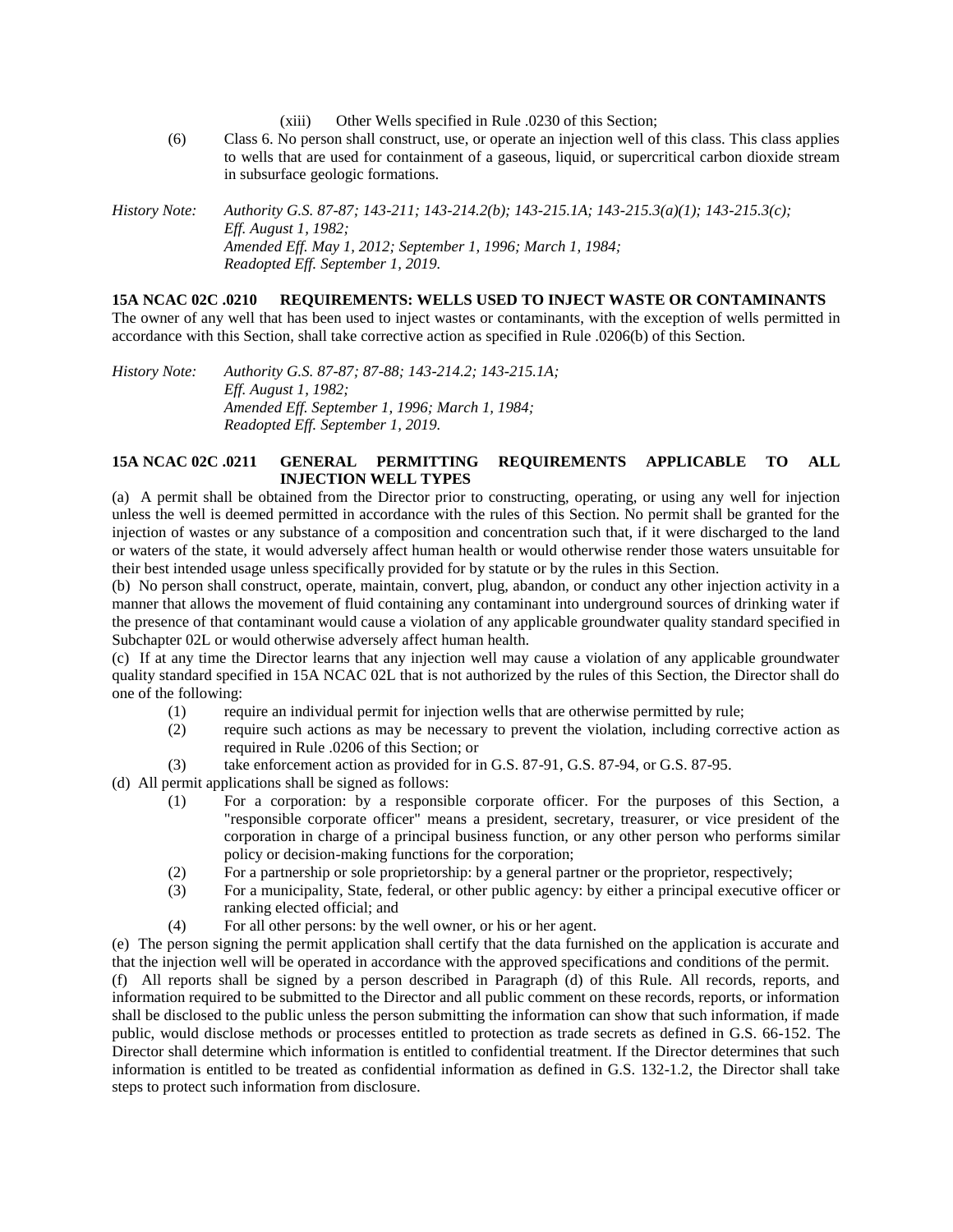(g) The Director shall consider the cumulative effects of drilling and construction of multiple wells and operation of all proposed wells during evaluation of permit applications.

(h) All permits shall be issued for a period not to exceed five years from the date of issuance. Permits shall be deemed active until all permit requirements have been met and documentation has been received indicating that the wells meet one of the following conditions:

- (1) the wells are temporarily or permanently abandoned in accordance with Rule .0240 of this Section;
- (2) the wells have been converted to some other use; or
- (3) the wells are permitted under another permit issued by the appropriate permitting authority for that activity.
- (i) All facilities shall be operated and maintained to comply with the rules of this Section.

(j) The permittee shall allow the Director or an authorized representative, upon their presentation of credentials and other documents as may be required by law, to:

- (1) enter upon the permittee's premises where a regulated facility or activity is located or conducted or where records are required to be kept under the conditions of the permit;
- (2) have access to and copy, during normal business hours of the establishment, any records that are required to be kept under the conditions of the permit;
- (3) inspect any facilities, equipment (including monitoring and control equipment), practices, or operations regulated or required under the permit; and
- (4) sample or monitor for the purposes of assuring permit compliances or as otherwise authorized, any substances or parameters.

(k) The permit may be modified, revoked and reissued, or terminated by the Director in whole or part for actions that would adversely affect human health or the environment. Such actions may include:

- (1) violation of any terms or conditions of the permit;
- (2) obtaining a permit by misrepresentation or failure to disclose fully all relevant facts; or
- (3) refusal of the permittee to allow authorized employees of the Division upon proper presentation of credentials to:
	- (A) enter upon permittee's premises on which a system is located where any records are required to be kept under terms and conditions of the permit;
	- (B) have access to and copy any records required to be kept under terms and conditions of the permit;
	- (C) inspect any monitoring equipment or method required in the permit; or
	- (D) collect any sample from the injection facility.

(l) The filing of an application by the permittee for a permit modification, revocation and reissuance, termination, or a notification of planned changes or anticipated noncompliance shall not stay any permit condition.

(m) The permittee shall furnish to the Director any information that the Director may request to determine whether cause exists for modifying, revoking and reissuing, or terminating the permit or to determine compliance with the permit. The permittee shall also furnish to the Director, upon request, copies of records required by the permit to be kept.

(n) The permittee shall retain records of all monitoring information, including all calibration and maintenance records, all original strip chart recordings for continuous monitoring instrumentation, and copies of all reports required by the permit for a period of at least three years from the date of the sample, measurement, report, or application. Records of monitoring information shall include the:

- (1) date, place, and time of sampling or measurements;
- (2) individuals who performed the sampling or measurements;
- (3) dates analyses were performed;
- (4) individuals who performed the analyses;
- (5) analytical techniques or methods used;
- (6) results of any such sampling, measurements, and analyses; and
- (7) description and date of any maintenance activities performed, including the name and contact information of the individuals performing such activities.

(o) The permit shall not be transferred to any person without the approval of the Director. A permit ownership or name change request shall be submitted to the Director.

(p) The permittee shall report any monitoring or other information that indicates:

(1) noncompliance with a specific permit condition;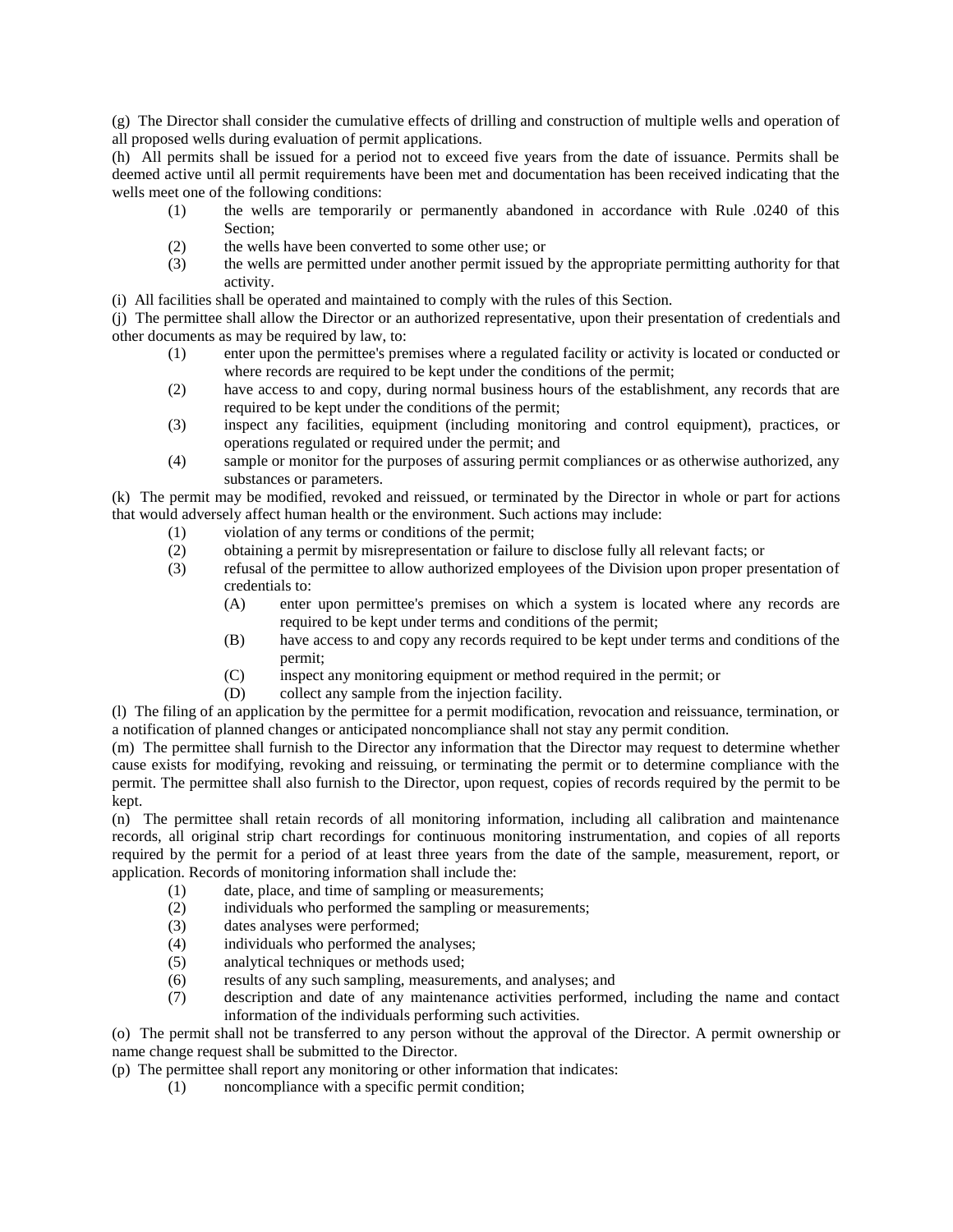- (2) a contaminant may cause a violation of applicable groundwater quality standards specified in 15A NCAC 02L; and
- (3) a malfunction of the injection system may cause the injected fluids to migrate outside the approved injection zone or area.

The information shall be provided to the Director orally within 24 hours of the permittee becoming aware of the occurrence and as a written submission within five days of the occurrence. The written submission shall contain a description of the noncompliance and its cause, the period of noncompliance including dates and times, the anticipated time it is expected to continue if the noncompliance has not been corrected, and all steps taken or planned to reduce, eliminate, and prevent reoccurrence of the noncompliance.

*History Note: Authority G.S. 87-87; 87-88; 87-90; 87-94; 87-95; 143-211; 143-214.2(b); 143-215.1A; 143-215.3(a)(1); 143-215.3(c); 40 CFR 144.52(a)(7); 40 CFR 145.11(a)(20); Eff. August 1, 1982; Amended Eff. May 1, 2012; February 1, 1997; October 1, 1996; March 1, 1984; Readopted Eff. September 1, 2019.*

#### **15A NCAC 02C .0212 ADDITIONAL CRITERIA AND STANDARDS: CLASS II: CLASS III**

*History Note: Authority G.S. 87-87; 87-88; 143-211; 143-214.2; 143-215.3(a)(1); 143-215.3(c); Eff. August 1, 1982; Repealed Eff. March 1, 1984.*

# **15A NCAC 02C .0213 ADDITIONAL CRITERIA AND STANDARDS APPLICABLE TO CLASS 5 WELLS**

**15A NCAC 02C .0214 ABANDONMENT AND CHANGE-OF-STATUS**

*History Note: Authority G.S. 87-87; 87-88; 87-94; 87-95; 143-211; 143-214.2(b); 143-215.1A; 143-215.3(a)(1); 143-215.3(c); Eff. August 1, 1982; Amended Eff. February 1, 1997; October 1, 1996; March 1, 1984; Repealed Eff. May 1, 2012.*

#### **15A NCAC 02C .0215 VARIANCE 15A NCAC 02C .0216 DELEGATION**

*History Note: Authority G.S. 87-87(4); 87-88; 143-215.1A; 143-215.3(a)(1); 143-215.3(a)(4); 150B-23; Eff. September 1, 1996; Repealed Eff. May 1, 2012.*

#### **15A NCAC 02C .0217 PERMITTING BY RULE**

(a) The following injection well systems shall be deemed to be permitted by the rules of this Section pursuant to G.S. 87-88(a) and it shall not be necessary for the Division to issue an individual permit for the construction or operation of the following injection well systems provided that the system does not result in the violation of any assigned surface water, groundwater, or air quality standard; there is no groundwater discharge of the injectant into surface waters; and all criteria for the specific systems are met:

- (1) Aquifer Test Wells specified in Rule .0220 of this Section;
- (2) Geothermal Aqueous Closed Loop Wells specified in Rule .0222 of this Section;
- (3) Geothermal Direct Expansion Closed Loop Wells specified in Rule .0223 of this Section;
- (4) Groundwater Remediation Wells specified in Rule .0225 of this Section; and
- (5) Stormwater Drainage Wells specified in Rule .0227 of this Section.

(b) Any violation of groundwater standards not authorized by the rules of this Section shall be treated in accordance with Rule .0206 of this Section.

(c) An injection well system permitted by rule under the rules of this Section shall remain permitted by rule until such time as the Director determines that it shall not be deemed to be permitted. This determination shall be made based on compliance with the provisions of the rules of this Section.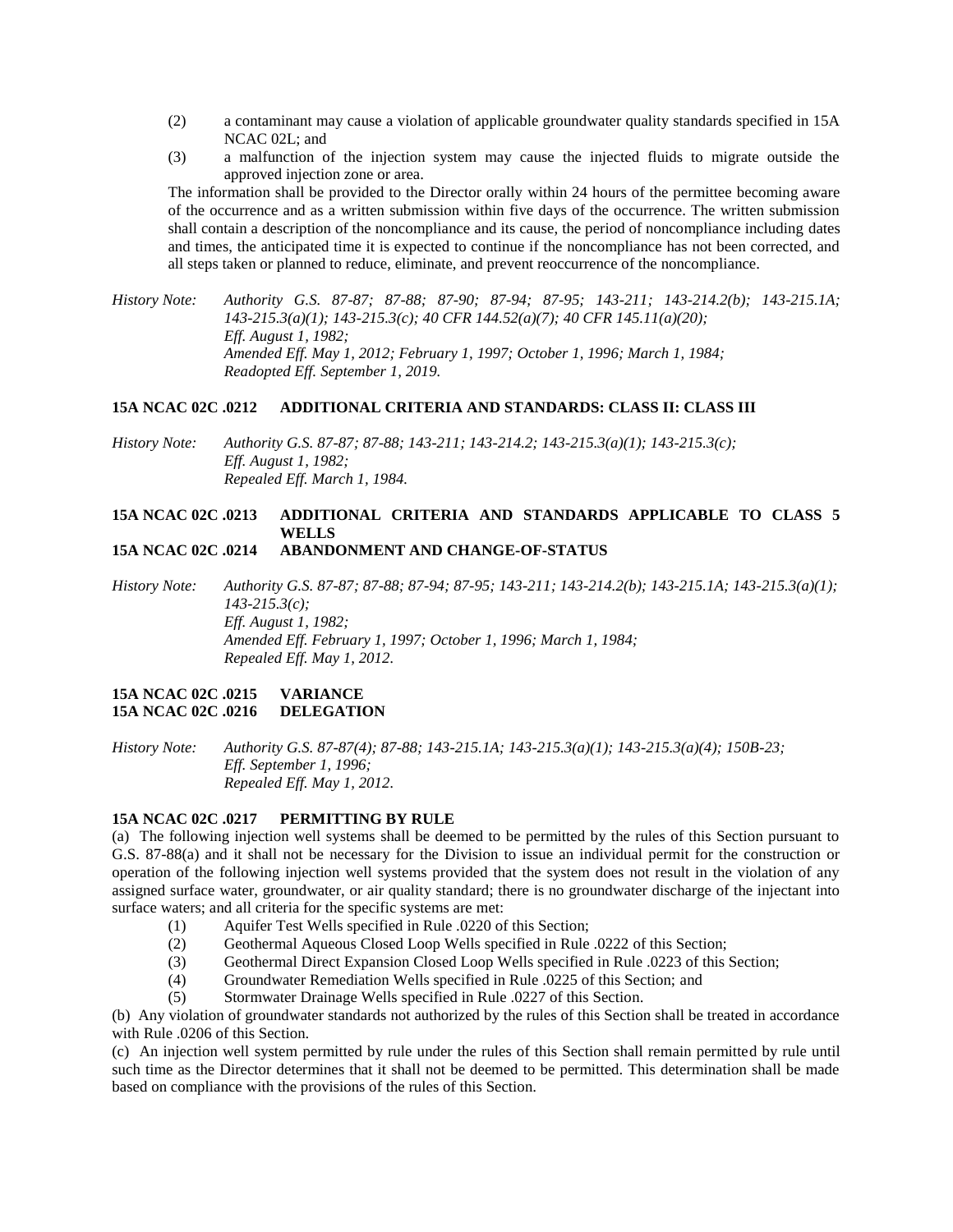(d) If the Director determines that an injection well system shall not be permitted by rule, the Director shall require the owner of the injection well system to obtain an individual permit.

*History Note: Authority G.S. 87-87; 87-88(a); Eff. May 1, 2012; Readopted Eff. September 1, 2019.*

## **15A NCAC 02C .0218 AQUIFER RECHARGE WELLS**

Aquifer Recharge Wells, which recharge depleted aquifers and inject uncontaminated water of equal or better quality than the aquifer being recharged, shall meet the requirements of Rule .0219 of this Section. However, the Director may impose additional requirements to ensure compliance with G.S. 87-84.

*History Note: Authority G.S. 87-87; 87-88; 87-90; 87-94; 87-95; 143-211; 143-214.2(b); 143-215.1A; 143-215.3(a)(1); 143-215.3(c); Eff. May 1, 2012; Readopted Eff. September 1, 2019.*

### **15A NCAC 02C .0219 AQUIFER STORAGE AND RECOVERY WELLS**

(a) A permit shall be obtained from the Director prior to constructing, operating, or using an Aquifer Storage and Recovery Well. "Aquifer Storage and Recovery Well" means a well that is used to inject potable water for the purposes of subsurface storage and for later recovery of the injected water.

(b) Permit Applications. In addition to the permit requirements set forth in Rule .0211 of this Section, an application shall be submitted, in duplicate, to the Director on forms furnished by the Director and shall include the following:

- (1) A site description that includes:
	- (A) the name of the well owner or person otherwise legally responsible for the injection well, his or her mailing address and telephone number, and whether the owner is a federal, state, private, public, or other entity;
	- (B) the name of the property owner, if different from the well owner, and his or her physical address, mailing address, and telephone number;
	- (C) the name, mailing address, telephone number, and geographic coordinates of the facility for which the application is submitted; and
	- (D) a list of all other injection permits associated with the subject facility.
- (2) Project Description. A description of what problem the project is intended to solve or what objective the project is intended to achieve and shall include the following:
	- (A) the history and scope of the problem or objective;
	- (B) what is currently being done to solve the problem or achieve the objective;
	- (C) why existing practices are insufficient to solve the problem or achieve the objective;
	- (D) what other alternatives were considered to solve the problem or achieve the objective; and
	- (E) how this option was determined to be the most effective or desirable to solve the problem or achieve the objective.
- (3) Demonstration of Financial Responsibility as required in Rule .0208 of this Section.
- (4) Injection Zone Determination. The applicant shall specify the horizontal and vertical portion of the injection zone within which the proposed injection activity will occur based on the hydraulic properties of that portion of the injection zone specified. No violation of groundwater quality standards specified in Subchapter 02L resulting from the injection shall occur outside the specified portion of the injection zone, as detected by a monitoring plan approved by the Director.
- (5) Hydrogeologic Evaluation. If required by G.S. 89E, G.S. 89C, or G.S. 89F, a licensed geologist, professional engineer, or licensed soil scientist shall prepare a hydrogeologic evaluation of the facility to a depth that includes the injection zone determined in accordance with Subparagraph (4) of this Paragraph. A description of the hydrogeologic evaluation shall include all of the following:
	- (A) regional and local geology and hydrogeology;
	- (B) changes in lithology underlying the facility;
	- (C) depth to the mean seasonal high water table;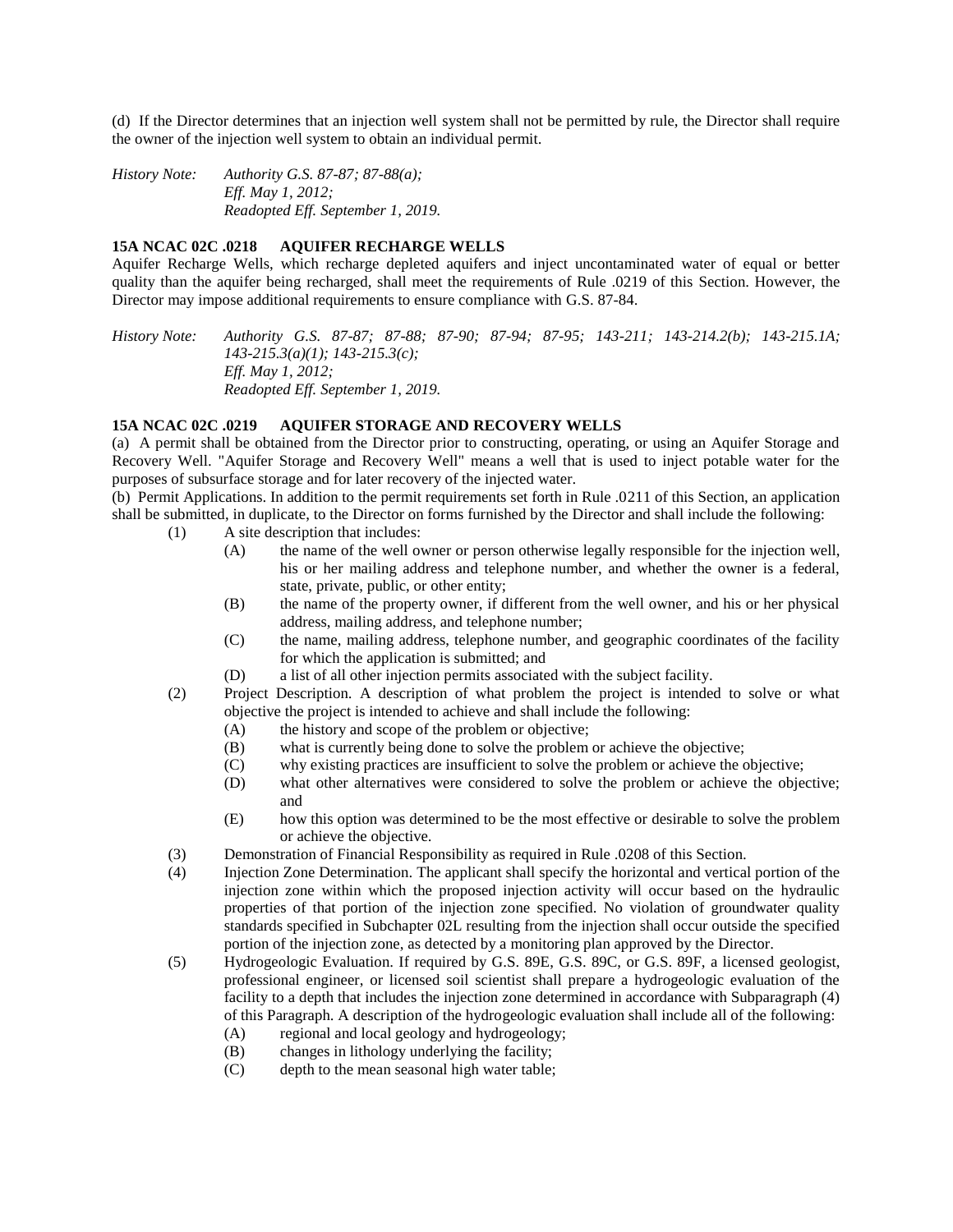- (D) hydraulic conductivity, transmissivity, and storativity of the injection zone based on tests of site-specific material, including a description of the tests used to determine these parameters;
- (E) rate and direction of groundwater flow as determined by predictive calculations or computer modeling; and
- (F) lithostratigraphic and hydrostratigraphic logs of test and injection wells.
- (6) Area of Review. The area of review shall be calculated using the procedure for determining the zone of endangering influence specified in 40 CFR 146.6(a), which is hereby incorporated by reference, including subsequent amendments and editions, and can be obtained electronically from the website of the Federal Register at https://www.ecfr.gov/cgi-bin/ECFR. The applicant shall identify all wells within the area of review that penetrate the injection or confining zone and repair or permanently abandon all wells that are improperly constructed or abandoned.
- (7) Analyses of the injection zones including:
	- (A) test results of the native groundwater and the proposed recharge water for the parameters listed in Subparagraph (h)(4) of this Rule;
	- (B) geochemical analyses of representative samples of the aquifer matrix to determine the type and quantity of reactive minerals; and
	- (C) evaluation of the chemical compatibility of the native groundwater, injected water, and the aquifer matrix using site-specific geochemical data and hydraulic properties of the injection zones, and the results of any geochemical or hydrogeologic modeling. The chemical compatibility evaluation shall identify potential changes in groundwater quality resulting from the injection activities within the area of review specified in Subparagraph (6) of this Paragraph.
- (8) Injection Procedure. The applicant shall submit a description of the proposed injection procedure that includes the following:
	- (A) the proposed average and maximum daily rate and quantity of injectant;
	- (B) the average maximum injection pressure expressed in units of pounds per square inch (psi);
	- (C) calculation of fracture pressures of confining units expressed in units of psi; and
	- (D) the total or estimated volume to be injected.
- (9) Injection well construction details including:
	- (A) the number and depth of injection wells;
	- (B) an indication of whether the injection wells are existing or proposed;
	- (C) the depth and type of casing;
	- (D) the depth and type of screen material;
	- (E) the depth and type of grout; and
	- (F) the plans and specifications of the surface and subsurface construction of each injection well or well system.
- (10) Monitoring Wells. Monitoring wells shall be located so as to detect any movement of injection fluids, process byproducts, or formation fluids outside the injection zone as determined by the applicant in accordance with Subparagraph (4) of this Paragraph. The monitoring schedule shall be consistent with the proposed injection schedule, pace of the anticipated reactions, and rate of transport of the injected fluid. The applicant shall submit a monitoring plan that includes the following:
	- (A) a list of monitoring parameters and analytical methods to be used;
	- (B) other parameters that may serve to indicate the progress of the intended reactions;
	- (C) a list of existing and proposed monitoring wells to be used; and
	- (D) a sampling schedule for monitoring the proposed injection.
- (11) Well Data Tabulation. A tabulation of data on all existing or abandoned wells within the area of review of the injection wells that penetrate the proposed injection zone, including water supply wells, monitoring wells, and wells proposed for use as injection or monitoring wells. The data shall include a description of each well's type, depth, and record of abandonment or completion.
- (12) Plan of Action. A proposed plan of action to be taken if the proposed injection operation causes fracturing of confining units, results in adverse geochemical reactions, or otherwise threatens groundwater quality.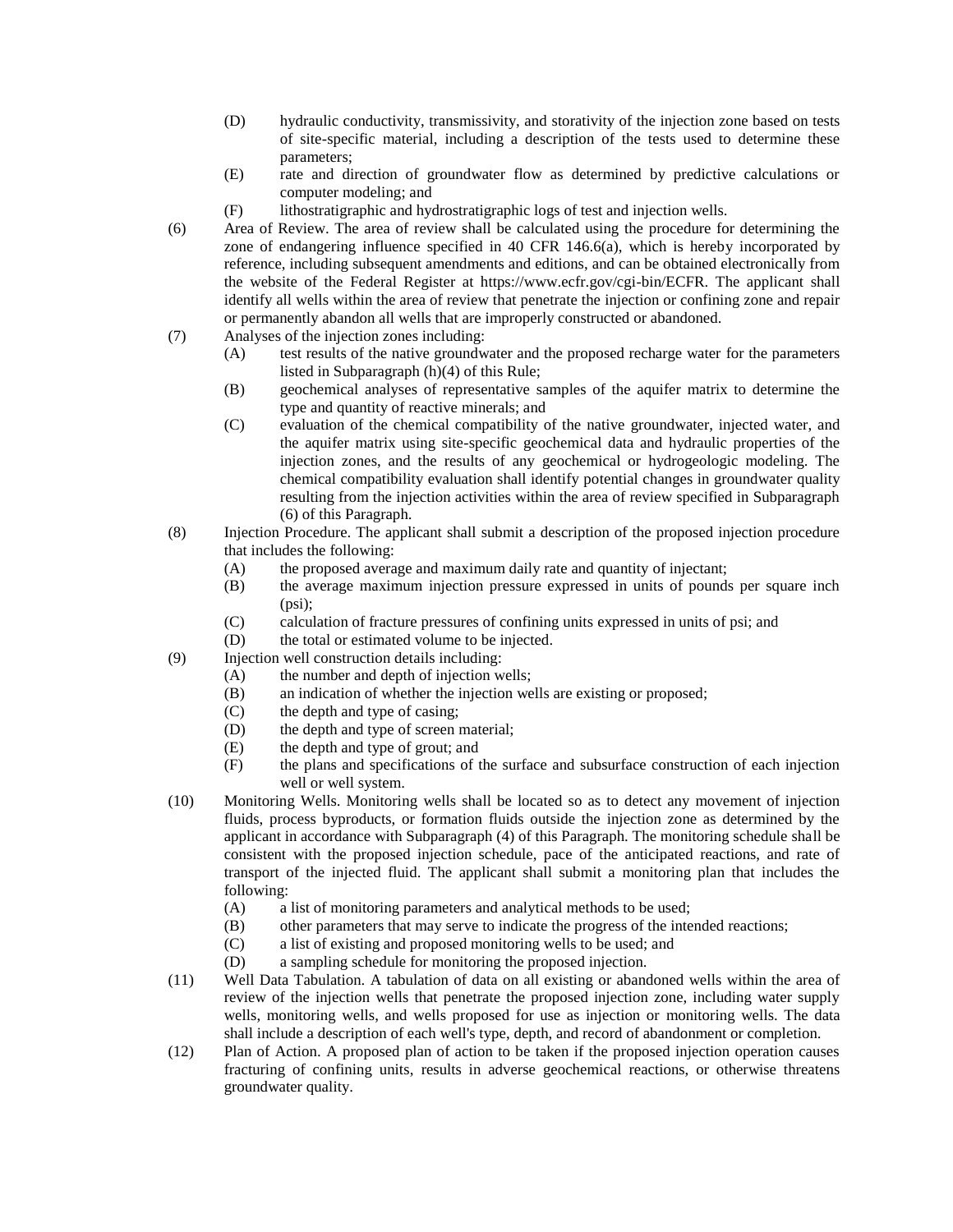- (13) Maps and Cross-Sections. Scaled, site-specific site plans or maps depicting the location, orientation, and relationship of facility components including the following:
	- (A) area map based on the most recent USGS 7.5' topographic map of the area, at a scale of 1:24,000, and showing the location of the proposed injection site;
	- (B) topographic contour intervals showing all facility related structures, property boundaries, streams, springs, lakes, ponds, and other surface drainage features;
	- (C) all existing or abandoned wells within the area of review of the injection wells listed in the tabulation required in Subparagraph (11) of this Paragraph that penetrate the proposed injection zone, including water supply wells, monitoring wells, and wells proposed for use as injection wells;
	- (D) potentiometric surface maps of each hydrostratigraphic unit in the injection zone(s) that show the direction of groundwater movement, and all existing and proposed wells;
	- (E) cross-sections that show the horizontal and vertical extent of the injection zones, lithostratigraphic units, hydrostratigraphic units, and all existing and proposed wells, complete with casing and screen intervals; and
	- (F) all existing sources of potential or known groundwater contamination, including waste storage, treatment, or disposal systems within the area of review of the injection well or well system.

(14) Any other information necessary for the Director to ensure compliance with G.S. 87-84.

(c) Injection Volumes. The Director may establish maximum injection volumes and pressures necessary to assure that:

- (1) fractures are not initiated in the confining zones;
- (2) injected fluids do not migrate outside the injection zone or area;
- (3) injected fluids do not cause or contribute to the migration of contamination into uncontaminated areas; and
- (4) there is compliance with operating requirements.

(d) Injection.

- (1) Injection may not commence until construction is complete, the permittee has submitted notice of completion of construction to the Director, and the Director has inspected or reviewed the injection well and finds it in compliance with the permit conditions. If the permittee has not received notice from the Director of intent to inspect or otherwise review the injection well within 10 days after the Director receives the notice, the permittee may commence injection.
- (2) Prior to granting approval for the operation, the Director shall consider the following information:
	- (A) all available logging and testing data on the well;
		- (B) a demonstration of mechanical integrity pursuant to Rule .0207 of this Section;
		- (C) the proposed operating procedures;
		- (D) the results of the formation testing program; and
		- (E) the status of corrective action on defective wells in the area of review.
- (e) Well Construction.
	- (1) Wells shall not be located:
		- (A) where surface water or runoff will accumulate around the well due to depressions, drainage ways, or other landscapes that will concentrate water around the well;
		- (B) if a person would be required to enter confined spaces to perform sampling and inspection activities; or
		- (C) if injectants or formation fluids would migrate outside the approved injection zone as determined by the applicant in accordance with Subparagraph (b)(4) of this Rule.
	- (2) The methods and materials used in construction shall not threaten the physical or mechanical integrity of the well during its lifetime and shall be compatible with the proposed injection activities.
	- (3) The well shall be constructed in such a manner that surface water or contaminants from the land surface cannot migrate along the borehole annulus either during or after construction.
	- (4) The borehole shall not penetrate to a depth greater than the depth at which injection will occur unless the purpose of the borehole is the investigation of the geophysical and geochemical characteristics of an aquifer. Following completion of the investigation, the borehole beneath the zone of injection shall be completely grouted to prevent the migration of any contaminants.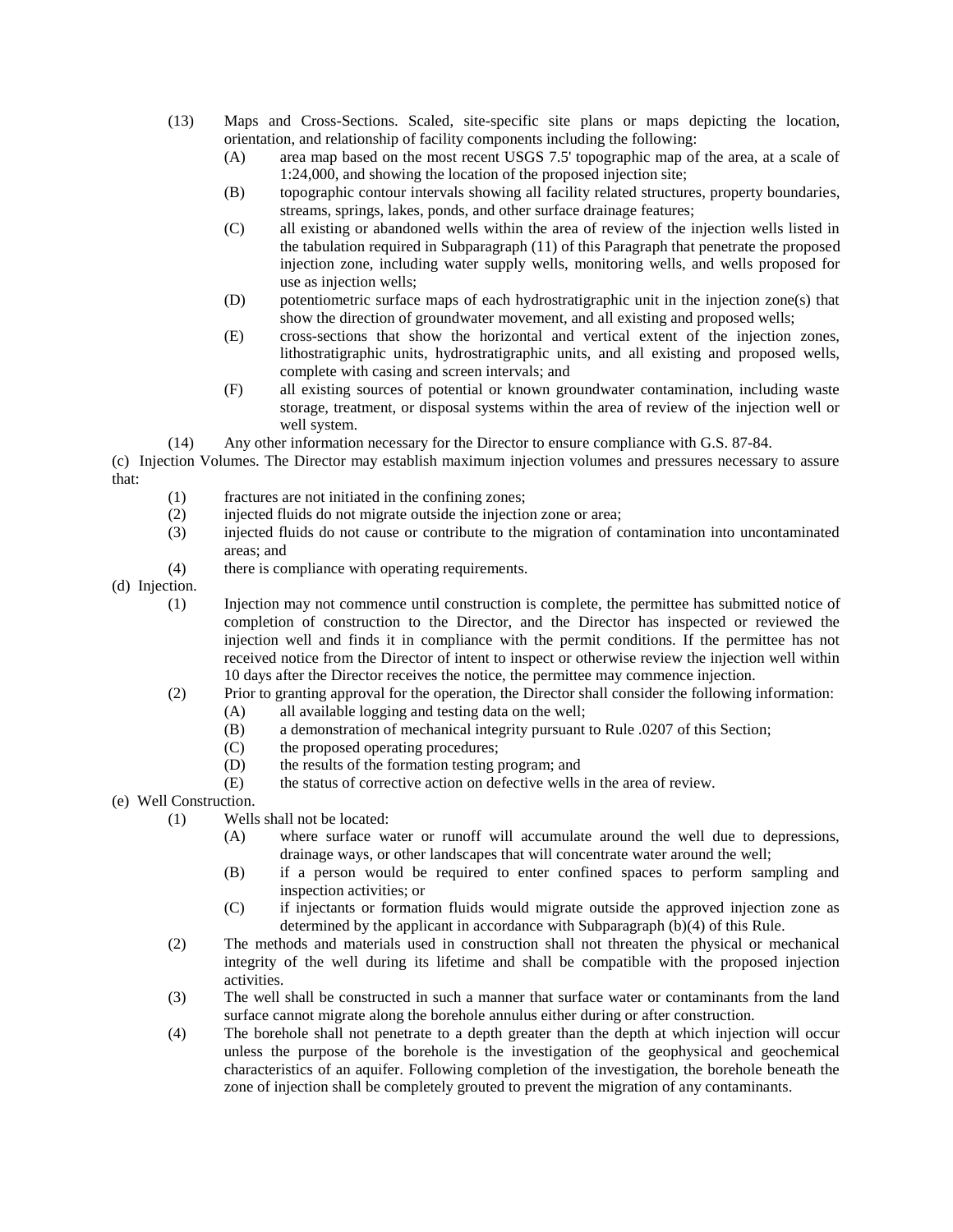- (5) Drilling fluids and additives shall contain only potable water and may be comprised of one or more of the following:
	- (A) the formation material encountered during drilling;
	- (B) materials manufactured specifically for the purpose of borehole conditioning or well construction; or
	- (C) materials approved by the Director, based on a demonstration of not adversely affecting human health or groundwater quality.
- (6) Only grouts listed under Rule .0107 of this Subchapter shall be used with the exception that bentonite grout shall not be used:
	- (A) to seal zones of water with a chloride concentration of 1,500 milligrams per liter or greater as determined by tests conducted at the time of construction; or
	- (B) in areas of the State subject to saltwater intrusion that may expose the grout to water with a chloride concentration of 1,500 milligrams per liter or greater at any time during the life of the well.
- (7) The annular space between the borehole and casing shall be grouted:
	- (A) with a grout that is non-reactive with the casing or screen materials, the formation, or the injectant;
	- (B) from land surface to the top of the gravel pack and in such a way that there is no interconnection of aquifers or zones having differences in water quality that would result in degradation of groundwater quality in any aquifer or zone; and
	- (C) so that the grout extends outward from the casing wall to a thickness equal to either onethird of the diameter of the outside dimension of the casing or two inches, whichever is greater; but in no case shall a well be required to have an annular grout seal thickness greater than four inches.
- (8) Grout shall be emplaced around the casing by one of the following methods:
	- (A) Pressure. Grout shall be pumped or forced under pressure through the bottom of the casing until it fills the annular space around the casing and overflows at the surface;
	- (B) Pumping. Grout shall be pumped into place through a hose or pipe extended to the bottom of the annular space that can be raised as the grout is applied. The grout hose or pipe shall remain submerged in grout during the entire application; or
	- (C) Other. Grout may be emplaced in the annular space by gravity flow to ensure complete filling of the space. Gravity flow shall not be used if water or any visible obstruction is present in the annular space at the time of grouting.
- (9) All grout mixtures shall be prepared prior to emplacement per the manufacturer's directions with the exception that bentonite chips or pellets may be emplaced by gravity flow if water is present or the chips or pellets are otherwise hydrated in place.
- (10) If an outer casing is installed, it shall be grouted by either the pumping or pressure method.
- (11) The well shall be grouted within seven days after the casing is set or before the drilling equipment leaves the site, whichever occurs first. If the well penetrates any water-bearing zone that contains saline water, the well shall be grouted within one day after the casing is set.
- (12) No additives that will accelerate the process of hydration shall be used in grout for thermoplastic well casing.
- (13) A casing shall be installed that extends from at least 12 inches above land surface to the top of the injection zone.
- (14) Wells with casing extending less than 12 inches above land surface shall be approved by the Director only when one of the following conditions is met:
	- (A) site specific conditions directly related to business activities, such as vehicle traffic, would endanger the physical integrity of the well; or
	- (B) it is not operationally feasible for the well head to be completed 12 inches above land surface due to the engineering design requirements of the system.
- (15) Multi-screened wells shall not connect aquifers or zones having differences in water quality that would result in a degradation of groundwater quality in any aquifer or zone.
- (16) Prior to removing the equipment from the site, the top of the casing shall be sealed with a watertight cap or well seal, as defined in G.S. 87-85, to preclude contaminants from entering the well.
- (17) Packing materials for gravel-and sand-packed wells shall be:
	- (A) composed of quartz, granite, or other hard, non-reactive rock material;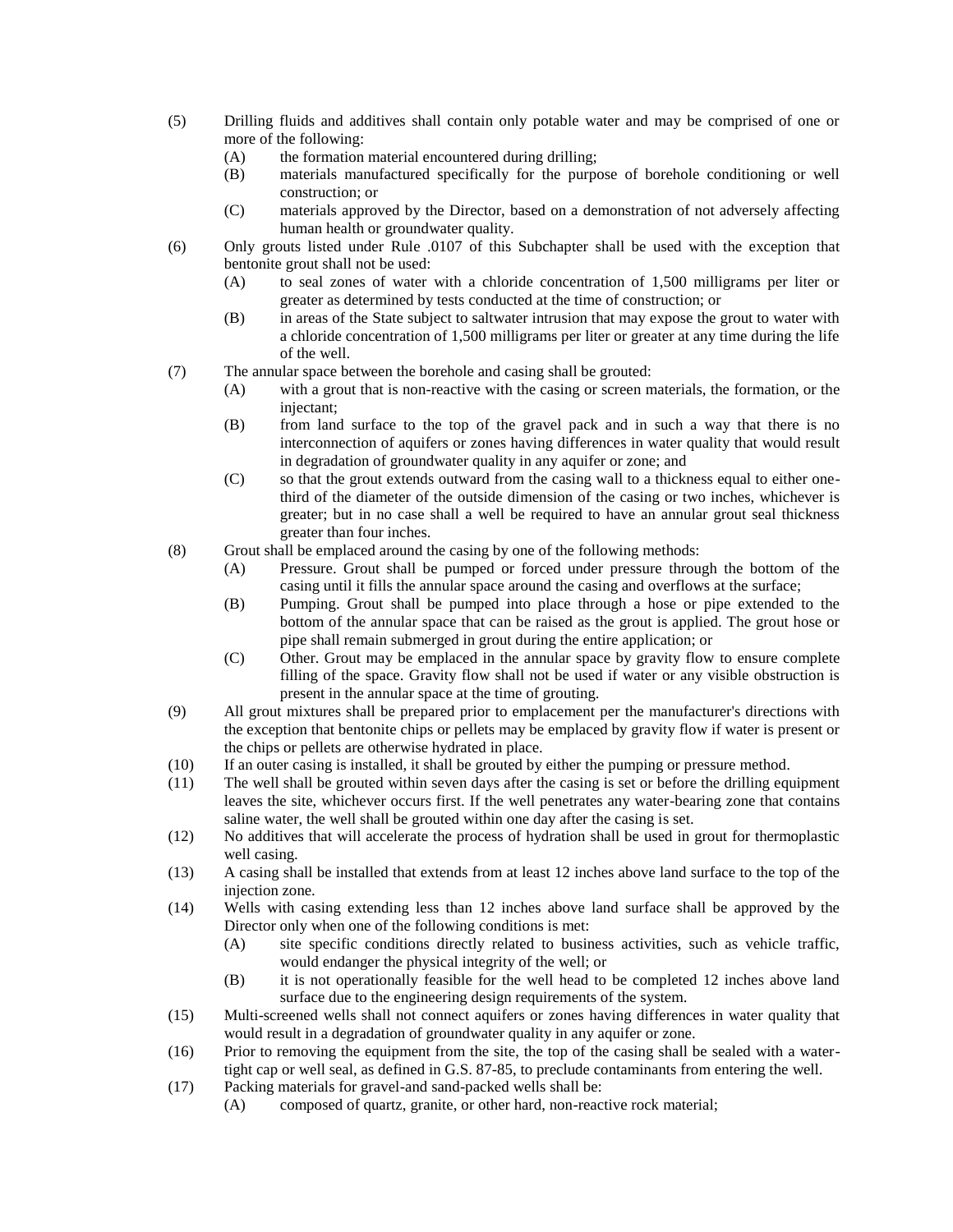- (B) of uniform size, water-washed and free from clay, silt, and toxic materials;
- (C) disinfected prior to subsurface emplacement;
- (D) emplaced such that it will not connect aquifers or zones having differences in water quality that would result in the deterioration of groundwater quality in any aquifer or zone;
- (E) evenly distributed around the screen and shall extend to a depth at least one foot above the top of the screen. A one-foot or greater thick seal, comprised of bentonite clay, shall be emplaced directly above and in contact with the packing material.
- (18) Each injection well shall have a well identification plate that meets the criteria specified in Rule .0107 of this Subchapter.
- (19) A hose bibb, sampling tap, or other collection equipment shall be installed on the line entering the injection well such that a sample of the injectant can be obtained prior to its entering the injection well.
- (20) If applicable, all piping, wiring, and vents shall enter the well through the top of the casing unless it is based on a design demonstrated to preclude surficial contaminants from entering the well.
- (21) The well head shall be completed in such a manner as to preclude surficial contaminants from entering the well, and well head protection shall include:
	- (A) an accessible external sanitary seal installed around the casing and grouting; and
	- (B) a water-tight cap or seal compatible with the casing and installed so that it cannot be removed without the use of hand or power tools.
- (f) Testing.
	- (1) Well logs and other tests conducted during the drilling and construction of the wells shall be submitted to the Director after completion of well construction. A descriptive report interpreting the results of such logs and tests shall be prepared by a log analyst and submitted to the Director after completion of the tests. The accuracy and usefulness of the logs and tests shall be determined by the Director based on the intended function, depth, construction, and other characteristics of the well, and availability of similar data in the area of the drilling site. Such logs and tests shall include:
		- (A) lithostratigraphic logs of the entire borehole;
		- (B) hydrosratigraphic logs of the entire borehole; and
		- (C) deviation checks conducted on all holes where pilot holes and reaming are used at sufficiently frequent intervals to assure that vertical avenues for fluid migration through diverging holes are not created during drilling.
	- (2) When the injection zone is a water-bearing formation, the following information concerning the injection zone as determined by the applicant in accordance with Subparagraph (b)(4) of this Rule shall be submitted to the Director:
		- (A) fluid pressure;
		- (B) fluid temperature;
		- (C) fracture pressure;
		- (D) other physical and chemical characteristics of the injection zone;
		- (E) physical and chemical characteristics of the formation fluids; and
		- (F) compatibility of injected fluids with formation fluids.
	- (3) When the injection formation is not a water bearing formation, only the fracture pressure and other physical and chemical characteristics of the injection zone shall be determined or calculated and submitted to the Director after completion of the determinations.
	- (4) Tests for mechanical integrity shall be conducted prior to operation and every 10 years thereafter in accordance with Rule .0207 of this Section. The Director may require more frequent mechanical integrity testing as set out in Rule .0207 of this Section.
- (g) Operation and Maintenance.
	- (1) Pressure at the well head shall be limited to a maximum that will ensure that the pressure in the injection zone does not initiate new fractures or propagate existing fractures in the injection zone, initiate fractures in the confining zone, or cause the migration of injected or formation fluids outside the injection zone or area.
	- (2) There shall be no injection between the outermost casing and the well borehole.
	- (3) Monitoring of the operating processes at the well head and protection against damage of the well head during construction and use shall be provided for by the well owner.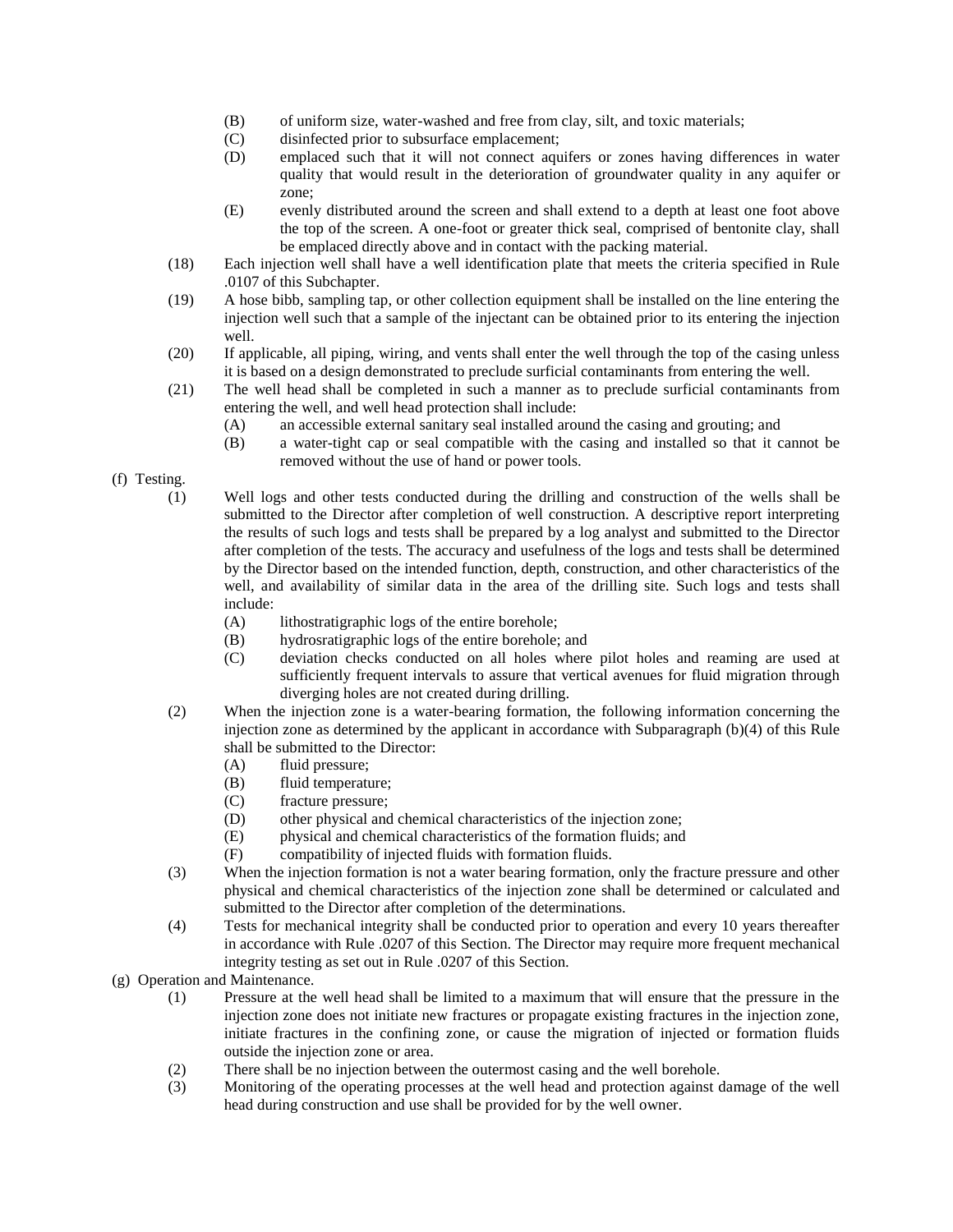## (h) Monitoring.

- (1) Monitoring of the groundwater quality by the permittee shall be required by the Director to demonstrate protection of the groundwaters of the State.
- (2) In determining the type, density, frequency, and scope of monitoring, the Director shall consider the following:
	- (A) physical and chemical characteristics of the injection zone;
	- (B) physical and chemical characteristics of the injected fluids;
	- (C) volume and rate of discharge of the injected fluids;
	- (D) compatibility of the injected fluids with the formation fluids;
	- (E) the number, type, and location of all wells, mines, surface bodies of water, and structures within the area of review;
	- (F) proposed injection procedures;
	- (G) expected changes in pressure, formation fluid displacement, and direction of movement of injected fluid;
	- (H) proposals of corrective action to be taken in the event of a failure in any phase of injection operations that renders the groundwaters unsuitable for their best intended usage as defined in Rule .0204 of this Section; and
	- (I) the life expectancy of the injection operations.
- (3) Samples and measurements taken for the purpose of monitoring shall be representative of the monitored activity.
- (4) The following analytical parameters shall be included:
	- (A) disinfectants and disinfection byproducts;
	- (B) radium, radionuclides, and gross alpha radiation;
	- (C) Reduction Potential (Eh), pH, Total Dissolved Solids (TDS), Biological Oxygen Demand (BOD), Total Oxygen Demand (TOD), Chemical Oxygen Demand (COD), temperature, conductivity, and dissolved oxygen;
	- (D) coliform, Escherichia coli (E. Coli), Giardia, and Cryptosporidium;
	- (E) parameters based on the source water, injection zone formation materials, native groundwater, and any other parameters necessary for the Department to ensure compliance with G.S. 87-84; and
	- (F) other parameters for which National Primary and Secondary Drinking Water Standards have been established.
- (5) Analysis of the physical, chemical, biological, or radiological characteristics of the injected fluid shall be made monthly or more frequently, as necessary in order to provide representative data for characterization of the injectant.
- (6) Continuous recording devices to monitor the injection pressure, flow, rate, and volume of injected fluid shall be installed.
- (7) Monitoring wells associated with the injection site shall be monitored quarterly or on a schedule determined by the Director to detect any migration of injected fluids from the injection zone to ensure compliance with G.S. 87-84.
- (8) Monitoring wells completed in the injection zone and adjacent to the injection zone may be affected by the injection operations. If affected, the Director may require additional monitor wells be installed outside the injection zone to detect any movement of injection fluids, process byproducts, or formation fluids outside the injection zone as determined by the applicant in accordance with Subparagraph (b)(4) of this Rule. If the operation is affected by subsidence or catastrophic collapse, additional monitoring wells shall be located so that they will not be physically affected and shall be of an adequate number to detect movement of injected fluids, process byproducts, or formation fluids outside the injection zone or area. In determining the number, location, and spacing of monitoring wells, the following criteria shall be considered by the Director:
	- (A) the population relying on the groundwater resource affected, or potentially affected, by the injection operation;
	- (B) the proximity of the injection operation to points of withdrawal of groundwater;
	- (C) the local geology and hydrology;
	- (D) the operating pressures;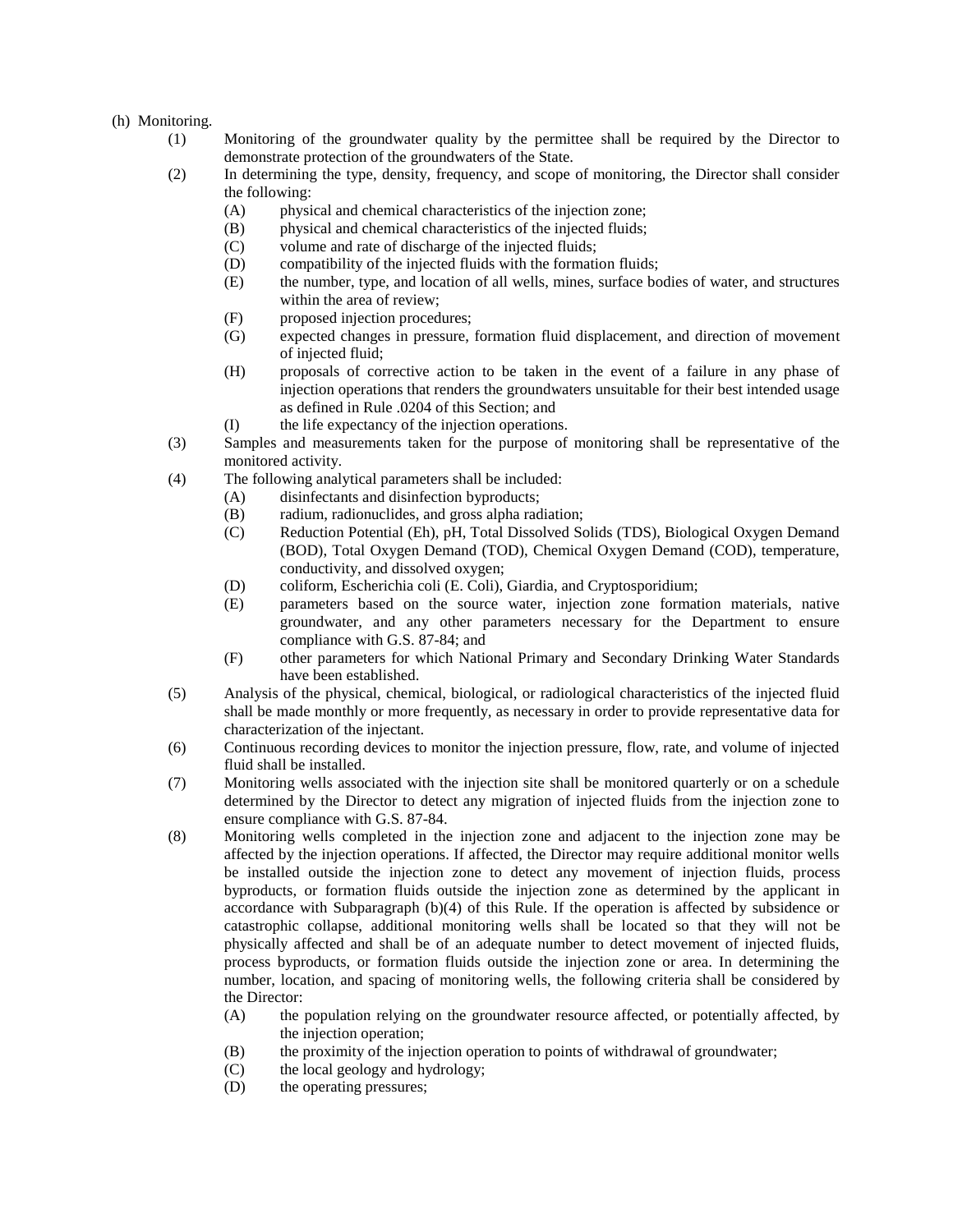- (E) the chemical characteristics and volume of the injected fluid, formation water, and process by products; and
- (F) the number of existing injection wells.

(i) Reporting.

- (1) A record of the construction, abandonment, or repairs of the injection well shall be submitted to the Director within 30 days of completion of the specified activities.
- (2) All sampling results shall be reported to the Division quarterly or at another frequency determined by the Director based on the reaction rates, injection rates, likelihood of secondary impacts, and site-specific hydrogeologic information.
- (3) The results of each test required in Paragraph (f) of this Rule shall be submitted to the Director within 30 days of the completion of the test.

(j) Public Notice. Public notice of intent to issue permits for applications submitted pursuant to this Rule shall be given prior to permit issuance.

- (1) Such notice shall:
	- (A) be posted on the Division website and given in press releases via media outlets having coverage within the area of review;
		- (B) provide 30 days for public comments to be submitted to the Director; and
	- (C) include a description of details of the project, such as the permit applicant; the location, number, and depth of injection wells; and the injectant type, source, and volume.
- (2) After the public comment period has ended the Director shall:
	- (A) consider the comments submitted and determine if a public hearing is warranted;
	- (B) determine if the draft permit shall be issued, modified, or denied; and
	- (C) post notice on the Division website as of the final permitting action, which shall include the issued permit or the reason for denial if the permit was denied.
- (3) In determining if a public hearing is warranted, the Director's consideration shall include the following:
	- (A) requests by property owners within the area of review;
	- (B) potential harm to the public by not having a public hearing;
	- (C) potential harm to the applicant due to the delay in having a public hearing; and
	- (D) the likelihood of obtaining new information regarding the proposed injection.

*History Note: Authority G.S. 87-87; 87-88; 87-90; 87-94; 87-95; 143-211; 143-214.2(b); 143-215.1A; 143-215.3(a)(1); 143-215.3(c); Eff. May 1, 2012; Readopted Eff. September 1, 2019.*

#### **15A NCAC 02C .0220 AQUIFER TEST WELLS**

(a) "Aquifer Test Wells" means wells used to inject uncontaminated fluid into an aquifer to determine the aquifer characteristics.

(b) Injection wells of this type shall be permitted by rule when constructed and operated in accordance with this Rule.

(c) Only potable water shall be injected through this type of injection well.

(d) Tests for mechanical integrity shall be conducted in accordance with Rule .0207 of this Section.

(e) Injection wells of this type shall be constructed in accordance with the well construction standards applicable to monitoring wells specified in Rule .0108 of this Subchapter;

(f) The operation of the aquifer test well shall not cause contaminated groundwater to migrate into an area not contaminated prior to initiation of injection activities or cause a violation of applicable groundwater quality standards as specified in 15A NCAC 02L.

- (g) Within 30 days of a change of status of the well, the owner/operator shall provide the following information:
	- (1) facility name, address, and location indicated by either:
		- (A) latitude and longitude with reference datum, position accuracy, and method of collection; or
		- (B) a facility site map with property boundaries;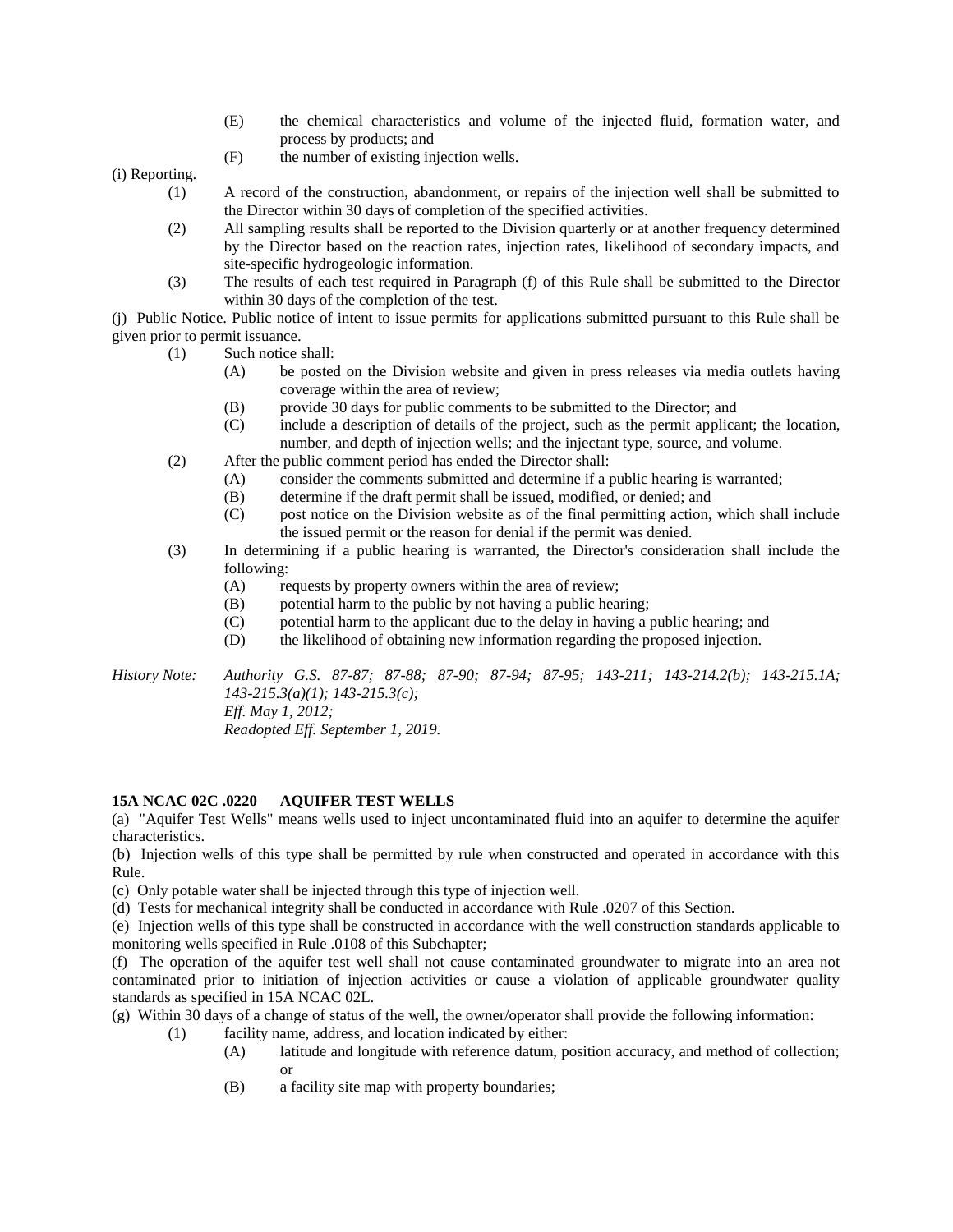- (2) name, telephone number, and mailing address of person responsible for installation or operation of the well;
- (3) ownership of facility as a private individual or organization or a federal, State, county, or other public entity;
- (4) number of injection wells and their construction details; and
- (5) well status as proposed, active, inactive, temporarily abandoned, or permanently abandoned.

(h) A record of the construction, abandonment, or repairs of the injection well shall be submitted to the Director within 30 days of completion of the specified activities.

*History Note: Authority G.S. 87-87; 87-88; 87-90; 87-94; 87-95; 143-211; 143-214.2(b); 143-215.1A; 143-215.3(a)(1); 143-215.3(c); Eff. May 1, 2012; Readopted Eff. September 1, 2019.*

## **15A NCAC 02C .0221 EXPERIMENTAL TECHNOLOGY WELLS**

"Experimental Technology Wells" means wells used in experimental or unproven technologies whose operation complies with all applicable rules and statutes. Experimental Technology Wells shall comply with the rules governing the injection well types in Rule .0209(5)(b) of this Section that most closely resembles the Experimental Technology Well's hydrogeologic complexity and potential to adversely affect groundwater quality.

*History Note: Authority G.S. 87-87; 87-88; 87-90; 87-94; 87-95; 143-211; 143-214.2(b); 143-215.1A; 143-215.3(a)(1); 143-215.3(c); Eff. May 1, 2012; Readopted Eff. September 1, 2019.*

#### **15A NCAC 02C .0222 GEOTHERMAL AQUEOUS CLOSED-LOOP WELLS**

(a) "Geothermal Aqueous Closed-Loop Wells" means wells that house a subsurface system of closed-loop pipe that circulates potable water only or a mixture of potable water and performance-enhancing additives such as antifreeze, corrosion inhibitors, or scale inhibitors for heating and cooling purposes. Only additives that the Department of Health and Human Services' Division of Public Health determines not to adversely affect human health in compliance with G.S. 130A-5 shall be used.

(b) Permitted by Rule. Aqueous Closed-Loop Geothermal Wells are permitted by rule when constructed and operated in accordance with the rules of this Section.

(c) Individual Permits. If an individual permit is required pursuant to Rule .0217 of this Section, then an application for permit renewal shall be made at least 120 days prior to the expiration date of the permit.

(d) Notification. In addition to the requirements set forth in Rule .0211 of this Section, notification for systems designed to serve a single family residence shall be submitted two or more business days prior to construction and at least 30 days for all other installations. The notification shall be submitted to the Director and to the county health department. The notification shall be made using one form per facility supplied by the Director and shall include:

- (1) the well owner's name, address, telephone number, email address (if available), and whether the owner is a federal, State, private, public, or other entity. If the well operator is different from the owner then the same information shall be provided for the well operator;
- (2) the physical location of the well facility;
- (3) a description of the proposed injection activities;
- (4) a scaled, site-specific map showing the following:
	- (A) any water supply well and surface water body; septic system including drainfield, waste application area, and repair area; and any other potential sources of contamination listed in Subparagraph (e)(5) of this Rule within 250 feet of the proposed injection wells;
	- (B) property boundaries within 250 feet of the parcel where the proposed wells are located; and
	- (C) an arrow orienting the site to one of the cardinal directions;
- (5) the types and concentrations of additives, if any, to be used in the closed-loop geothermal well system. Only additives approved by the Department of Health and Human Services shall be used in any closed loop geothermal well system;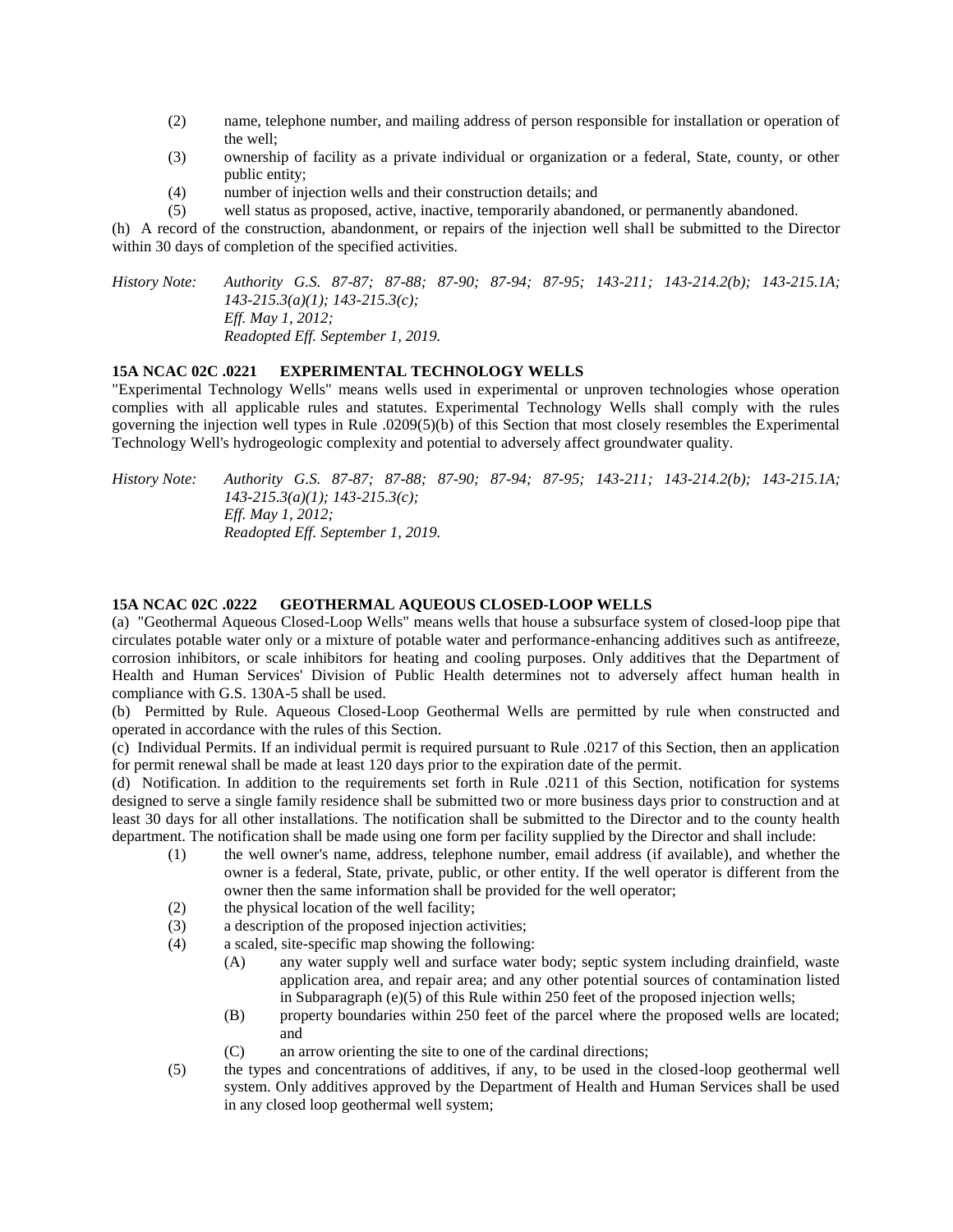- (6) plans and specifications of the surface and subsurface construction details of the system;
- (7) the heating and cooling system installation contractor's name and certification number, address, email address (if available), and telephone number;
- (8) a description of how the items identified in Part  $(d)(4)(A)$  of this Rule will be protected during well construction; and
- (9) any other information necessary for the Department to ensure compliance with G.S. 87-84.

(e) Well Construction.

- (1) Only tubing that meets the specifications in Chapter 12 of the North Carolina Mechanical Code shall be used, which is hereby incorporated by reference, including subsequent amendments and editions, and can be accessed at no cost at http://www.ncdoi.com/osfm/.
- (2) Drilling fluids and water produced during well construction shall be managed to prevent direct discharges to surface waters as well as violations of groundwater and surface water quality standards. Plans for such preventive measures shall be retained onsite throughout the construction process.
- (3) The well shall be constructed in a manner that surface water or contaminants from the land surface cannot migrate along the borehole annulus at any time during or after construction.
- (4) The well shall be located such that:
	- (A) the injection well is not in an area where surface water or runoff will accumulate around the well due to depressions, drainage ways, or other landscape features that will concentrate water around the well; and
	- (B) the injection well is not in an area that requires a person to enter confined spaces to perform sampling and inspection activities.
- (5) The horizontal separation between the geothermal aqueous closed-loop well and potential sources of groundwater contamination that exist at the time the wells are constructed shall be no less than as follows:
	- (A) Building perimeters, including any attached structures for which a building permit is required, such as garages, patios, or decks, regardless of foundation construction type
		- 15 feet
	- (B) Septic systems, including drainfield, waste application area, and repair area 50 feet
	- (C) Industrial or municipal sewage or liquid waste collection or transmission sewer mains constructed to water main standards as stated in the American Water Works Association (AWWA) Standards C600 and/or C900 15 feet
	- (D) Water-tight sewer lateral lines from a residence or other non-public system to a sewer main or other wastewater disposal system 15 feet
	- (E) Other industrial or municipal sewage or liquid waste collection or transmission sewer mains 25 feet
	- (F) Chemical or petroleum fuel underground storage tank systems regulated under 15A NCAC 02N with secondary containment 50 feet
	- (G) Chemical or petroleum fuel underground storage tank systems regulated under 15A NCAC 02N without secondary containment 100 feet
	- (H) Above ground or underground storage tanks that contain petroleum fuels used for heating equipment, boilers, or furnaces, except for tanks used solely for storage of propane, natural gas, or liquefied petroleum gas
		- 50 feet
	- (I) Land-based or subsurface waste storage or disposal systems 50 feet
	- (J) Gravesites 50 feet
	- (K) Any other potential sources of contamination 50 feet
- (6) The methods and materials used in construction shall not threaten the physical and mechanical integrity of the well and any tubing during its lifetime and shall be compatible with the proposed injection activities.
- (7) Drilling fluids shall contain only potable water and may be comprised of one or more of the following:
	- (A) the formation material encountered during drilling; and
	- (B) materials manufactured specifically for the purpose of borehole conditioning or well construction.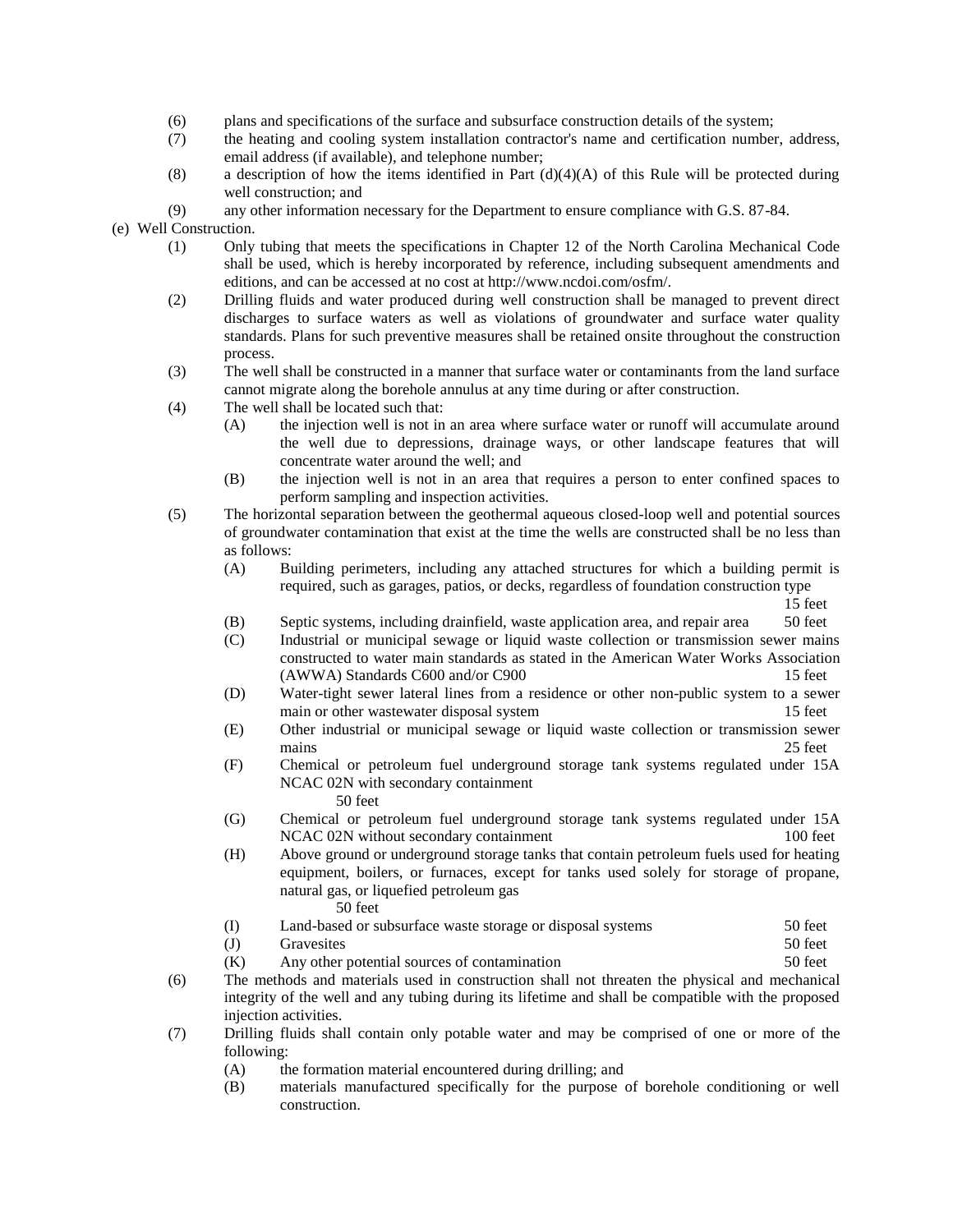- (8) Thermally enhanced bentonite slurry grout shall be used. This grout shall consist of a mixture of not more than 22 gallons of potable water, one 50-pound bag of thermally enhanced commercial Wyoming sodium bentonite, and up to 400 pounds of clean dry 50-70 mesh silica sand. The amount of silica sand may be varied to achieve the thermal conductivity desired of the grout. The thermally enhanced grout slurry shall only be used in accordance with the manufacturers written instructions and shall meet permeability standards in accordance with Rule .0107 of this Subchapter.
- (9) Bentonite grout shall not be used:
	- (A) to seal zones of water with a chloride concentration of 1,500 milligrams per liter or greater as determined by tests conducted at the time of construction; or
	- (B) in areas of the State subject to saltwater intrusion that may expose the grout to water with a chloride concentration of 1,500 milligrams per liter or greater at any time during the life of the well.
- (10) No additives that will accelerate the process of hydration shall be used in grout for thermoplastic well casing.
- (11) Grout shall be placed the entire length of the well boring from the bottom of the boring to land surface or, if completed below land surface, to the well header or manifold connection.
- (12) The grout shall be emplaced by one of the following methods:
	- (A) Pressure. Grout shall be pumped or forced under pressure through the bottom of the casing until it fills the borehole or annular space around the casing and overflows at the surface; or
	- (B) Pumping. Grout shall be pumped into place through a hose or pipe extended to the bottom of the borehole or annular space which can be raised as the grout is applied. The grout hose or pipe shall remain submerged in grout during the entire application.
- (13) If temporary outer casing is installed, it shall be removed during grouting of the borehole in a way that maintains the integrity of the borehole and uniform grout coverage around the geothermal tubing.
- (14) If a permanent outer casing is installed:
	- (A) The space between the interior wall of the casing and the geothermal tubing shall be grouted the entire length of the well boring from the bottom of the boring to land surface or, if completed below land surface, to the well header or manifold connection;
	- (B) The annular space between the casing and the borehole shall be grouted with a grout that is non-reactive with the casing or the formation;
	- (C) Grout shall extend outward in all directions from the casing wall to borehole wall and have a thickness equal to either one-third of the diameter of the outside dimension of the casing or two inches, whichever is greater; and
	- (D) In no case shall a well be required to have an annular grout seal thickness greater than four inches.
- (15) Grout emplacement shall not threaten the physical or mechanical integrity of the well.
- (16) The well shall be grouted within seven days after drilling is complete or before the drilling equipment leaves the site, whichever occurs first. If the well penetrates any water-bearing zone that contains contaminated or saline water, the well shall be grouted within one day after the casing is set.
- (17) Prior to removing the equipment from the site, the top of the casing shall be sealed with a watertight cap or well seal, as defined in G.S. 87-85, to preclude contaminants from entering the well.
- (18) Well head completion shall be conducted in a manner so as to preclude surficial contaminants from entering the well.

(f) Well Location. The location of each well boring and appurtenant underground piping leading to all heat exchangers shall be identifiable such that they may be located, repaired, and abandoned as necessary after construction.

- (1) The as-built locations of each well boring, header pit, and appurtenant underground piping shall be recorded on a scaled site-specific facility map, which shall be retained onsite and distributed as specified in Subparagraph (i)(1) of this Rule.
- (2) Each well boring and header pit shall be located by a North Carolina registered land surveyor, a GPS receiver, or by triangulation from at least two permanent features on the site, such as building foundation corners or property boundary iron pins.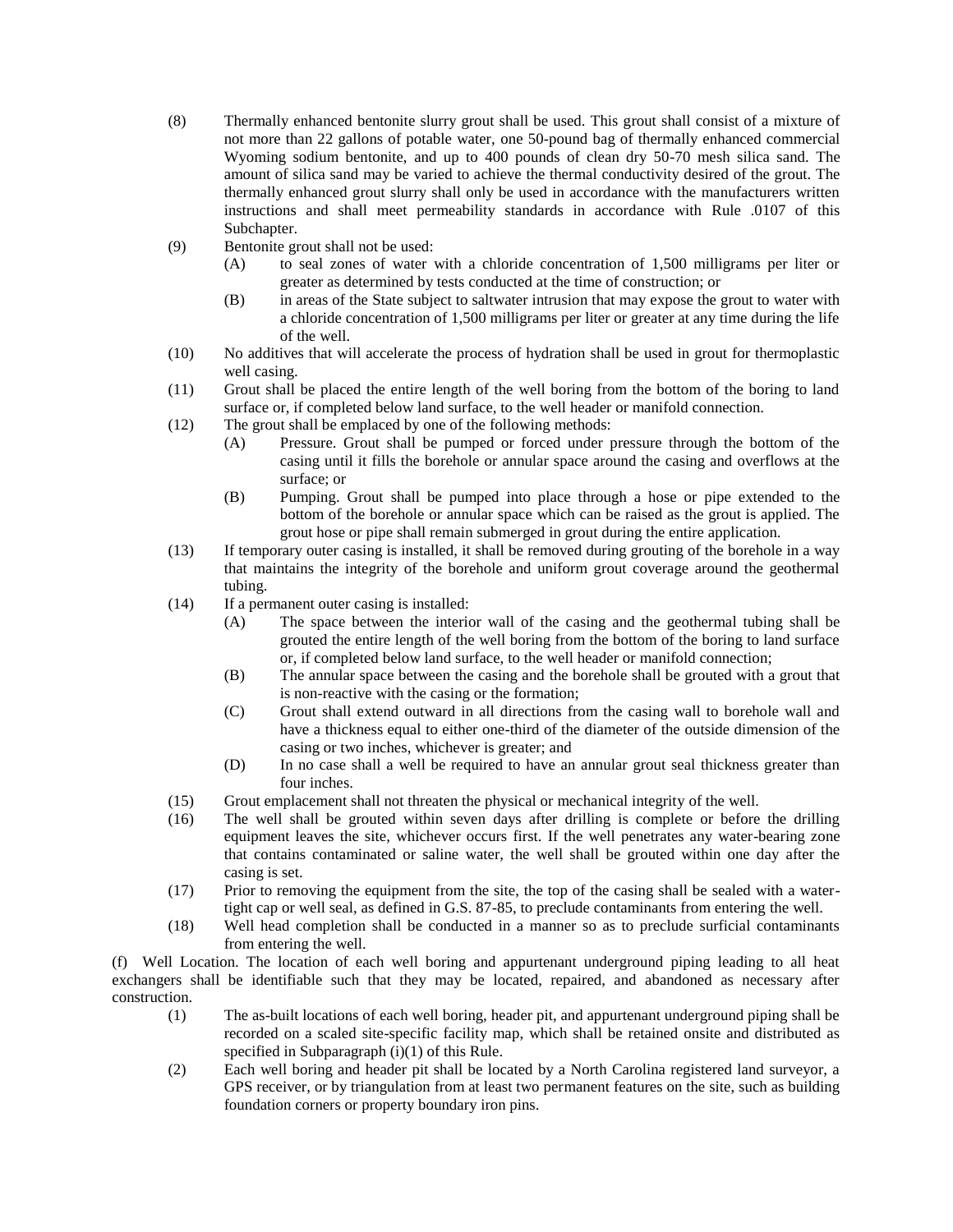- (3) Well boring and appurtenant underground piping locations shall be identifiable in the field by tracer wire and warning tape, concrete monuments, or any other method approved by the Director upon a demonstration that such a method provides a reliable and accurate method of detection.
- (4) If tracer wire and warning tape are used, then tracer wire consisting of copper wire of at least 14 gauge shall be placed adjacent to all horizontal piping during pipe installation, and warning tape shall be installed directly above the horizontal piping approximately 12 inches below final grade.
- (5) If concrete monuments are used, then each monument shall be located directly above each individual well, at the perimeter corners of each well field, or in the center of each well cluster. Each concrete monument shall be permanently affixed with an identification plate constructed of durable, weatherproof, rustproof metal or other material approved by the Director as equivalent, which shall be stamped with the following information:
	- (A) well contractor name and certification number;
	- (B) number and depth of the borings;
	- (C) grout depth interval;
	- (D) well construction completion date; and
	- (E) identification as a geothermal well or well field.

(g) Testing.

- (1) Closed loop tubing shall pass a pressure test on-site prior to installation into the borehole. Any closed loop tubing that fails the pressure test shall either not be used or shall pass a subsequent pressure test prior to installation and after all leaks have been located and repaired.
- (2) The closed loop well system shall pass a pressure test after installation and prior to operation. Any pressure fluctuation other than that due to thermal expansion and contraction of the testing medium shall be considered a failed test. Any leaks shall be located and repaired prior to operating the system.

(h) Operation.

- (1) The well shall be protected against damage during construction and use.
- (2) The well shall be operated and maintained in accordance with the manufacturer's specifications throughout its operating life.
- (i) Monitoring and Reporting.
	- (1) The well owner shall submit the as-built well locations as documented in accordance with Paragraph (f) of this Rule to the Director and the appropriate county health department. The well owner shall also record these documents with the register of deeds of the county in which the facility is located.
	- (2) Upon sale or transfer of the property, the owner shall give a copy of these records to the new property owner or owners.
	- (3) The Director may require any monitoring necessary to ensure compliance with G.S. 87-84.
	- (4) The permitee shall report any leaks to the Division during the lifetime of the well.
	- (5) A record of the construction, abandonment, or repairs of the injection well shall be submitted to the Director within 30 days of completion of the specified activities.
- *History Note: Authority G.S. 87-87; 87-88; 87-90; 87-94; 87-95; 143-211; 143-214.2(b); 143-215.1A; 143-215.3(a)(1); 143-215.3(c); Eff. May 1, 2012; Readopted Eff. September 1, 2019.*

### **15A NCAC 02C .0223 GEOTHERMAL DIRECT EXPANSION CLOSED-LOOP WELLS**

(a) "Geothermal Direct Expansion Closed-Loop Wells" means wells used to house a subsurface system of closedloop pipe that circulates refrigerant gas for heating and cooling purposes. Only gasses that the Department of Health and Human Services' Division of Public Health determines not to adversely affect human health in compliance with G.S. 130A-5 shall be used.

(b) Permitted by Rule. Direct Expansion Closed-Loop Geothermal Wells are permitted by rule when constructed and operated in accordance with the rules of this Section.

(c) Individual Permits. If an individual permit is required pursuant to Rule .0217 of this Section, then an application for permit renewal shall be made at least 120 days prior to the expiration date of the permit.

(d) Notification. In addition to the requirements set forth in Rule .0211 of this Section, notification for systems designed to serve a single family residence shall be submitted two or more business days prior to construction and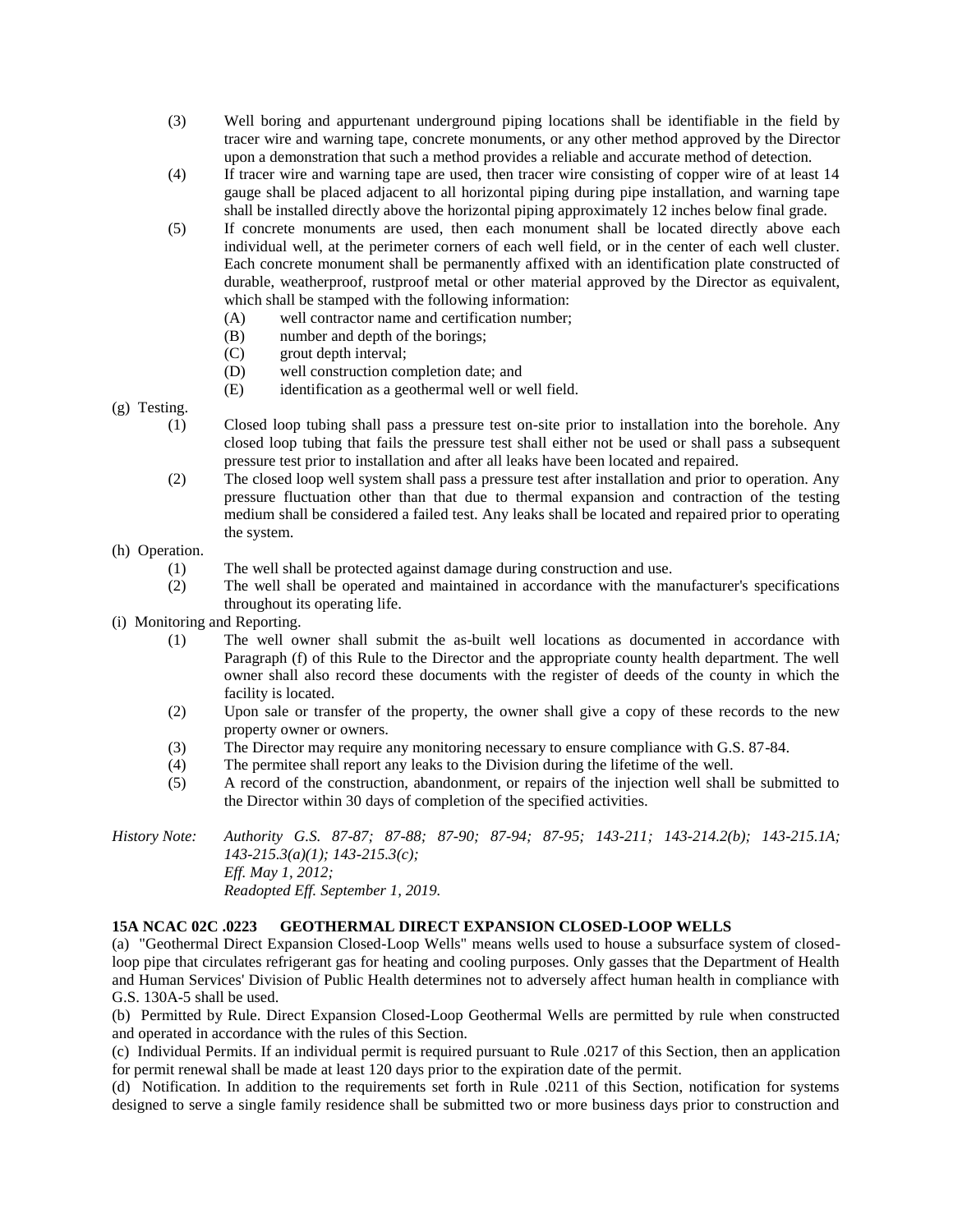30 days or more for all other installations. The notification shall be submitted to the Director and to the county health department. The notification shall be made using one form per operation supplied by the Director and shall include:

- (1) the well owner's name, address, telephone number, email address (if available), and whether the owner is a federal, State, private, public, or other entity. If the well operator is different from the owner then the same information shall be provided for the well operator;
- (2) the physical location of the well;
- (3) a description of the proposed injection activities;
- (4) a scaled, site specific map showing the following:
	- (A) any water supply well and surface water body; septic system including drainfield, waste application area, and repair area; and any other potential sources of contamination listed in Subparagraph (e)(6) of this Rule within 250 feet of the proposed injection wells;
	- (B) property boundaries within 250 feet of the parcel where the proposed wells are located; and
	- (C) an arrow orienting the site to one of the cardinal directions;
- (5) the type of gas to be used in the closed-loop geothermal well system. Only approved gases shall be used in any closed loop geothermal well system;
- (6) plans and specifications of the surface and subsurface construction details of the system;
- (7) the heating and cooling system installation contractor's name and certification number, address, email address (if available), and telephone number;
- (8) a description of how the items identified in Part (d)(4)(A) of this Rule will be protected during well construction; and
- (9) any other information necessary for the Department to ensure compliance with G.S. 87-84.
- (e) Well Construction.
	- (1) Only tubing that meets the specifications in Chapter 12 of the North Carolina Mechanical Code shall be used.
	- (2) All systems shall be constructed with cathodic protection unless testing conducted in accordance with Paragraph  $(g)$  of this Rule indicates that all pH test results are within the range of 5.5 to 11.0 standard units.
	- (3) Drilling fluids and water produced during well construction shall be managed to prevent direct discharges to surface waters and violations of groundwater and surface water quality standards. Plans for such preventive measures shall be retained onsite throughout the construction process.
	- (4) The well shall be constructed in a manner that surface water or contaminants from the land surface cannot migrate along the borehole annulus at any time during or after construction.
	- (5) The well shall be located such that:
		- (A) the injection well is not in an area where surface water or runoff will accumulate around the well due to depressions, drainage ways, or other landscape features that will concentrate water around the well; and
		- (B) the injection well is not in an area that requires a person to enter confined spaces to perform sampling and inspection activities.
	- (6) The horizontal separation between the geothermal direct expansion closed-loop well and potential sources of groundwater contamination that exist at the time the wells are constructed shall be no less than as follows:
		- (A) Building perimeters, including any attached structures for which a building permit is required, such as garages, patios, or decks, regardless of foundation construction type

15 feet

- (B) Septic systems, including drainfield, waste application area, and repair area 50 feet
- (C) Industrial or municipal sewage or liquid waste collection or transmission sewer mains constructed to water main standards as stated in the American Water Works Association (AWWA) Standards C600 and/or C900 15 feet
- (D) Water-tight sewer lateral lines from a residence or other non-public system to a sewer main or other wastewater disposal system 15 feet
- (E) Other industrial or municipal sewage or liquid waste collection or transmission sewer mains 25 feet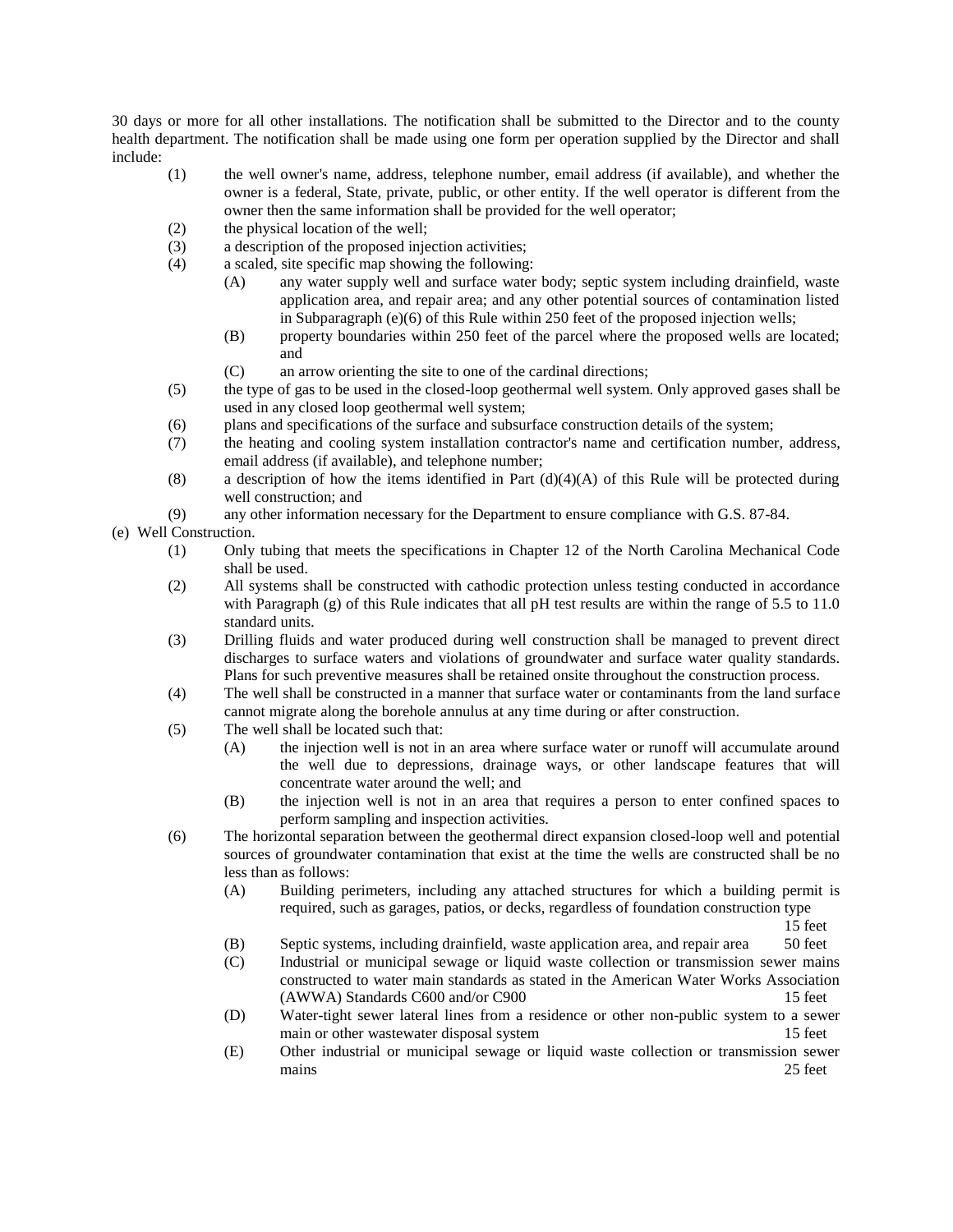- (F) Chemical or petroleum fuel underground storage tank systems regulated under 15A NCAC 02N with secondary containment 50 feet
- (G) Chemical or petroleum fuel underground storage tank systems regulated under 15A NCAC 02N without secondary containment 100 feet
- (H) Above ground or underground storage tanks that contain petroleum fuels used for heating equipment, boilers, or furnaces, except for tanks used solely for storage of propane, natural gas, or liquefied petroleum gas 50 feet
- (I) Land-based or subsurface waste storage or disposal systems 50 feet
- (J) Gravesites 50 feet
- (K) Any other potential sources of contamination 50 feet
- (7) Angled boreholes shall not be drilled in the direction of underground petroleum or chemical storage tanks unless it can be demonstrated to the satisfaction of the Director that doing so will not adversely affect human health or cause a violation of a groundwater quality standard as specified in Subchapter 02L.
- (8) The methods and materials used in construction shall not threaten the physical and mechanical integrity of the well during its lifetime and shall be compatible with the proposed injection activities.
- (9) Drilling fluids shall contain only potable water and may be comprised of one or more of the following:
	- (A) the formation material encountered during drilling; and
	- (B) materials manufactured specifically for the purpose of borehole conditioning or well construction.
- (10) Thermally enhanced bentonite slurry grout shall be used. This grout shall consist of a mixture of not more than 22 gallons of potable water, one 50-pound bag of thermally enhanced commercial Wyoming sodium bentonite, and up to 400 pounds of clean dry 50-70 mesh silica sand. The amount of silica sand maybe varied to achieve the thermal conductivity desired of the grout. The thermally enhanced grout slurry shall only be used in accordance with the manufacturers written instructions.
- (11) Bentonite grout shall not be used:
	- (A) to seal zones of water with a chloride concentration of 1,500 milligrams per liter or greater as determined by tests conducted at the time of construction; or
	- (B) in areas of the State subject to saltwater intrusion that may expose the grout to water with a chloride concentration of 1,500 milligrams per liter or greater at any time during the life of the well.
- (12) No additives that will accelerate the process of hydration shall be used in grout for thermoplastic well casing.
- (13) Grout shall be placed the entire length of the well boring from the bottom of the boring to land surface or, if completed below land surface, to the well header or manifold connection.
- (14) The grout shall be emplaced by one of the following methods:
	- (A) Pressure. Grout shall be pumped or forced under pressure through the bottom of the casing until it fills the borehole or annular area space the casing and overflows at the surface; or
	- (B) Pumping. Grout shall be pumped into place through a hose or pipe extended to the bottom of the borehole or annular space which can be raised as the grout is applied. The grout hose or pipe shall remain submerged in grout during the entire application.
- (15) If temporary outer casing is installed, it shall be removed during grouting of the borehole in a way that maintains the integrity of the borehole and uniform grout coverage around the geothermal tubing.
- (16) If a permanent outer casing is installed:
	- (A) The space between the interior wall of the casing and the geothermal tubing shall be grouted the entire length of the well boring from the bottom of the boring to land surface or, if completed below land surface, to the well header or manifold connection.
	- (B) The annular space between the casing and the borehole shall be grouted with a grout that is non-reactive with the casing or the formation.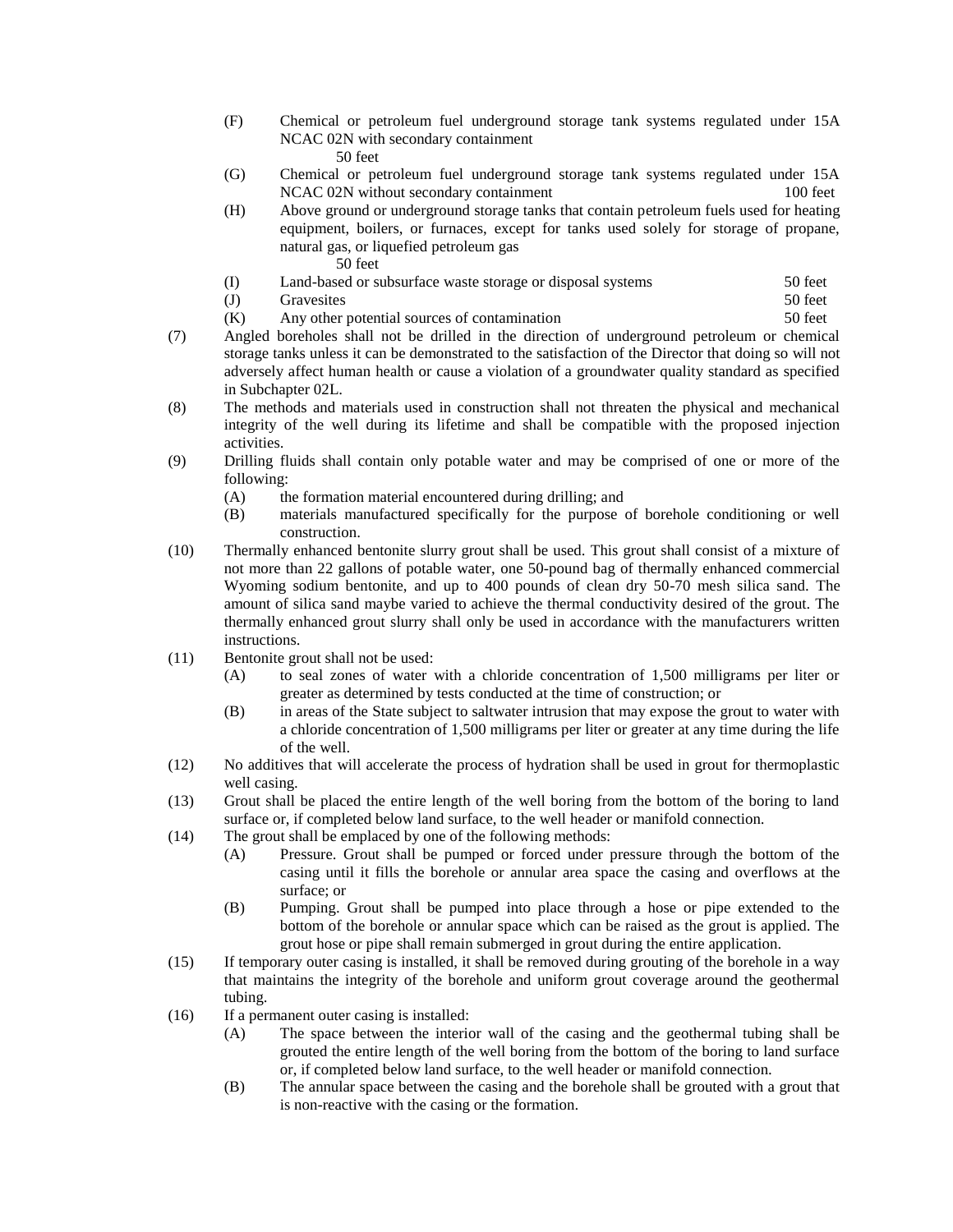- (C) Grout shall extend outward in all directions from the casing wall to borehole wall and have a thickness equal to either one-third of the diameter of the outside dimension of the casing or two inches, whichever is greater; and
- (D) In no case shall a well be required to have an annular grout seal thickness greater than four inches.
- (17) Grout emplacement shall not threaten the physical or mechanical integrity of the well.
- (18) The well shall be grouted within seven days after drilling is complete or before the drilling equipment leaves the site, whichever occurs first. If the well penetrates any water-bearing zone that contains contaminated or saline water, the well shall be grouted within one day after the casing is set.
- (19) Prior to removing the equipment from the site, the top of the casing shall be sealed with a watertight cap or well seal, as defined in G.S. 87-85, to preclude contaminants from entering the well.
- (20) Well head completion shall be conducted in a manner so as to preclude surficial contaminants from entering the well.

(f) Well Location. The location of each well boring and appurtenant underground piping leading to all heat exchangers shall be identifiable such that they may be located, repaired, and abandoned as necessary after construction.

- (1) The as-built locations of each well boring, header pit, and appurtenant underground piping shall be recorded on a scaled site-specific facility map, which shall be retained onsite and distributed as specified in Subparagraph (i)(1) of this Rule.
- (2) Each well boring and header pit shall be located by a North Carolina registered land surveyor, a GPS receiver, or by triangulation from at least two permanent features on the site, such as building foundation corners or property boundary iron pins.
- (3) Well boring and appurtenant underground piping locations shall be identifiable in the field by tracer wire and warning tape, concrete monuments, or any other method approved by the Director upon a demonstration that such a method provides a reliable and accurate method of detection.
- (4) If tracer wire and warning tape are used, then tracer wire consisting of copper wire of at least 14 gauge shall be placed adjacent to all horizontal piping during pipe installation, and warning tape shall be installed directly above the horizontal piping approximately 12 inches below final grade.
- (5) If concrete monuments are used, then each monument shall be located directly above each individual well, at the perimeter corners of each well field, or in the center of each well cluster. Each concrete monument shall be permanently affixed with an identification plate constructed of durable, weatherproof, rustproof metal or other material approved by the Director as equivalent, which shall be stamped with the following information:
	- (A) well contractor name and certification number;
	- (B) number and depth of the borings;
	- (C) grout depth interval;
	- (D) well construction completion date; and
	- (E) identification as a geothermal well or well field.

(g) Testing.

- (1) Closed loop tubing shall pass a pressure test on-site prior to installation into the borehole. Any closed loop tubing that fails the pressure test shall either not be used or shall pass a subsequent pressure test prior to installation and after all leaks have been located and repaired.
- (2) The closed loop well system shall pass a pressure test after installation and prior to operation. Any pressure fluctuation other than that due to thermal expansion and contraction of the testing medium shall be considered a failed test. Any leaks shall be located and repaired prior to operating the system.
- (3) When not providing cathodic protection as specified in Subparagraph (e)(2) of this Rule drilling cuttings shall be tested for pH at a frequency of at least every 10 feet of boring length using a pH meter that has been calibrated prior to use according to the manufacturer's instructions.
- (h) Operation.
	- (1) The well shall be protected against damage during construction and use.
	- (2) The well shall be operated and maintained in accordance with the manufacturer's specifications throughout its operating life. Cathodic protection, if required, shall be maintained at all times in accordance with the manufacturer's specifications throughout the operating life of the wells.
- (i) Monitoring and Reporting.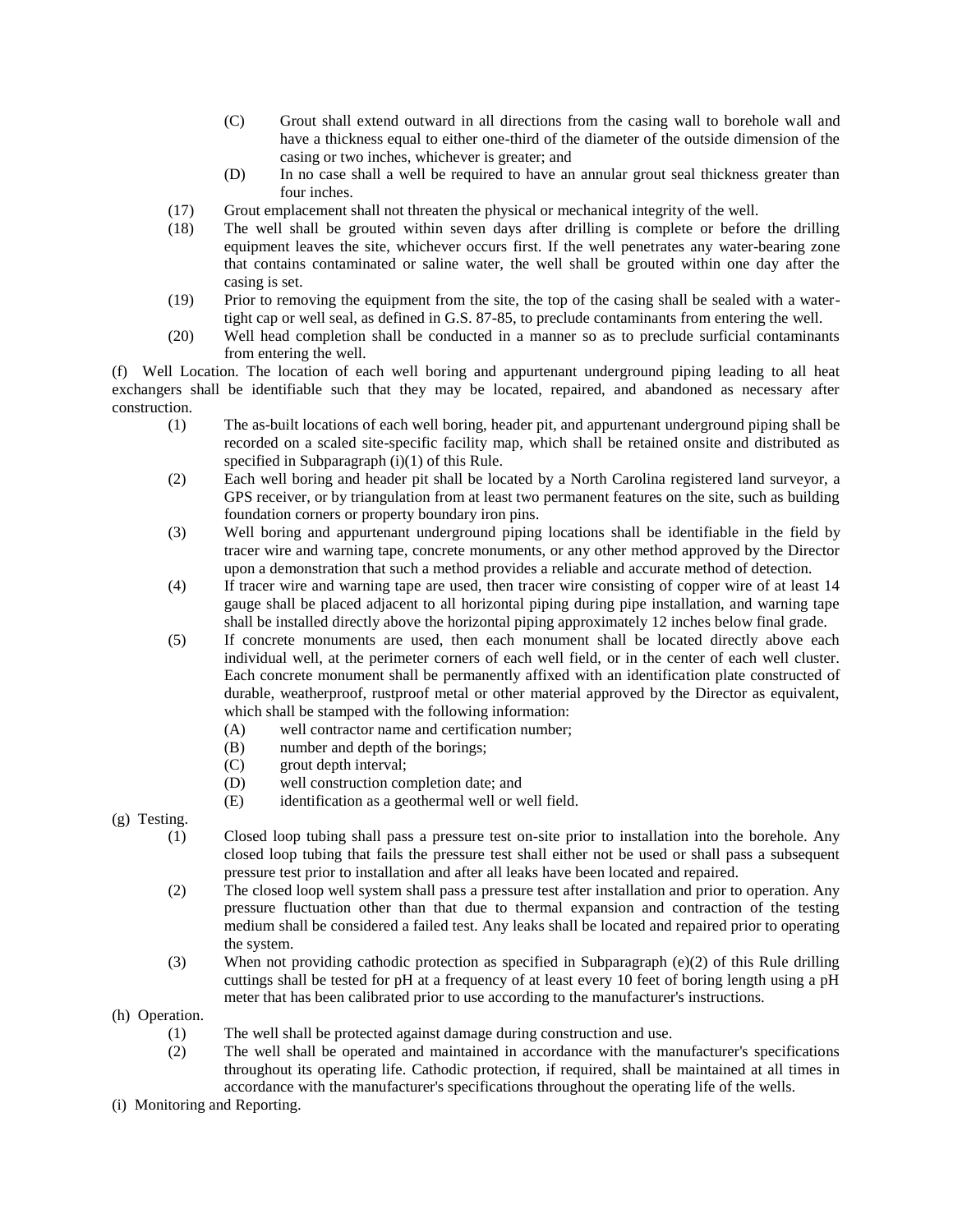- (1) The well owner shall submit the as-built well locations as documented in accordance with Paragraph (f) of this Rule to the Director and the appropriate county health department. The well owner shall also record these documents with the register of deeds of the county in which the facility is located.
- (2) Upon sale or transfer of the property, the owner shall give a copy of these records to the new property owner or owners.
- (3) The Director may require any monitoring necessary to ensure compliance with G.S. 87-84.
- (4) The permitee shall report any leaks to the Division during the lifetime of the well.
- (5) A record of the construction, abandonment, or repairs of the injection well shall be submitted to the Director within 30 days of completion of the specified activities.

*History Note: Authority G.S. 87-87; 87-88; 87-90; 87-94; 87-95; 143-211; 143-214.2(b); 143-215.1A; 143-215.3(a)(1); 143-215.3(c); Eff. May 1, 2012; Readopted Eff. September 1, 2019.*

## **15A NCAC 02C .0224 GEOTHERMAL HEATING AND COOLING WATER RETURN WELLS**

(a) "Geothermal Heating and Cooling Water Return Wells" means wells that reinject groundwater used to provide heating or cooling for structures. These wells shall not be approved by the Director unless the temperature of the injection fluid does not exceed 30 degrees Fahrenheit above or below the naturally occurring temperature of the receiving groundwater, including wells using a geothermal fluid source. No Geothermal Heating and Cooling Water Return Well shall be constructed, repaired, or operated without a permit.

(b) Permit Applications. In addition to the permit requirements set forth in Rule .0211 of this Section, an application shall be submitted, in duplicate, to the Director made using one form per operation supplied by the Director and shall include the following:

- (1) the well owner's name, address, telephone number, email address (if available), and whether the owner is a federal, State, private, public, or other entity. If the well operator is different from the owner, then the same information shall be provided for the well operator;
- (2) the physical address of the location of the well site if different than the well owner's mailing address;
- (3) a description of the injection activities proposed by the applicant;
- (4) a scaled, site-specific map showing at a minimum, the following:
	- (A) any water supply well and surface water body; septic system including drainfield, waste application area, and repair area; and any other potential sources of contamination listed under Rule .0107 of this Subchapter within 250 feet of the proposed injection wells;
	- (B) property boundaries within 250 feet of the parcel on which the proposed wells are located; and
	- (C) an arrow orienting the site to one of the cardinal directions;
- (5) the proposed average and maximum daily injection rate, volume, pressure, temperature, and quantity of fluid to be injected;
- (6) plans and specifications of the surface and subsurface construction details of the system including a schematic of the injection and source wells construction;
- (7) the heating and cooling system installation contractor's name, address, email address (if available), and telephone number; and
- (8) any other information necessary for the Department to ensure compliance with G.S. 87-84.

(c) Permit Renewals. Application for permit renewal shall be made at least 120 days prior to the expiration date of the permit.

- (d) Well Construction.
	- (1) A water supply well providing water for a separate geothermal heating and cooling injection well shall be constructed in accordance with the requirements of Rule .0107 of this Subchapter.
	- (2) A geothermal heating and cooling water return injection well constructed with a well screen shall also be constructed in accordance with the requirements of Rule .0107 of this Subchapter except that the entire length of the casing shall be grouted from the top of the sand or gravel pack to the land surface in such a way that there is no interconnection of aquifers or zones having differences in water quality that would result in the degradation of groundwater quality of any aquifer or zone.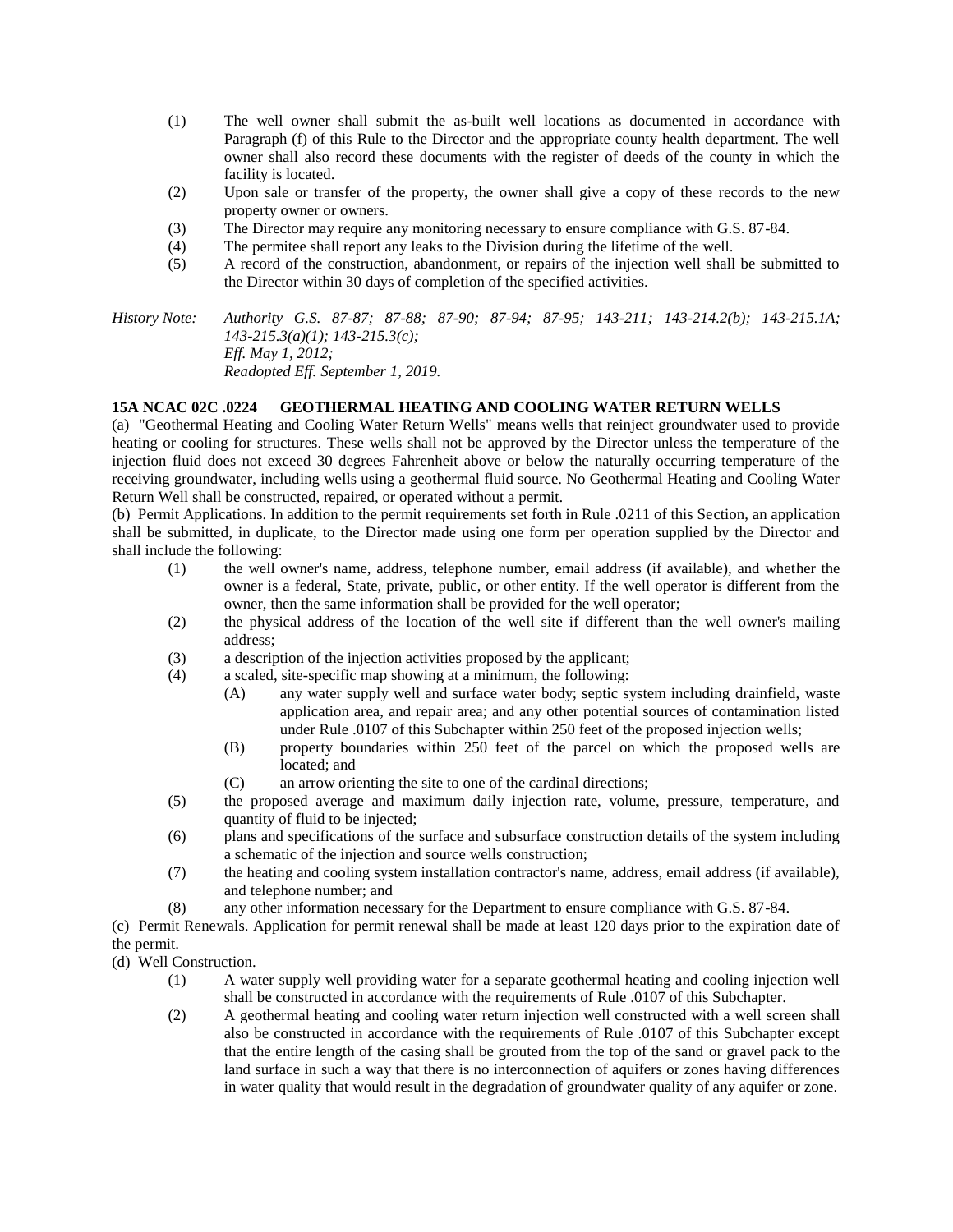- (3) For open-end geothermal heating and cooling water return wells (also referred to as open-hole wells), the casing shall be grouted from the bottom of the casing to the land surface in such a way that there is no interconnection of aquifers or zones having differences in water quality that would result in degradation groundwater quality of any aquifer or zone.
- (4) The injection well system shall be constructed such that sampling taps or other collection equipment approved by the Director provides a functional source of water when the system is operational. Such equipment shall provide the means to collect a water sample after emerging from the water supply well (influent sample), and immediately prior to injection into the return well (effluent sample).
- (e) Operation and Maintenance.
	- (1) Pressure at the well head shall be limited to ensure that the pressure in the injection zone does not initiate new fractures or propagate existing fractures in the injection zone, initiate fractures in the confining zone, or cause the migration of injected or formation fluids outside the injection zone or area.
	- (2) Injection between the outermost casing and the well borehole shall be prohibited.
	- (3) The well owner shall monitor the operating processes and protect the well against damage during construction and use.
- (f) Monitoring and Reporting.
	- (1) Monitoring of any well may be required by the Director as necessary to ensure compliance with G.S. 87-84.
	- (2) The well owner shall retain copies of records of site maps showing the location of the injection wells and any testing, calibration, or monitoring information done on-site. Upon sale or transfer of the property, the owner shall give a copy of these records to the new property owner or owners.
	- (3) The permittee shall record the number and location of the wells with the register of deeds in the county in which the facility is located.
	- (4) A record of the construction, abandonment, or repairs of the injection well shall be submitted to the Director within 30 days of completion of the specified activities.

*History Note: Authority G.S. 87-87; 87-88; 87-90; 87-94; 87-95; 143-211; 143-214.2(b); 143-215.1A; 143-215.3(a)(1); 143-215.3(c); Eff. May 1, 2012; Readopted Eff. September 1, 2019.*

## **15A NCAC 02C .0225 GROUNDWATER REMEDIATION WELLS AND SYSTEMS**

(a) "Groundwater Remediation Wells" means wells that are used to inject additives, treated groundwater, or ambient air for the treatment of contaminated soil or groundwater. Only additives that the Department of Health and Human Services' Division of Public Health determines not to adversely affect human health in compliance with G.S. 130A-5 shall be approved for injection.

(b) "Groundwater Remediation Systems" include infiltration galleries and injection wells. When on-site contaminated groundwater is used, the groundwater remediation injection wells shall be permitted in accordance with G.S. 143-215.1A.

(c) Permitted by Rule. The following are permitted by rule pursuant to Rule .0217 of this Section if constructed and operated in accordance with the rules of this Section, all criteria for the specific injection system are met, hydraulic or pneumatic fracturing are not conducted, and the injection wells or injection activities do not result in the violation of any groundwater or surface water standard outside the injection zone:

- (1) Passive Injection Systems that use in-well delivery systems to diffuse injectants into the subsurface;
- (2) Small-scale Injection Operations used to inject tracers or other additives to remediate contaminant plumes located within a land surface area not to exceed 10,000 square feet;
- (3) Pilot Tests conducted to evaluate the technical feasibility of a remediation strategy in order to develop a full scale remediation plan for future implementation, if the surface area of the injection zone wells are located within an area that does not exceed five percent of the land surface above the known extent of groundwater contamination. A pilot test may involve multiple injection wells, injection events, and injectants within the specified area. An individual permit shall be required to conduct more than one pilot test on any separate groundwater contaminant plume;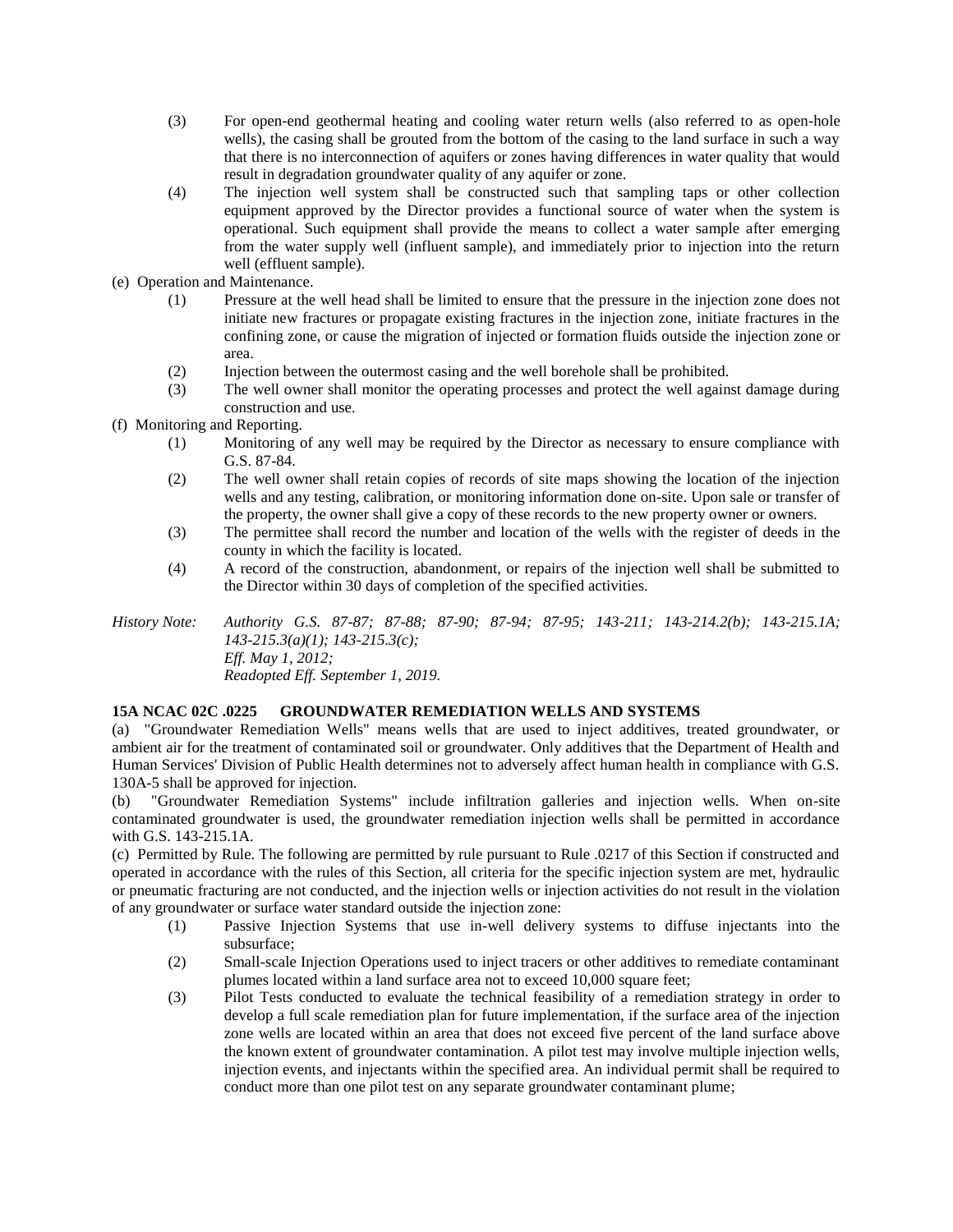- (4) Air Injection Wells used to inject ambient air to enhance in-situ treatment of groundwater and that meet the following requirements:
	- (A) The air to be injected shall not exceed the ambient air quality standards set forth in 15A NCAC 02D .0400 and shall not contain petroleum or any other constituent that would cause a violation of groundwater standards specified in Subchapter 02L; and
	- (B) Injection wells of this type shall be constructed in accordance with the well construction standards applicable to monitoring wells specified in Rule .0108 of this Subchapter.
- (5) In-situ thermal (IST) well systems shall meet the following requirements:
	- (A) Any IST systems used shall not contain petroleum or any other constituent that would cause a violation of groundwater standards specified in Subchapter 02L; and
	- (B) Injection wells of this type shall be constructed in accordance with the well construction standards applicable to monitoring wells specified in Rule .0108 of this Subchapter.

(d) Notification for Groundwater Remediation Wells described in Subparagraphs  $(c)(1)$  through  $(c)(3)$ , and  $(c)(5)$  of this Rule shall be submitted to the Director two weeks prior to injection made using one form per facility supplied by the Director. Such notification shall include the following:

- (1) the name and contact information of the well owner;
- (2) the name and contact information of the person who can answer technical questions about the proposed injection system, if different from the well owner;
- (3) geographic coordinates of the injection well or well field;
- (4) maps of the injection zone indicating the known extent of contamination such as:
	- (A) contaminant plume maps with isoconcentration lines that show the horizontal extent of the contaminant plume in soil and groundwater, existing and proposed monitoring wells, and existing and proposed injection wells; and
	- (B) cross-sections to the known or projected depth of contamination that show the horizontal and vertical extent of the contaminant plume in soil and groundwater, changes in lithology, existing and proposed monitoring wells, and existing and proposed injection wells;
- (5) the purpose, scope, and goals of the proposed injection activity;
- (6) the name, volume, concentration, and Material Safety Data Sheet of each injectant;
- (7) a schedule of injection well construction and injection activities;
- (8) the plans and specifications of each injection well or well system, which include:
	- (A) the number and depth of injection wells;
	- (B) information on whether the injection wells are existing or proposed;
	- (C) the well contractor name and certification number; and
	- (D) information on of whether the injection wells are permanent wells, "direct push" temporary injection wells, or are subsurface distribution systems; and
- (9) a description of a monitoring plan capable of determining if violations of groundwater quality standards specified in Subchapter 02L result from the injection activity.

(e) Notification for Air Injection Wells described in Subparagraph (c)(4) of this Rule shall be submitted to the Director two weeks prior to injection on forms supplied by the Director. Such notification shall include the following:

- (1) the facility name, address, and location indicated by either:
	- (A) the latitude and longitude with reference datum, position accuracy, and method of collection; or
	- (B) a facility site map with property boundaries;
- (2) the name, telephone number, and mailing address of the person responsible for installation or operation of the wells;
- (3) the ownership of facility as a private individual or organization or a federal, State, county, or other public entity;
- (4) the number of injection wells and their construction details; and
- (5) the operating status as proposed, active, inactive, temporarily abandoned, or permanently abandoned.

(f) Permit Applications for all Groundwater Remediation Wells not Permitted by Rule. In addition to the permit requirements set forth in Rule .0211 of this Section, an application for all groundwater remediation wells not permitted by rule shall be submitted in duplicate to the Director made using one form per facility furnished by the Director and shall include the following: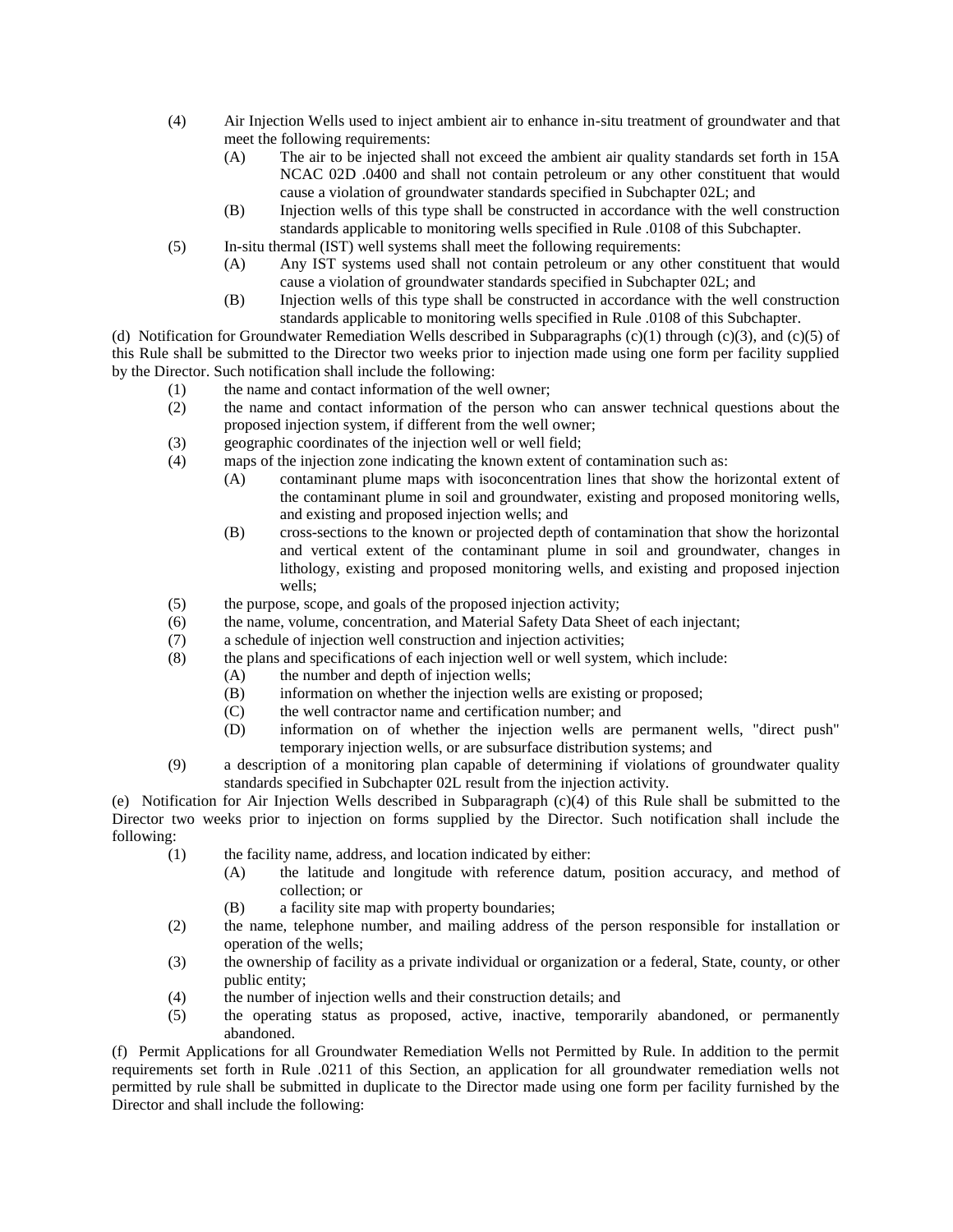- (1) Site Description and Incident Information. The site description and incident information shall include the following:
	- (A) the name of the well owner or person otherwise responsible for the installation or operation of injection wells, mailing address, telephone number, and whether the owner is a federal, State, private, public, or other entity;
	- (B) the name of the property owner, if different from the well owner, physical address, mailing address, and telephone number;
	- (C) the name, mailing address, telephone number, geographic coordinates of the facility for which the application is submitted, a brief description of the nature of the business, and the status of the facility such as closed, still operating, or under construction;
	- (D) a description of the contamination incident including the source, type, cause, and release dates of the contamination; a list of all contaminants in the affected soil or groundwater; the presence and thickness of free product; and the maximum contaminant concentrations detected in the affected soil and groundwater;
	- (E) the State agency responsible for management of the contamination incident, including the incident tracking number, and the incident manager's name and telephone number; and
	- (F) a list of all permits issued for the facility or contamination incident, including Hazardous Waste Management program permits or approval under the Resource Conservation and Recovery Act (RCRA), waste disposal permits issued in accordance with G.S. 143-215.1, Sewage Treatment and Disposal Permits issued in accordance with G.S. 130A, and any other environmental permits required by State or federal law.
- (2) Soils Evaluation (For Systems Treating On-Site Contaminated Groundwater Only). For systems with proposed discharge within seven feet of land surface and above the seasonal high water table, a soil evaluation of the disposal site shall be provided to the Division by the applicant. If required by G.S. 89F, a soil scientist shall submit this evaluation. If this evaluation is submitted, it shall include the following information:

[Note: The North Carolina Board for Licensing of Soil Scientists has determined, via letter dated December 1, 2005, that preparation of soils reports pursuant to this Paragraph constitutes practicing soil science under G.S. 89F.]

- (A) Field description of soil profile. Based on examinations of excavation pits or auger borings, the following parameters shall be described by individual horizons to a depth of seven feet below land surface or to bedrock: thickness of the horizon; texture; color and other diagnostic features; structure; internal drainage; depth, thickness, and type of restrictive horizons; pH; cation exchange capacity; and presence or absence of evidence of any seasonal high water table. Applicants shall dig pits when necessary for evaluation of the soils at the site.
- (B) Recommendations concerning annual and instantaneous loading rates of liquids, solids, other wastewater constituents, and amendments. Annual hydraulic loading rates shall be based on in-situ measurement of saturated hydraulic conductivity in the most restrictive horizon.
- (3) Injection Zone Determination. The applicant shall specify the horizontal and vertical portion of the injection zone within which the proposed injection activity shall occur based on the hydraulic properties of that portion of the injection zone specified. No violation of groundwater quality standards specified in Subchapter 02L resulting from the injection shall occur outside the specified portion of the injection zone as detected by a monitoring plan approved by the Division. For systems treating on-site contaminated groundwater, computer modeling or predictive calculations based on site-specific conditions shall be provided to demonstrate that operation of the system shall not cause or contribute to the migration of contaminants into previously uncontaminated areas. This prescribed injection zone shall replace the compliance boundary as defined in 15A NCAC 2L .0107.
- (4) A hydrogeologic evaluation of the disposal site to a depth that includes the injection zone determined in accordance with Subparagraph (3) of this Paragraph. If required by G.S. 89E, G.S. 89C, or G.S. 89F, a licensed geologist, professional engineer, or licensed soil scientist shall prepare a hydrogeologic evaluation of the facility. The hydrogeologic evaluation shall include all of the following:
	- (A) the regional and local geology and hydrogeology;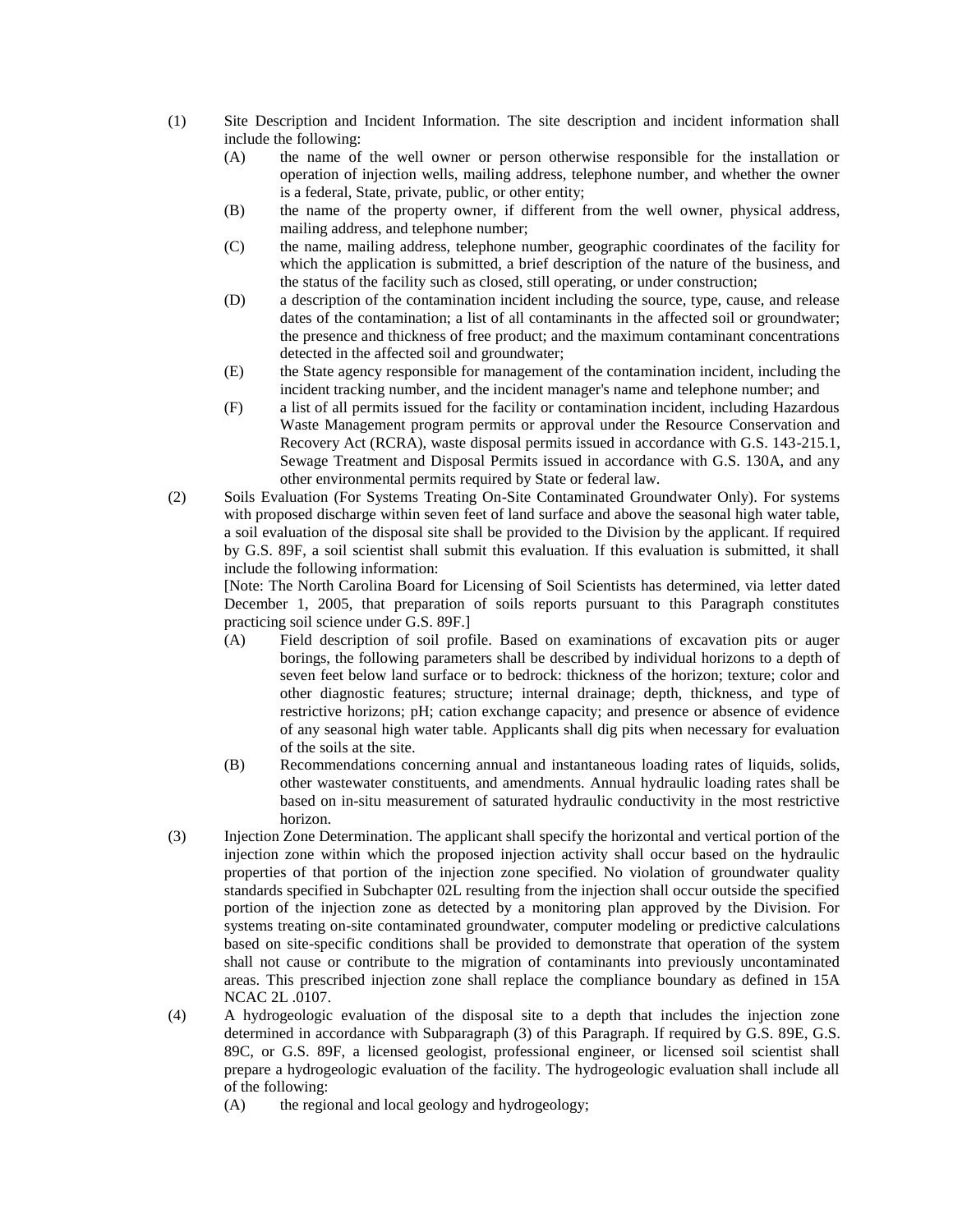- (B) the changes in lithology underlying the facility;
- (C) the depth to bedrock;
- (D) the depth to the mean seasonal high water table;
- (E) the hydraulic conductivity, transmissivity, and storativity of the injection zone based on tests of site-specific material, including a description of the tests used to determine these parameters;
- (F) the rate and direction of groundwater flow as determined by predictive calculations or computer modeling; and
- (G) the lithostratigraphic and hydrostratigraphic logs of test and injection wells.
- (5) Area of Review. The area of review shall be calculated using the procedure for determining the zone of endangering influence specified in 40 CFR 146.6(a). The applicant shall identify all wells within the area of review that penetrate the injection or confining zone and repair or permanently abandon all wells that are improperly constructed or abandoned.
- (6) Injectant Information. The applicant shall submit the following information for each proposed injectant:
	- (A) the injectant name and manufacturer, concentration at the point of injection, and percentage if present in a mixture with other injectants;
	- (B) the chemical, physical, biological, or radiological characteristics necessary to evaluate the potential to adversely affect human health or groundwater quality;
	- (C) the source of fluids used to dilute, carry, or otherwise distribute the injectant throughout the injection zone as determined in accordance with Subparagraph  $(f)(3)$  of this Rule. If any well within the area of review of the injection facility is to be used as the fluid source, then the following information shall be submitted: location or ID number, depth of source, formation, rock or sediment type, and a chemical analysis of the water from the source well, including analyses for all contaminants suspected or historically recognized in soil or groundwater on the site;
	- (D) a description of the rationale for selecting the injectants and concentrations proposed for injection, including an explanation or calculations of how the proposed injectant volumes and concentrations were determined;
	- (E) a description of the reactions between the injectants and the contaminants present, including specific breakdown products or intermediate compounds that may be formed by the injection;
	- (F) a summary of results if modeling or testing was performed to investigate the injectant's potential or susceptibility for biological, chemical, or physical change in the subsurface; and
	- (G) an evaluation concerning the development of byproducts of the injection process, including increases in the concentrations of naturally occurring substances. Such an evaluation shall include the identification of the specific byproducts of the injection process, projected concentrations of byproducts, and areas of migration as determined through modeling or other predictive calculations.
- (7) Injection Procedure. The applicant shall submit a description of the proposed injection procedure that includes the following:
	- (A) the proposed average and maximum daily rate and quantity of injectant;
	- (B) the average maximum injection pressure expressed in units of pounds per square inch (psi); and
	- (C) the total or estimated total volume to be injected.
- (8) Engineering Planning Documents (For Systems Treating On-Site Contaminated Groundwater Only). If required by G.S. 89C, a professional engineer shall prepare these documents. The following documents shall be provided to the Division by the applicant:

[Note: The North Carolina Board of Examiners for Engineers and Surveyors has determined, via letter dated December 1, 2005, that preparation of engineering design documents pursuant to this Paragraph constitutes practicing engineering under G.S. 89C.]

(A) engineering plans for the entire system, including treatment, storage, application, and disposal facilities and equipment, except those previously permitted unless they are directly tied into the new units or are critical to the understanding of the complete process;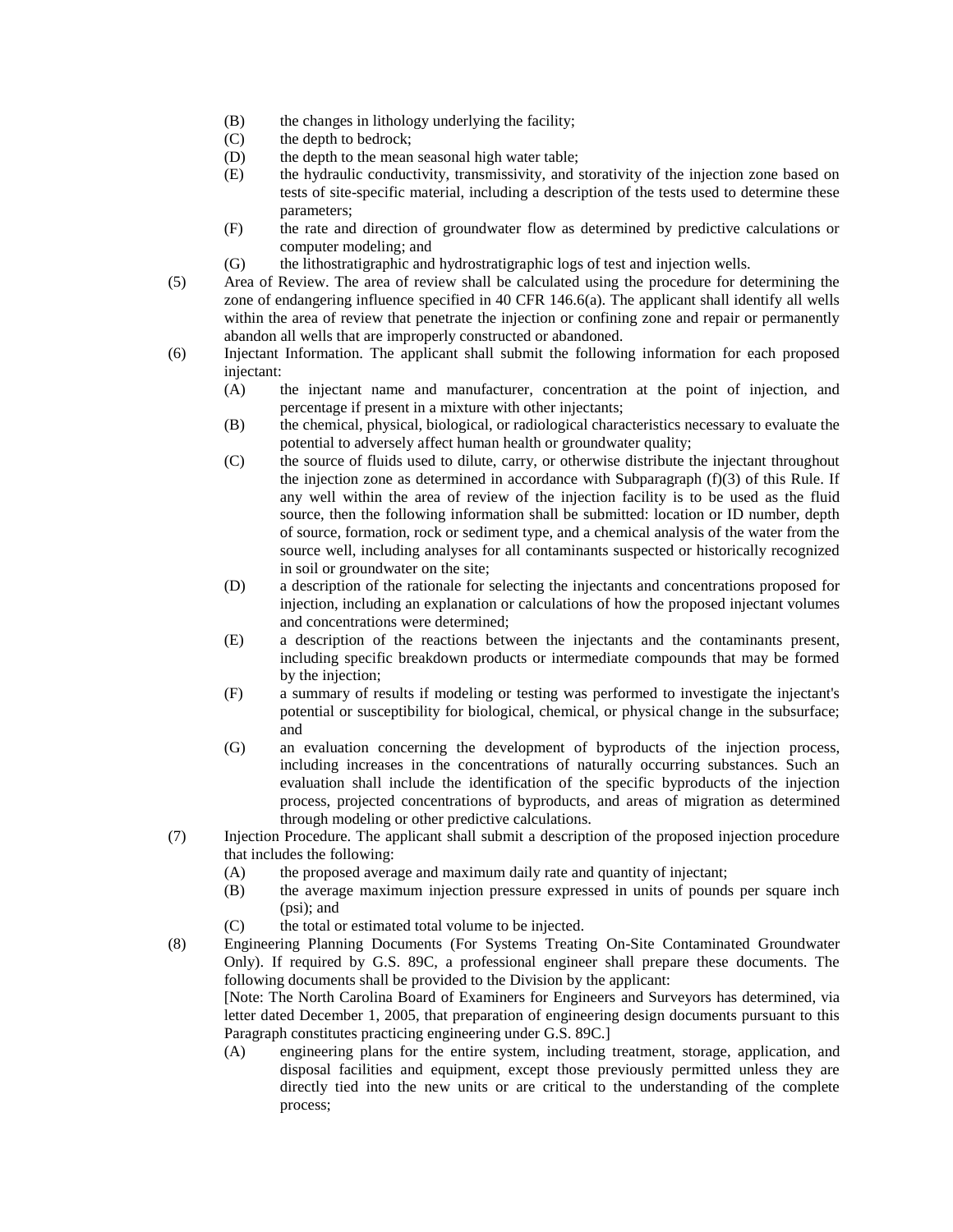- (B) specifications describing materials to be used, methods of construction, and means for ensuring quality and integrity of the entire groundwater remediation system;
- (C) plans that include construction details of recovery, injection, and monitoring wells and infiltration galleries;
- (D) operating plans that include:
	- (i) the operating schedule including any periodic shut-down times;
	- (ii) required maintenance activities for all structural and mechanical elements;
	- (iii) a list of all consumable and waste materials with their intended source and disposal locations;
	- (iv) restrictions on access to the site and equipment; and
	- (v) provisions to ensure the quality of the treated effluent and hydraulic control of the system at all times when any portion of the system ceases to function, such as standby power capability, complete system-off status, or duplicity of system components.
- (9) Fracturing Plan. If hydraulic or pneumatic fracturing is proposed, then the applicant shall submit a detailed description of the fracturing plan that includes the following:
	- (A) Material Safety Data Sheets of fracturing media including information on any proppants used;
	- (B) a map of fracturing well locations indicating the known extent of groundwater contamination and all buildings, wells, septic systems, underground storage tanks, and underground utilities located within the area of review as described in Subparagraph (5) of this Paragraph;
	- (C) a demonstration that the fracturing process shall not result in the fracturing of any confining units or otherwise cause or contribute to the migration of contamination into uncontaminated areas, or otherwise cause damage to buildings, wells, septic systems, underground storage tanks, and underground utilities;
	- (D) the injection rate and volume;
	- (E) the orientation of bedding planes, joints, and fracture sets of the fracture zone;
	- (F) a performance monitoring plan for determining the fracture well radius of influence; and
	- (G) if conducted, the results of geophysical testing or a pilot demonstration of fracture behavior conducted in an uncontaminated area of the site.
- (10) Injection well construction details including:
	- (A) the number and depth of injection wells;
	- (B) the number and depth of borings if using multi-level or "nested" well systems;
	- (C) information on whether the injection wells are existing or proposed;
	- (D) the depth and type of casing;
	- (E) the depth and type of screen material;
	- (F) the depth and type of grout;
	- (G) information on whether the injection wells are permanent or temporary "direct push" points; and
	- (H) the plans and specifications of the surface and subsurface construction details of each injection well or well system.
- (11) Monitoring Wells. Monitoring wells shall be of sufficient quantity and location to detect any movement of injection fluids, injection process byproducts, or formation fluids outside the injection zone as determined by the applicant in accordance with Subparagraph  $(f)(3)$  of this Paragraph. The monitoring schedule shall be consistent with the proposed injection schedule, the pace of the anticipated reactions, and the rate of transport of the injectants and contaminants. The applicant shall submit a monitoring plan that includes the following:
	- (A) the target contaminants and the secondary or intermediate contaminants that may result from the injection;
	- (B) the other parameters that may serve to indicate the progress of the intended reactions;
	- (C) a list of existing and proposed monitoring wells to be used; and
	- (D) a sampling schedule for monitoring the proposed injection.
- (12) Well Data Tabulation. A tabulation of data on all existing or abandoned wells within the area of review of the injection wells that penetrate the proposed injection zone, including monitoring wells and wells proposed for use as injection wells. Such data shall include a description of each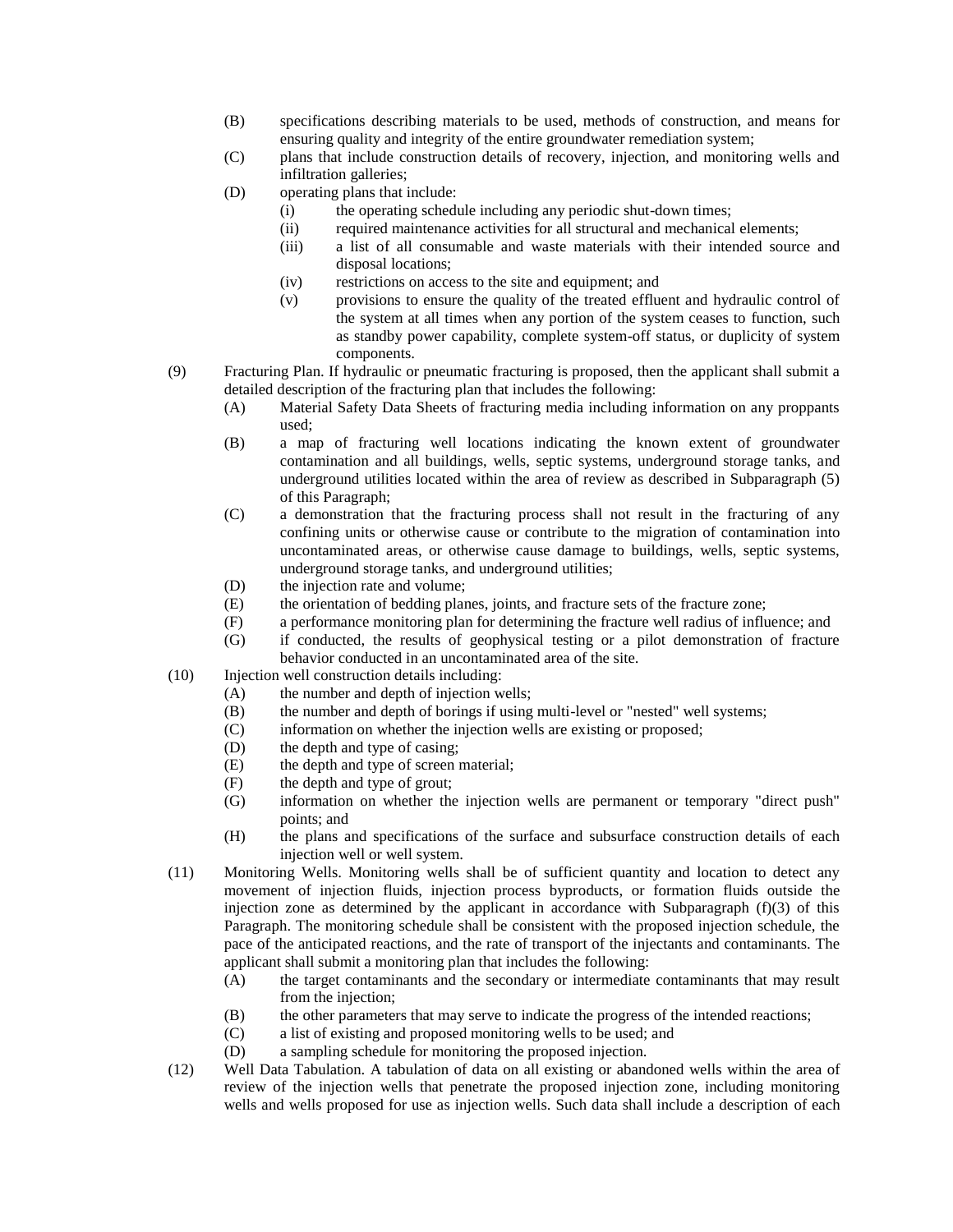well's type, depth, record of abandonment or completion, and any additional information the Director may require to ensure compliance with G.S. 87-84.

- (13) Maps and Cross-Sections. Scaled, site-specific site plans or maps depicting the location, orientation, and relationship of facility components including the following:
	- (A) an area map based on the most recent USGS 7.5' topographic map of the area, at a scale of 1:24,000 and showing the location of the proposed injection site;
	- (B) topographic contour intervals showing all facility related structures, property boundaries, streams, springs, lakes, ponds, and other surface drainage features;
	- (C) all existing or abandoned wells within the area of review of the injection wells listed in the tabulation required in Subparagraph (12) of this Paragraph that penetrate the proposed injection zone, including water supply wells, monitoring wells, and wells proposed for use as injection wells;
	- (D) potentiometric surface maps that show the direction of groundwater movement and existing and proposed wells;
	- (E) contaminant plume maps with isoconcentration lines that show the horizontal extent of the contaminant plume in soil and groundwater and existing and proposed wells;
	- (F) cross-sections to the known or projected depth of contamination that show the horizontal and vertical extent of the contaminant plume in soil and groundwater, major changes in lithology, and existing and proposed wells; and
	- (G) any existing sources of potential or known groundwater contamination, including waste storage, treatment, or disposal systems, within the area of review of the injection well or well system.
- (14) Any other information necessary for the Department to ensure compliance with G.S. 87-84.

(g) Injection Volumes. The Director may establish maximum injection volumes and pressures necessary to ensure compliance with G.S. 87-84 and that:

- (1) fractures are not initiated in the confining zone of the injection zone determined in accordance with Subparagraph (f)(3) of this Rule;
- (2) injected fluids do not migrate outside the injection zone or area; and
- (3) injected fluids and fractures do not cause or contribute to the migration of contamination into uncontaminated areas.
- (h) Well Construction.
	- (1) Wells shall not be located where:
		- (A) surface water or runoff will accumulate around the well due to depressions, drainage ways, or other landscapes that will divert water to the well;
		- (B) a person would be required to enter confined spaces to perform sampling and inspection activities; and
		- (C) injectants or formation fluids would migrate outside the approved injection zone as determined by the applicant in accordance with Subparagraph (f)(3) of this Rule.
	- (2) Wells used for hydraulic or pneumatic fracturing shall be located within the boundary of known groundwater contamination but no closer than 75 feet to this boundary unless it can be demonstrated that a lesser separation distance will not adversely affect human health or cause a violation of a groundwater quality standard as specified in Subchapter 02L, such as through the use of directional fracturing.
	- (3) The methods and materials used in construction shall not threaten the physical and mechanical integrity of the well during its lifetime.
	- (4) The well shall be constructed in a manner that surface water or contaminants from the land surface cannot migrate along the borehole annulus either during or after construction.
	- (5) The borehole shall not penetrate to a depth greater than the depth at which injection will occur unless the purpose of the borehole is the investigation, of the geophysical and geochemical characteristics of an aquifer. Following completion of the investigation the borehole beneath the zone of injection shall be grouted completely to prevent the migration of any contaminants.
	- (6) For "direct-push" temporary injection wells constructed without permanent or temporary casing, injection and well abandonment activities shall be conducted within the same working day as when the borehole is constructed.
	- (7) Drilling fluids shall contain only potable water and may be comprised of one or more of the following: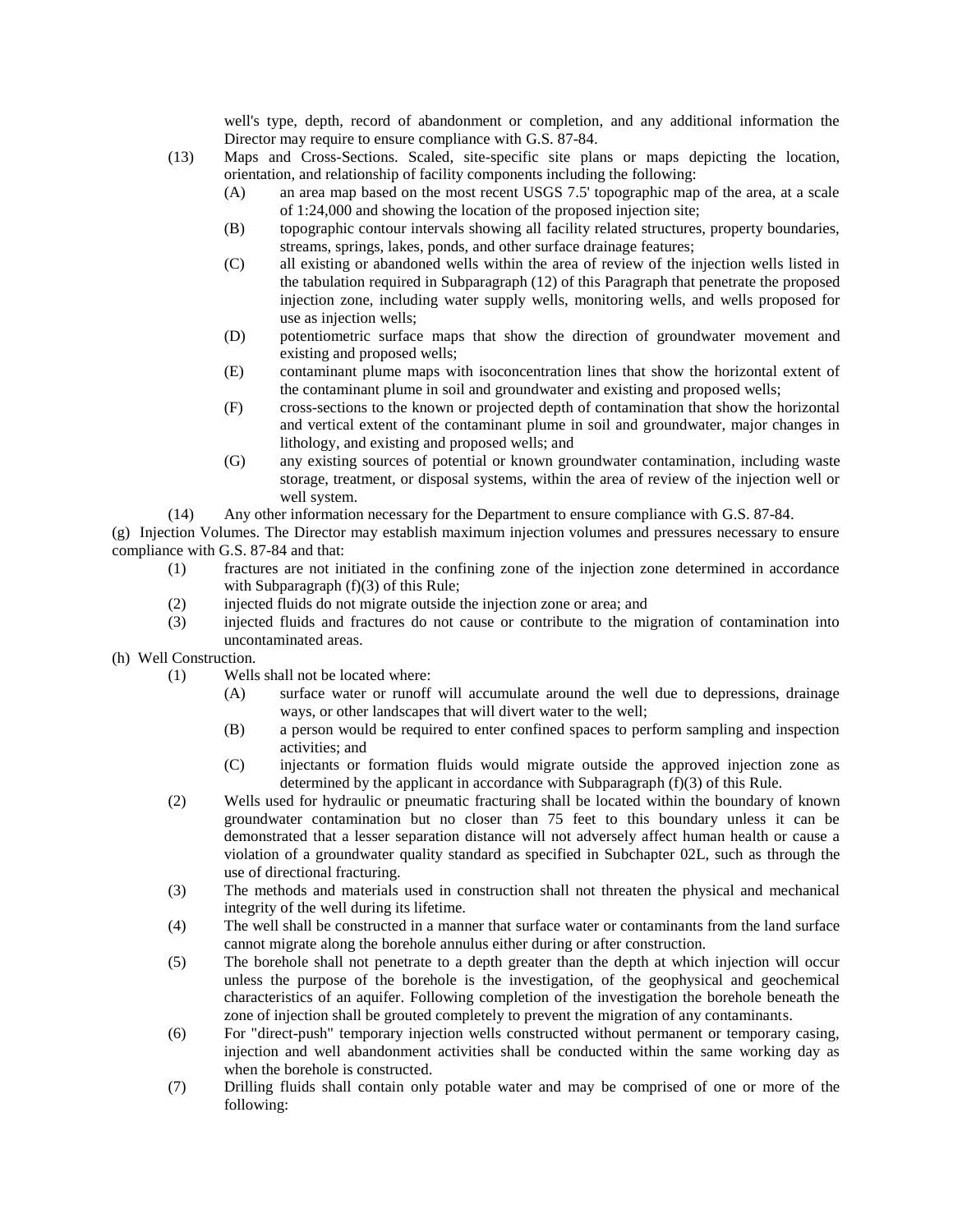- (A) the formation material encountered during drilling; and
- (B) materials manufactured specifically for the purpose of borehole conditioning or well construction.
- (8) Only allowable grout listed under Rule .0107 of this Subchapter shall be used; however, bentonite grout shall not be used:
	- (A) to seal zones of water with a chloride concentration of 1,500 milligrams per liter or greater as determined by tests conducted at the time of construction; or
	- (B) in areas of the State subject to saltwater intrusion that may expose the grout to water with a chloride concentration of 1,500 milligrams per liter or greater at any time during the life of the well.
- (9) The annular space between the borehole and casing shall be grouted:
	- (A) with a grout that is non-reactive with the casing or screen materials, the formation, or the injectant;
	- (B) from the top of the gravel pack to land surface and in a way that there is no interconnection of aquifers or zones having differences in water quality that would result in the degradation of the groundwater quality of any aquifer or zone; and
	- (C) so that the grout extends outward from the casing wall to a thickness equal to either onethird of the diameter of the outside dimension of the casing or two inches, whichever is greater. In no case shall a well be required to have an annular grout seal thickness greater than four inches.
- (10) Grout shall be emplaced around the casing by one of the following methods:
	- (A) Pressure. Grout shall be pumped or forced under pressure through the bottom of the casing until it fills the annular space around the casing and overflows at the surface;
	- (B) Pumping. Grout shall be pumped into place through a hose or pipe extended to the bottom of the annular space that can be raised as the grout is applied. The grout hose or pipe shall remain submerged in grout during the entire application; or
	- (C) Other. Grout may be emplaced in the annular space by gravity flow in a way to ensure complete filling of the space. Gravity flow shall not be used if water or any visible obstruction is present in the annular space at the time of grouting.
- (11) All grout mixtures shall be prepared prior to emplacement per the manufacturer's directions with the exception that bentonite chips or pellets may be emplaced by gravity flow if water is present or otherwise hydrated in place.
- (12) If an outer casing is installed, it shall be grouted by either the pumping or pressure method.
- (13) The well shall be grouted within seven days after the casing is set or before the drilling equipment leaves the site, whichever occurs first. If the well penetrates any water-bearing zone that contains contaminated or saline water, the well shall be grouted within one day after the casing is set.
- (14) No additives that will accelerate the process of hydration shall be used in grout for thermoplastic well casing.
- (15) A casing shall be installed that extends from at least 12 inches above land surface to the top of the injection zone.
- (16) Wells with casing extending less than 12 inches above land surface and wells without casing shall be approved by the Director only when one of the following conditions is met:
	- (A) site specific conditions directly related to business activities, such as vehicle traffic, would endanger the physical integrity of the well; or
	- (B) it is not operationally feasible for the well head to be completed 12 inches above land surface due to the engineering design requirements of the system.
- (17) Multi-screened wells shall not connect aquifers or zones having differences in water quality that would result in a degradation of the groundwater quality of any aquifer or zone.
- (18) Prior to removing the equipment from the site, the top of the casing shall be sealed with a watertight cap or well seal, as defined in G.S. 87-85, to preclude contaminants from entering the well.
- (19) Packing materials for gravel and sand packed wells shall be:
	- (A) composed of quartz, granite, or other hard, non-reactive rock material;
	- (B) of uniform size, water-washed and free from clay, silt, and toxic materials;
	- (C) disinfected prior to subsurface emplacement;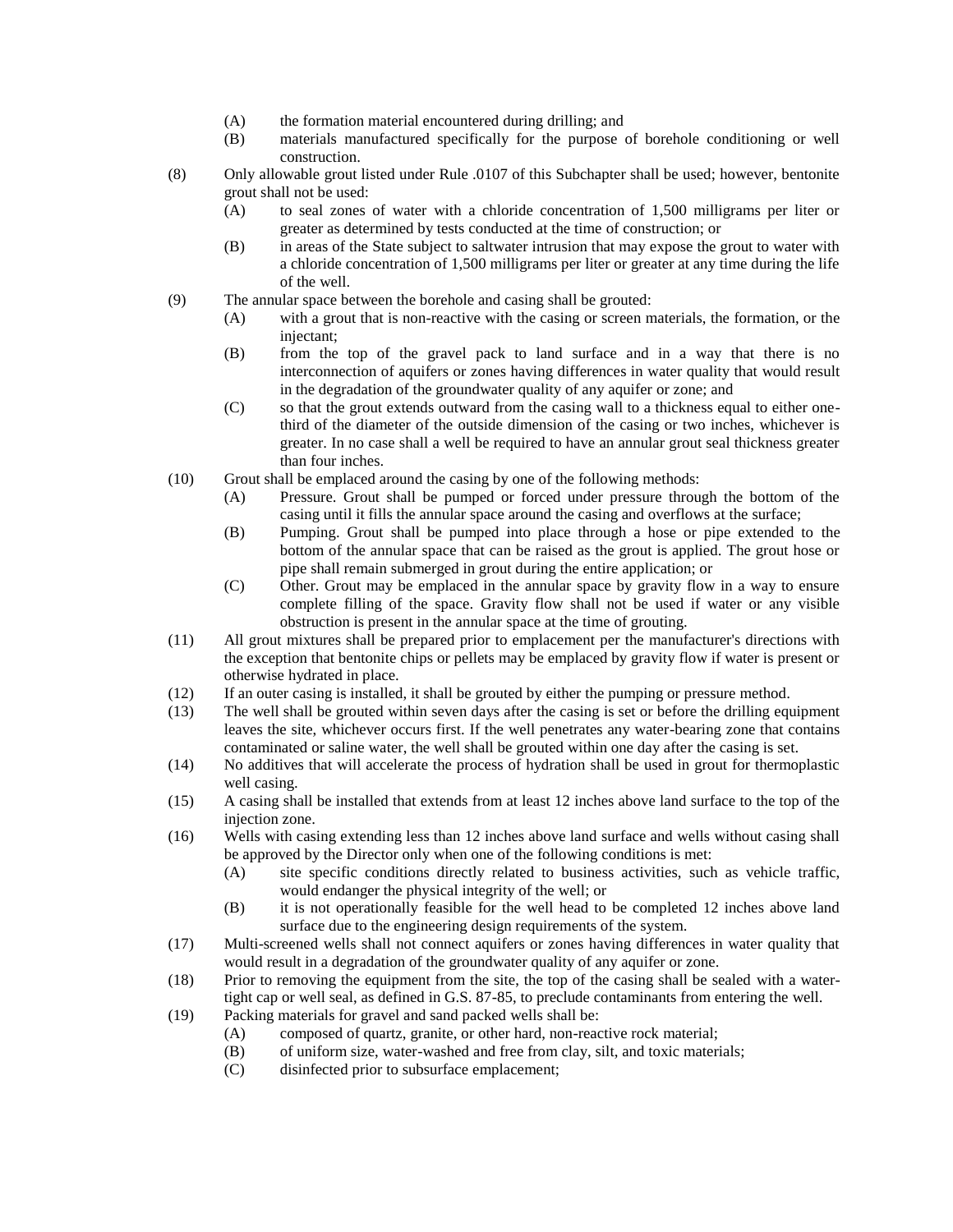- (D) emplaced such that it will not connect aquifers or zones having differences in water quality that would result in the deterioration of the water quality in any aquifer or zone; and
- (E) evenly distributed around the screen and shall extend to a depth at least one foot above the top of the screen. A one foot thick or greater seal comprised of bentonite clay, shall be emplaced directly above and in contact with the packing material.
- (20) All permanent injection wells shall have a well identification plate that meets the criteria specified in Rule .0107 of this Subchapter.
- (21) A hose bibb, sampling tap, or other collection equipment shall be installed on the line entering the injection well such that a sample of the injectant can be obtained prior to its entering the injection well.
- (22) If applicable, all piping, wiring, and vents shall enter the well through the top of the casing unless it is based on a design demonstrated to preclude surficial contaminants from entering the well.
- (23) The well head shall be completed in a manner to preclude surficial contaminants from entering the well, and well head protection shall include:
	- (A) an accessible external sanitary seal installed around the casing and grouting; and
	- (B) a water-tight cap or well seal compatible with the casing and installed so that it cannot be removed without the use of hand or power tools.

(i) Mechanical Integrity. All permanent injection wells shall be tested for mechanical integrity, which shall be conducted in accordance with Rule .0207 of this Section.

(j) Operation and Maintenance.

- (1) Unless permitted by this Rule, pressure at the well head shall be limited to a maximum that will ensure that the pressure in the injection zone does not initiate new fractures or propagate existing fractures in the injection zone, initiate fractures in the confining zone, or cause the migration of injected or formation fluids outside the injection zone or area.
- (2) Injection between the outermost casing and the well borehole is prohibited.
- (3) The well owner shall monitor the operating processes at the well head and shall protect the well head against damage during construction and use.
- (k) Monitoring.
	- (1) Monitoring of the injection well shall be required by the Director to protect groundwaters of the State.
		- (A) Samples and measurements taken for the purpose of monitoring shall be representative of the monitored activity.
		- (B) Analysis of the physical, chemical, biological, or radiological characteristics of the injectant shall be made monthly or more frequently, as approved by the Director, in order to provide representative data for characterization of the injectant.
		- (C) Monitoring of injection pressure, flow rate, and cumulative volume shall occur according to a schedule determined necessary by the Director.
		- (D) Monitoring wells associated with the injection site shall be monitored quarterly or on a schedule determined by the Director to detect any migration of injected fluids from the injection zone.
	- (2) In determining the type, density, frequency, and scope of monitoring, the Director shall consider the following:
		- (A) physical and chemical characteristics of the injection zone;
		- (B) physical and chemical characteristics of the injected fluids;
		- (C) volume and rate of discharge of the injected fluids;
		- (D) compatibility of the injected fluids with the formation fluids;
		- (E) the number, type, and location of all wells, mines, surface bodies of water, and structures within the area of review;
		- (F) proposed injection procedures;
		- (G) expected changes in pressure, formation fluid displacement, and direction of movement of injected fluid;
		- (H) proposals of corrective action to be taken in the event that a failure in any phase of injection operations renders the groundwaters unsuitable for their best intended usage as defined 15A NCAC 02L; and
		- (I) the life expectancy of the injection operations.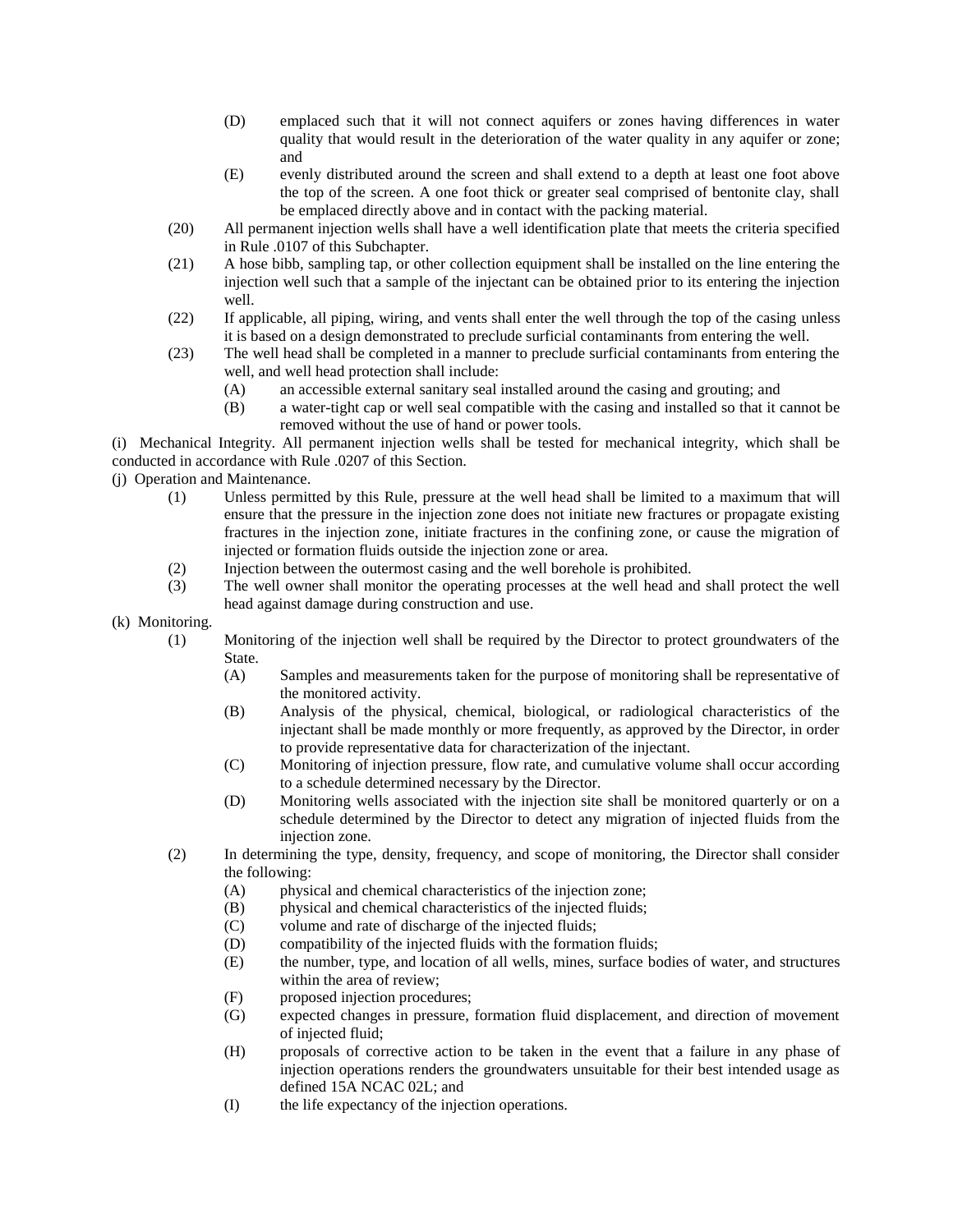- (3) Monitoring wells completed in the injection zone and any of those zones adjacent to the injection zone may be affected by the injection operations. If affected, the Director may require additional monitor wells located to detect any movement of injection fluids, injection process byproducts, or formation fluids outside the injection zone as determined by the applicant in accordance with Subparagraph  $(f)(3)$  of this Rule. If the operation is affected by subsidence or catastrophic collapse, any other required monitoring wells shall be located so that they will not be physically affected and shall be of an adequate number to detect movement of injected fluids, process byproducts, or formation fluids outside the injection zone or area. In determining the number, location and spacing of monitoring wells, the following criteria shall be considered by the Director:
	- (A) the population relying on the groundwater resource affected, or potentially affected, by the injection operation;
	- (B) the proximity of the injection operation to points of withdrawal of groundwater;
	- (C) the local geology and hydrology;
	- (D) the operating pressures;
	- (E) the chemical characteristics and volume of the injected fluid, formation water, and process byproducts; and
	- (F) the number of existing injection wells.
- (l) Reporting.
	- (1) For all injection wells, the well owner shall be responsible for submitting to the Director on forms furnished by the Director the following:
		- (A) a record of the construction (form GW-1), abandonment (form GW-30), or repairs of the injection well within 30 days of completion of the specified activities; and
		- (B) the Injection Event Record within 30 days of completing each injection.
	- (2) For injection wells requiring an individual permit, the following shall apply:
		- (A) The well owner shall be responsible for submitting to the Director hydraulic or pneumatic fracturing performance monitoring results;
		- (B) All sampling results shall be reported to the Division annually or at another frequency determined by the Director based on the reaction rates, injection rates, likelihood of secondary impacts, and site-specific hydrogeologic information;
		- (C) A final project evaluation report shall be submitted within nine months after completing all injection-related activities associated with the permit or submit a project interim evaluation before submitting a renewal application for the permit. This document shall assess the injection projects findings in a written summary. The final project evaluation shall also contain monitoring well sampling data, contaminant plume maps, and potentiometric surface maps; and
		- (D) For groundwater remediation injection permits, each monitoring report shall include a summary identifying any detectable contaminant degradation breakdown products, and a table with historical laboratory analytical results. The table shall indicate any exceedances of groundwater standards per 15A NCAC 02L .0202, and shall distinguish data collected prior to injection from data collected after injection.
- (m) Application and Annual Fees (For Systems Treating On-Site Contaminated Groundwater Only)
	- (1) Application Fee. For every application for a new or major modification of a permit under this Rule, a nonrefundable application processing fee in the amount provided in G.S. 143-215.3D shall be submitted to the Division by the applicant at the time of application. Modification fees shall be based on the annual fee for the facility.
	- (2) Annual Fees. An annual fee for administering and compliance monitoring shall be charged in each year of the term of every renewable permit per the schedule in G.S. 143-215.3D(a). Annual fees shall be paid for any facility operating on an expired permit that has not been rescinded or revoked by the Division. Permittees shall be billed annually by the Division. A change in the facility, which changes the annual fee, shall result in the revised annual fee being billed effective with the next anniversary date.
	- (3) Failure to pay an annual fee within 30 days after being billed may be cause for the Division to revoke the permit upon 60 days notice.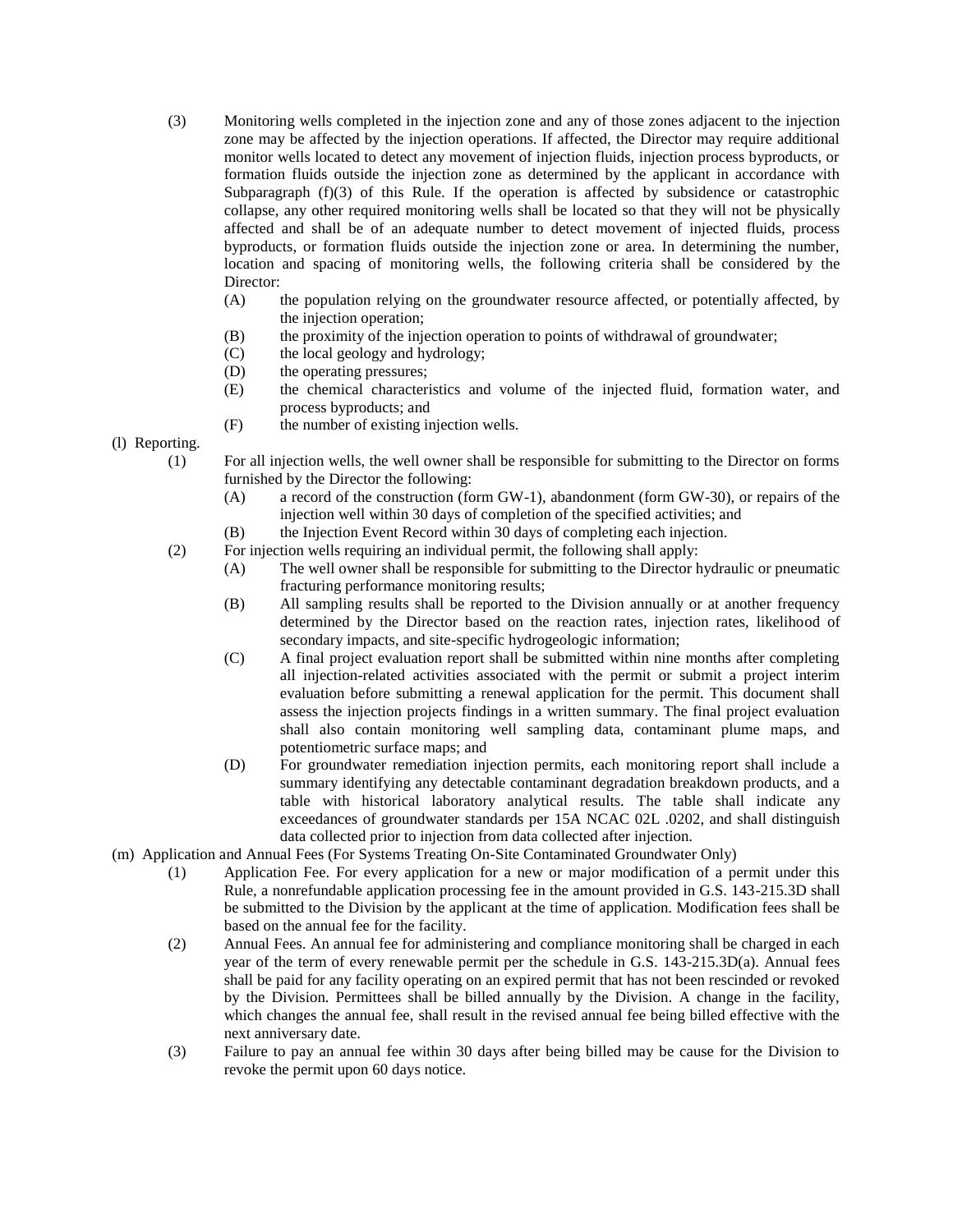*History Note: Authority G.S. 87-87; 87-88; 87-90; 87-94; 87-95; 143-211; 143-214.2(b); 143-215.1A; 143-215.3(a)(1); 143-215.3(c); Eff. May 1, 2012; Readopted Eff. September 1, 2019.*

## **15A NCAC 02C .0226 SALINITY BARRIER WELLS**

Salinity Barrier Wells, which inject uncontaminated water into an aquifer to prevent the intrusion of salt water into the fresh water, shall meet the requirements of Rule .0219 of this Section, except that the Director may impose additional requirements to ensure compliance with G.S. 87-84.

*History Note: Authority G.S. 87-87; 87-88; 87-90; 87-94; 87-95; 143-211; 143-214.2(b); 143-215.1A; 143-215.3(a)(1); 143-215.3(c); Eff. May 1, 2012; Readopted Eff. September 1, 2019.*

#### **15A NCAC 02C .0227 STORMWATER DRAINAGE WELLS SYSTEMS**

(a) Stormwater Drainage Wells Systems means well systems that receive the flow of water that occurs during rainfall or a snowmelt event.

(b) The following Stormwater Drainage Wells Systems shall be permitted by rule pursuant to Rule .0217 of this Section:

- (1) systems designed in accordance with stormwater controls required by federal laws and regulations, State statutes and rules, or local controls; and
- (2) infiltration systems, which receive stormwater from roof tops.

(c) Nothing in this Rule shall be construed as to allow untreated stormwater to be injected directly into any aquifer or to otherwise result in the violation of any groundwater quality standard as specified in 15A NCAC 02L.

(d) Reporting. Within 30 days of a change of status of the well drainage system, the owner or operator shall submit the following information to the Division:

- (1) the facility name, address, and location indicated by either:
	- (A) latitude and longitude with reference datum, position accuracy, and method of collection; or
	- (B) a facility site map indicating property boundaries;
- (2) the name, telephone number, and mailing address of owner or operator;
- (3) the ownership of facility as a private individual or organization, or a federal, State, county, or other public entity;
- (4) the number of injection wells drainage and collection systems; and
- (5) the well injection system status as proposed, active, inactive, temporarily abandoned, or permanently abandoned.

*History Note: Authority G.S. 87-87; 87-88; 87-90; 87-94; 87-95; 143-211; 143-214.2(b); 143-215.1A; 143-215.3(a)(1); 143-215.3(c); Eff. May 1, 2012; Readopted Eff. September 1, 2019.*

#### **15A NCAC 02C .0228 SUBSIDENCE CONTROL WELLS**

Subsidence Control Wells, which are used to inject uncontaminated fluids to reduce or eliminate subsidence associated with overdraft of fresh water or other activities not related to oil or natural gas production, shall meet the requirements of Rule .0219 of this Section, except that the Director may impose additional requirements to ensure compliance with G.S. 87-84.

*History Note: Authority G.S. 87-87; 87-88; 87-90; 87-94; 87-95; 143-211; 143-214.2(b); 143-215.1A; 143-215.3(a)(1); 143-215.3(c); Eff. May 1, 2012; Readopted Eff. September 1, 2019.*

## **15A NCAC 02C .0229 TRACER WELLS**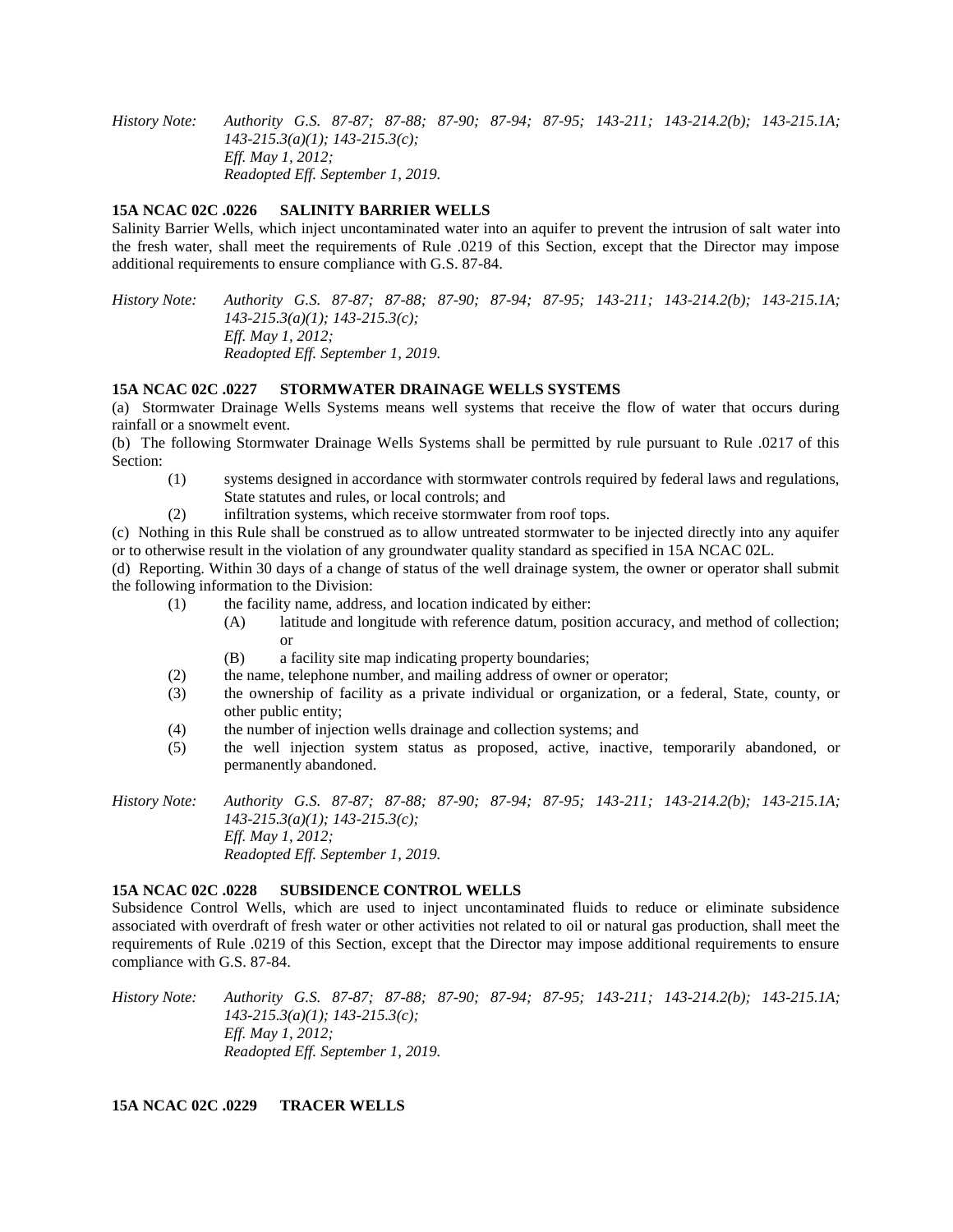Tracer Wells, which are used to inject substances for determining hydrogeologic properties of aquifers, shall meet the requirements of Rule .0225 of this Section, except that the Director may impose additional requirements to ensure compliance with G.S. 87-84.

*History Note: Authority G.S. 87-87; 87-88; 87-90; 87-94; 87-95; 143-211; 143-214.2(b); 143-215.1A; 143-215.3(a)(1); 143-215.3(c); Eff. May 1, 2012; Readopted Eff. September 1, 2019.*

## **15A NCAC 02C .0230 OTHER WELLS**

Other Wells shall meet the requirements of that injection well type described in Rule .0209(5)(b) of this Section that most closely resembles the proposed Other Well's hydrogeologic complexity and potential to adversely affect groundwater quality. The Director may impose additional requirements to ensure compliance with G.S. 87-84.

*History Note: Authority G.S. 87-87; 87-88; 87-90; 87-94; 87-95; 143-211; 143-214.2(b); 143-215.1A; 143-215.3(a)(1); 143-215.3(c); Eff. May 1, 2012; Readopted Eff. September 1, 2019.*

## **15A NCAC 02C .0240 ABANDONMENT AND CHANGE-OF-STATUS OF INJECTION WELLS AND SYSTEMS**

(a) Injection wells and injection well systems shall be abandoned by the well owner in accordance with one of the following procedures or other alternatives approved by the Director that ensures compliance with G.S. 87-84:

- (1) Wells other than closed-loop geothermal wells shall be temporarily or permanently abandoned as required by Rule .0113 of this Subchapter.
- (2) Closed-loop geothermal wells that are temporarily abandoned shall be maintained so that they are not a source or channel of contamination during the period of abandonment.
- (3) Closed-loop geothermal wells shall be permanently abandoned as follows:
	- (A) all casing, tubing, or piping and associated materials shall be removed prior to abandonment if that removal will not cause or contribute to contamination of groundwater;
	- (B) the boring shall be filled from bottom to top with grout through a hose or pipe that extends to the bottom of the well and is raised as the well is filled;
	- (C) for tubing with an inner diameter of one-half inch or greater, the entire vertical length of the inner tubing shall be grouted;
	- (D) for tubing with an inner diameter less than one-half inch that cannot feasibly be grouted, the tubing shall be refilled with potable water and capped or sealed at a depth not less than two feet below land surface; and
	- (E) any protective or surface casing not grouted in accordance with the requirements set forth in this Section shall be removed and the well shall be grouted in accordance with the requirements set forth in this Section.
- (4) If a subsurface cavity has been created as a result of the injection operations, the well shall be abandoned in a manner that will prevent the movement of fluids into or between aquifers and in accordance with the terms and conditions of the permit.

(b) An injection well that acts as a source or channel of contamination shall be brought into compliance with the standards and criteria of these Rules, repaired, or permanently abandoned. Repair or permanent abandonment shall be completed within 15 days of the discovery of the noncompliance.

(c) Exploratory or test wells, constructed for the purposes of obtaining information regarding an injection well site, shall be permanently abandoned in accordance with Rule .0113 of this Subchapter within two days after drilling or two days after testing is complete, whichever is later. However, if a test well is being converted to a permanent injection well, this conversion shall be completed within 30 days after drilling.

(d) An injection well shall be permanently abandoned by the drilling contractor before removing his or her equipment from the site if the well casing has not been installed or has been removed from the well bore.

(e) The well owner shall be responsible for permanent abandonment of a well except that: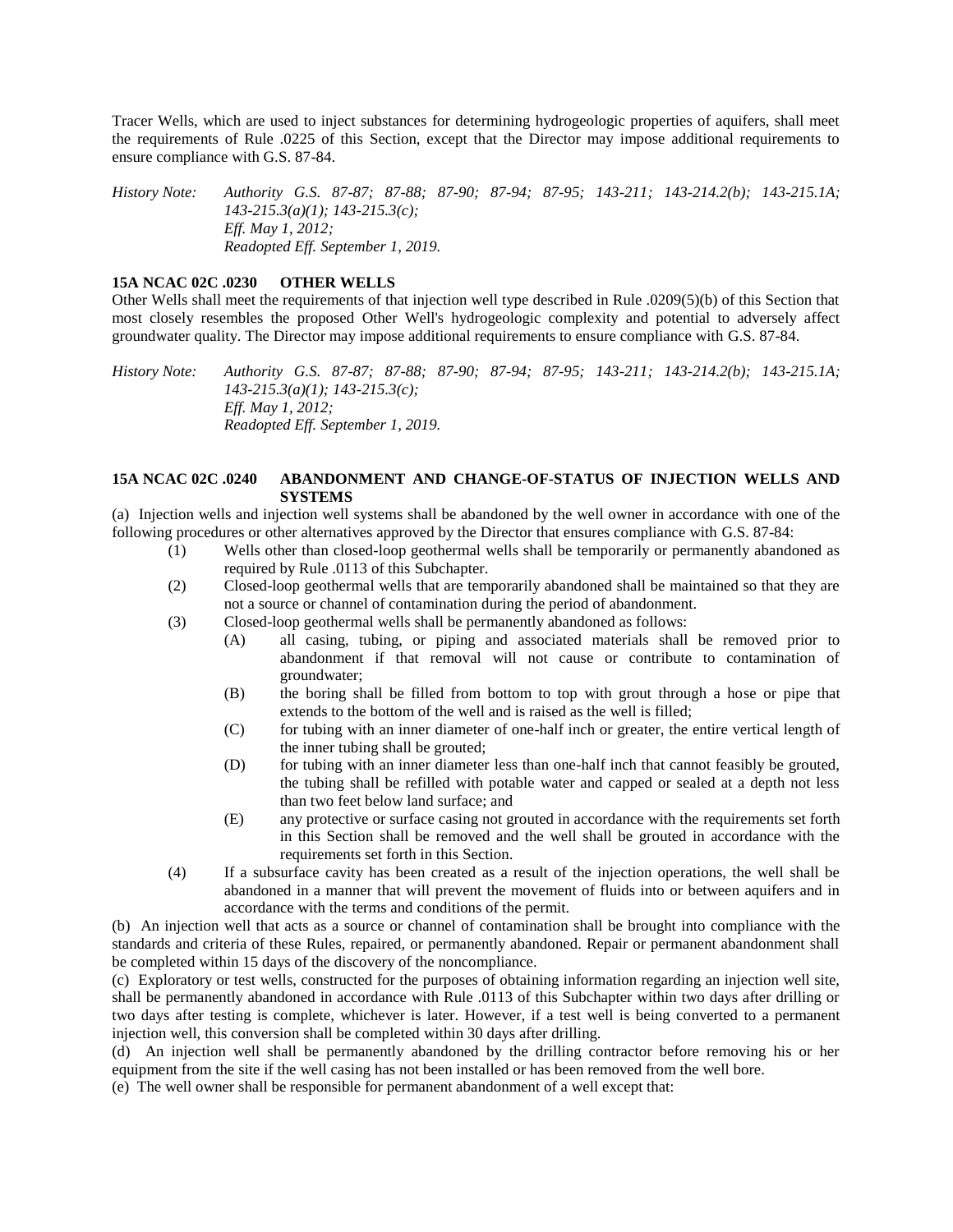- (1) the well contractor shall be responsible for well abandonment if abandonment is required because the well contractor improperly locates, constructs, repairs or completes the well;
- (2) the person who installs, repairs or removes the well pump shall be responsible for well abandonment if that abandonment is required because of improper well pump installation, repair or removal; or
- (3) the well contractor (or individual) who conducts a test boring shall be responsible for its abandonment at the time the test boring is completed.

(f) Groundwater remediation systems that include infiltration galleries shall be abandoned as follows:

- (1) 30 days prior to initiation of closure of a groundwater remediation system, the permittee shall submit the following documentation to the Division:
	- (A) the reasons for closure;
	- (B) a letter from the oversight agency authorizing closure of the system; and
	- (C) a description of the proposed closure procedure.
- (2) The infiltration gallery shall be closed such that it:
	- (A) will be rendered permanently unusable for the disposal of fluids; and
	- (B) will not serve as a source or channel of contamination.
- (3) Within 30 days following upon completion of the closure, the permittee shall submit the following documentation to the Division:
	- (A) a description of the completed closure procedure;
	- (B) the dates of all actions taken for the procedure; and
	- (C) a written certification a by North Carolina licensed engineer or geologist that the closure has been accomplished, and that the information submitted is complete, factual, and accurate.

*History Note: Authority G.S. 87-87; 87-88; 143-211; 143-215.1A; 143-215.3(a)(1); 143-215.3(c); Eff. May 1, 2012; Readopted Eff. September 1, 2019.*

## **15A NCAC 02C .0241 VARIANCE**

(a) The Secretary, through the Director, may grant a variance from any construction or operation standards under the rules of this Section. Any request for a variance shall be made using the form set forth in Rule .0118(b) of the Subchapter by the person responsible for construction of the well for which the variance is sought pursuant to Rule .0118(b) of this Subchapter. The Director shall grant the variance if:

- (1) the use of the well will not endanger human health and welfare or the groundwater; and
- (2) construction or operation in accordance with the standards is not technically feasible or the proposed construction provides equal or better protection of the groundwater.

(b) The Secretary, through the Director, may require the variance applicant to submit such information necessary to make a decision to grant or deny the variance. The Director may impose such conditions on a variance or the use of a well for which a variance is granted and is necessary to ensure compliance with G.S. 87-84. The facts supporting any variance under this Rule shall be in writing and made part of the variance.

(c) The Secretary, through the Director, shall respond in writing to a request for a variance within 30 days after receipt of the variance request.

(d) For variances requested as a part of a permit application, the Director may include approval as a permit condition.

(e) A variance applicant who is dissatisfied with the decision of the Director may commence a contested case by filing a petition under G.S. 150B-23 within 60 days after receipt of the decision.

*History Note: Authority G.S. 87-87(4); 87-88; 143-215.1A; 143-215.3(a)(4); Eff. May 1, 2012; Readopted Eff. September 1, 2019.*

## **15A NCAC 02C .0242 DELEGATION**

(a) The Secretary is delegated the authority to grant permission for well construction under G.S. 87-87.

(b) The Secretary is delegated the authority to give notices and sign orders for violations under G.S. 87-91.

(c) The Secretary may grant a variance from any construction standard, or the approval of alternate construction methods or materials, as specified under the rules of this Section.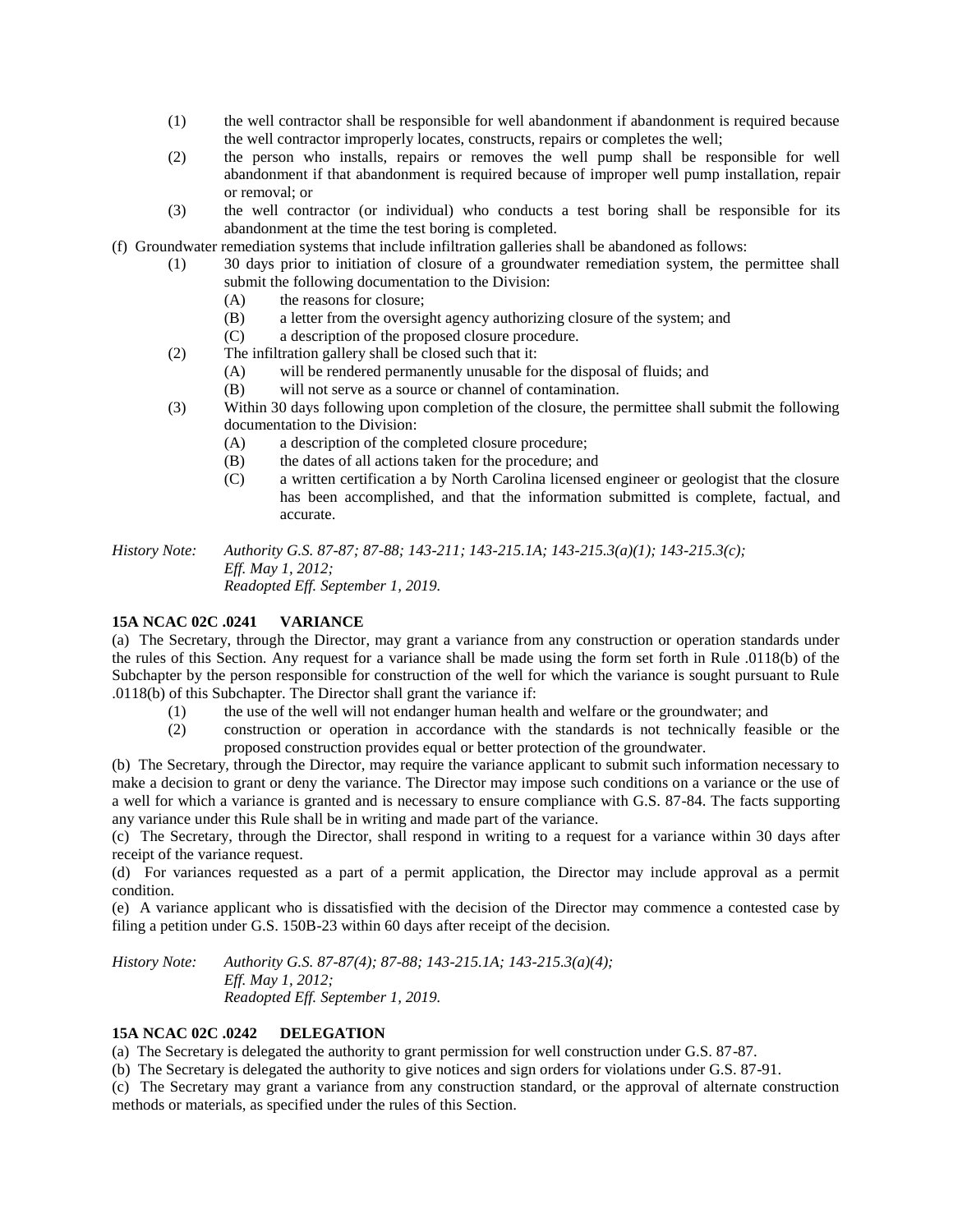*History Note: Authority G.S. 87-87(4); 143-215.1A; 143-215.3(a)(1); 143-215.3(a)(4); Eff. May 1, 2012; Readopted Eff. September 1, 2019.*

## **SECTION .0300 - PERMITTING AND INSPECTION OF PRIVATE DRINKING WATER WELLS**

#### **15A NCAC 02C .0301 SCOPE AND PURPOSE**

(a) The purpose of the rules of this Section is to set out standards for permitting and inspection of private drinking water wells as defined in G.S 87-85 by local health departments pursuant to G.S. 87-97.

- (b) The rules of 15A NCAC 02C .0100 apply to private drinking water wells, as well as the following:
	- (1) Potential sources of groundwater contamination shall not be located closer to the well than the separation distances specified in 15A NCAC 02C .0107(a)(2) or .0107(a)(3), as applicable;
	- (2) In addition to the provisions in 15A NCAC 02C .0109, the builder, well contractor, pump installer, or homeowner, as applicable, shall provide assistance when necessary to gain access for inspection of the well, pumps, and pumping equipment; and
	- (3) In addition to the requirements of 15A NCAC 02C .0113, any well that acts as a source or channel of contamination shall be repaired or permanently abandoned within 30 days of receipt of notice from the local health department.

*History Note: Authority G.S. 87-87; 87-97; Eff. July 1, 2008; Readopted Eff. July 1, 2019.*

## **15A NCAC 02C .0302 DEFINITIONS**

The definitions in G.S. 87-85 and 15A NCAC 02C .0102 apply throughout this Section. In addition, the following definitions apply throughout this Section:

- (1) "Abandonment Permit" means a well abandonment permit issued by the local health department authorizing or allowing the permanent abandonment of any private drinking water well as defined in the rules of this Section.
- (2) "Certificate of Completion" means a certification by the local health department that a private drinking water well has been constructed or repaired in compliance with the construction permit or repair permit.
- (3) "Construction of wells" means the term as defined in G.S. 87-85.
- (4) "Construction permit" means a well construction permit issued by the local health department authorizing or allowing the construction of any private drinking water well as defined in the rules of this Section.
- (5) "Known source of release of contamination" means a location where any of the following activities, facilities, or conditions have been documented by the Department of Environmental Quality or a local health department:
	- (a) Groundwater contamination incidents arising from agricultural operations, including application of agricultural chemicals pursuant to 15A NCAC 02L;
	- (b) Groundwater contamination associated with the construction or operation of injection, monitoring, and other wells subject to permitting under the Well Construction Act and this Subchapter;
	- (c) Groundwater contamination associated with the operation of non- discharge, discharge (NPDES) facilities, land application of animal waste, and other activities subject to permitting under G.S. 143-215.1;
	- (d) Releases of hazardous waste or constituents that currently exceed the Groundwater Quality Standards listed in 15A NCAC 02L at facilities governed under G.S. 130A-294;
	- (e) Dry-Cleaning Solvent Cleanup sites regulated under G.S. 143-215.104(A);
	- (f) Pre-regulatory landfills and Inactive hazardous substance or waste disposal sites governed under the Inactive Hazardous Sites Act of 1987, G.S. 130A-310;
	- (g) Solid waste facilities subject to 15A NCAC 13B that have monitoring wells with exceedances of the Groundwater Protection Standards as defined in 15A NCAC 13B  $.1634(g)$  and (h);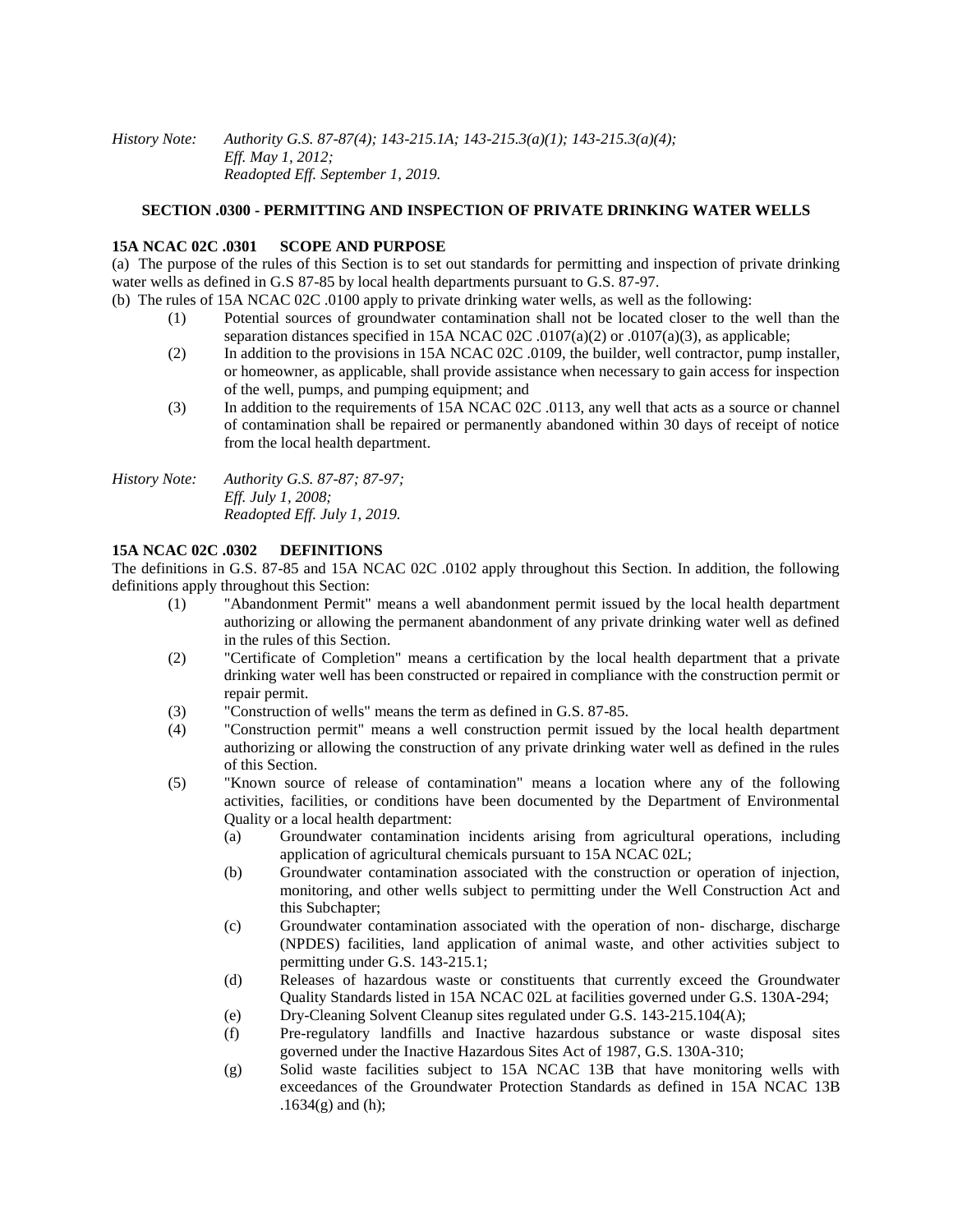- (h) Releases of petroleum and hazardous substances subject to G.S. 143-215.75 through 215.98;
- (i) Sites that fall within the authority of the Brownfields Property Reuse Act as defined by G.S. 130A, Article 9 Part 5;
- (j) Contamination associated with pollution sources in soils or other sites known or suspected to have exceeded the Groundwater Quality Standards listed in 15A NCAC 02L; or
- (k) Contamination known to the local health department through experience with the property, surrounding properties, or information provided by the applicant.
- (7) "Local Health Department" means the authorized agent of the county or district health department or its successor.
- (8) "Person" means the term as defined in G.S. 87-85.
- (9) "Plat" means a property survey prepared by a registered land surveyor, drawn to a scale of one inch equals no more than 60 feet, that includes: the specific location of all structures and proposed structures and appurtenances, including decks, porches, pools, driveways, out buildings, existing and proposed wastewater systems, existing and proposed wells, springs, water lines, surface waters or designated wetlands, easements, including utility easements, and existing or proposed chemical or petroleum storage tanks above or below ground. "Plat" also means, for subdivision lots approved by the local planning authority and recorded with the county register of deeds, a copy of the recorded subdivisions plat that is accompanied by a site plan that is drawn to scale.
- (10) "Pumps" and "pumping equipment" means the terms as defined in G.S. 87-85.
- (11) "Repair" means the term as defined in G.S. 87-85.
- (12) "Repair permit" means a well repair permit issued by the local health department authorizing or allowing the repair of any private drinking water well as defined in the rules of this Section.
- (13) "Site plan" means a drawing not necessarily drawn to scale that shows the existing and proposed property lines with dimensions, and the specific location of all structures and proposed structures and appurtenances, including decks, porches, pools, driveways, out buildings, existing and proposed wastewater systems, existing and proposed wells, springs, water lines, surface waters or designated wetlands, easements, including utility easements, and existing or proposed chemical or petroleum storage tanks above or below ground.
- (14) "Water supply system" means pump and pipe used in connection with or pertaining to the operation of a private drinking water well including pumps, distribution service piping, pressure tanks, and fittings.
- (15) "Well contractor activity" has the same meaning as in G.S. 87-98.2(6).
- (16) "Well seal" means the term as defined in G.S. 87-85.

*History Note: Authority G.S. 87-87; 87-97; Eff. July 1, 2008; Readopted Eff. July 1, 2019.*

#### **15A NCAC 02C .0303 APPLICATION FOR PERMIT**

A property owner or the property owner's agent shall submit an application for a permit to construct, repair, or abandon a private drinking water well to the local health department for the county where the well is located or will be located. The application shall include:

- (1) The name, the address, and the phone number of the proposed well property owner or agent;
- (2) The signature of owner or agent;
- (3) The address and the parcel identification number of the property where the proposed well is to be located;
- (4) A plat or site plan;
- (5) The intended use(s) of the property;
- (6) Other information deemed necessary by the local health department to determine the location of the property and any site characteristics, such as existing or permitted sewage disposal systems, easements or rights of way, existing wells or springs, surface water or designated wetlands, chemical or petroleum storage tanks, landfills, waste storage, known source of release of contamination, and any other characteristics or activities on the property or adjacent properties that could impact groundwater quality or suitability of the site for well construction;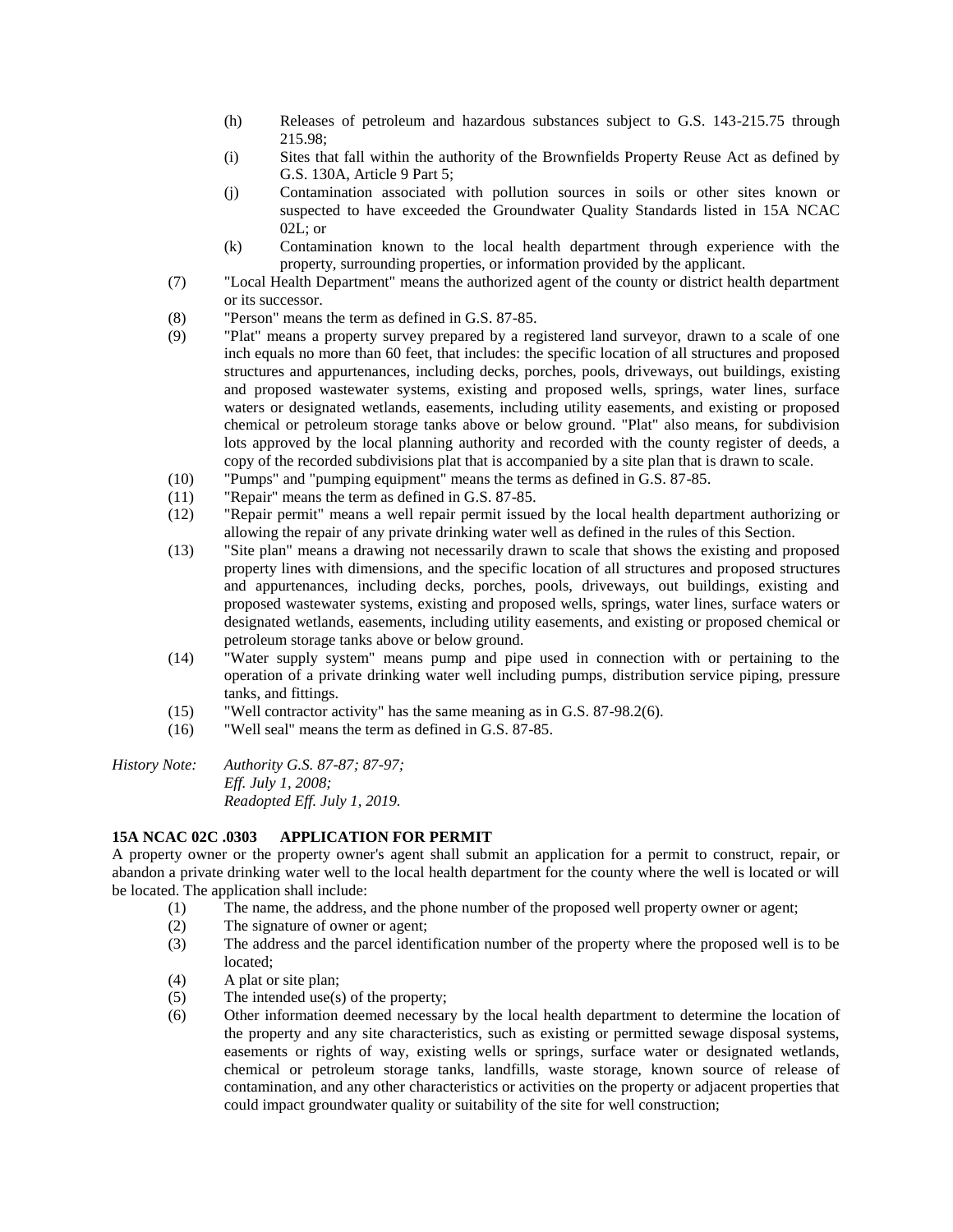- (7) Any current or pending restrictions regarding groundwater use as specified in G.S. 87-88(a); and
- (8) Any variances regarding well construction or location issued under 15A NCAC 02C .0118.

*History Note: Authority G.S. 87-87; 87-97; Eff. July 1, 2008; Readopted Eff. July 1, 2019.*

## **15A NCAC 02C .0304 PERMITTING**

(a) No person shall construct a private drinking water well without first obtaining a well construction permit from the local health department. No person shall repair a private drinking water well without first obtaining a well repair permit, except a well repair permit is not required for maintenance or pump repair or replacement. Disinfection in accordance with 15A NCAC 02C .0111 is a maintenance activity that does not require a repair permit. No person shall permanently abandon a private drinking water well without first obtaining a well abandonment permit from the local health department.

(b) Before issuing a well construction permit, the local health department shall conduct a field investigation to evaluate the topography, landscape position, available space, and potential sources of groundwater contamination on or around the site where a private drinking water well is to be located. Furthermore, the Department shall conduct a search of DEQ's published inventories to determine whether the proposed well site is located within 1,000 feet of a known source of release of contamination. The local health department shall issue a private water well construction permit after determining the site can be permitted for a well meeting the rules of this Section. The local health department shall not issue a construction permit for a well in violation of restrictions regarding groundwater use established pursuant to G.S. 87-88(a). The construction permit shall include a site plan showing the location of potential sources of contamination and area(s) suitable for well construction. The construction permit shall reference documentation from DEQ's published inventories of known releases of contamination within 1,000 feet of the proposed well site, and any known risk of constructing the well related to those findings. The local health department shall issue a written notice of denial of a construction permit if it determines a private drinking water well cannot be constructed in compliance with the rules of this Section. The notice of denial shall include reference to specific laws or rules that cannot be met and shall be provided to the applicant.

(c) Any well permit shall be valid for a period of five years; however, the local health department may revoke a permit at any time if it determines that there has been a material change in any fact or circumstance upon which the permit shall not be issued. The validity of a well construction permit or a well repair permit is not affected by a change in ownership of the site where a private drinking water well is proposed to be located if the proposed well can still be constructed or repaired in the permitted area and in accordance with this Section and 15A NCAC 02C .0100. The local health department may suspend or revoke any permits issued upon a determination that the rules of this Section have been violated.

(d) If there is an improperly abandoned well(s) on the site, the construction permit shall be conditioned upon repair or abandonment of those improperly abandoned well(s) in accordance with the rules of 15A NCAC 02C .0100.

*History Note: Authority G.S. 87-87; 87-97; Eff. July 1, 2008; Readopted Eff. July 1, 2019.*

## **15A NCAC 02C .0305 GROUT INSPECTION AND CERTIFICATION**

(a) The well contractor shall contact the local health department to schedule a grout inspection before grouting a private drinking water well and include the location, permit number, and anticipated time for grouting each private drinking water well. The local health department shall schedule the appointment by the end of the business day before the grouting is to occur except where the local health department has made provisions for scheduling inspections at night or on the same day of the inspection.

(b) Upon completion of a grout inspection, the local health department shall provide a written certification on the well permit that a grout inspection was completed and that the grouting is in compliance with the rules of 15A NCAC 02C .0100. When a local health department is unable to conduct a grout inspection within one hour of the scheduled time, the well contractor may grout a well without a grout inspection by the local health department. The well contractor shall provide a written certification to the local health department that the well has been grouted in compliance with the rules of 15A NCAC 02C .0100. A completed Well Construction Record form GW-1 stating the well was grouted in compliance with the rules of this Section shall serve as the well contractor's grout certification.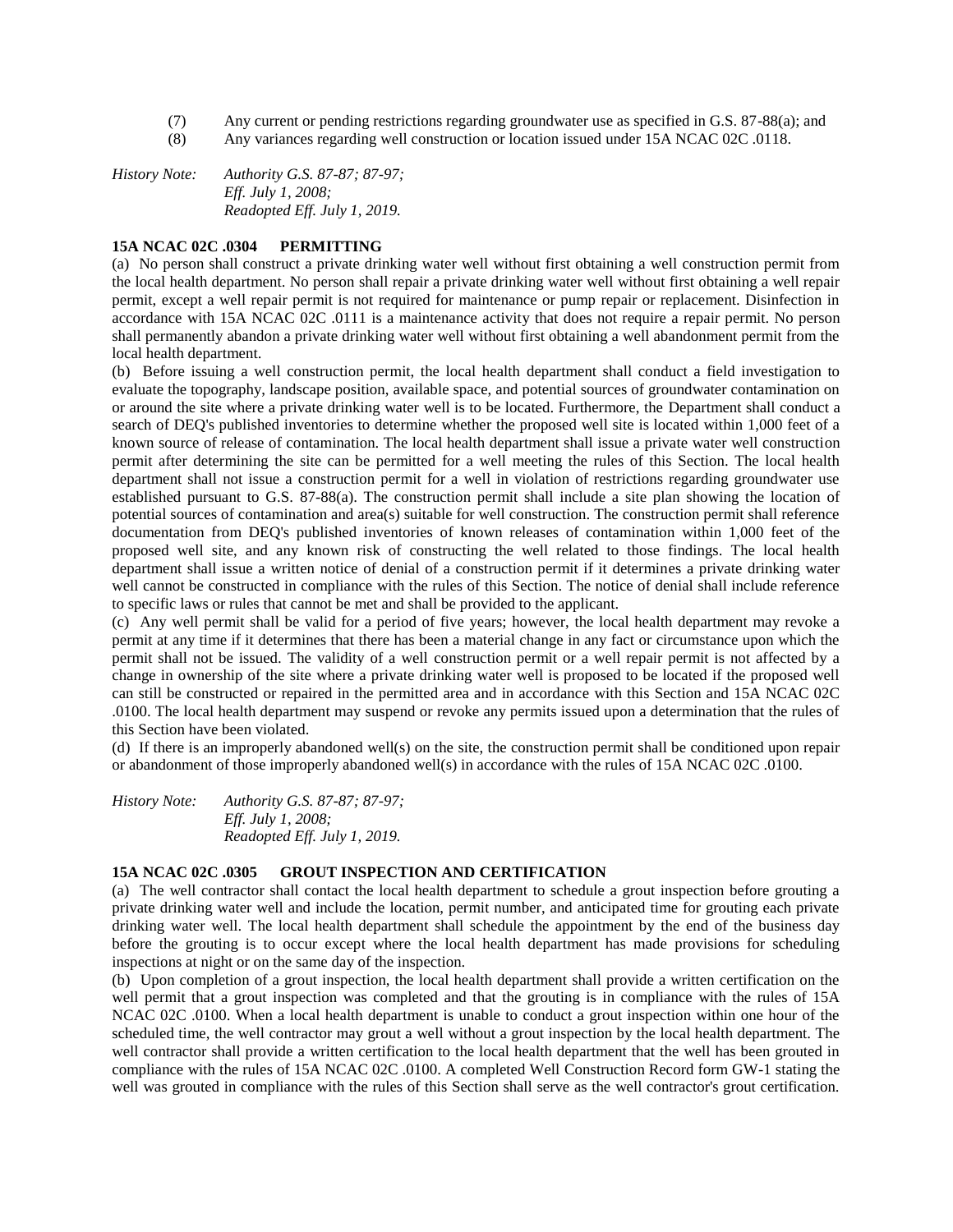For purposes of issuing a Certificate of Completion, the well contractor's grout certification shall be accepted by the local health department as evidence the grout complies with the rules of this Section if the local health department:

- (1) was contacted by the well contractor to schedule a grout inspection;
- (2) was unable to inspect the grouting of the well within one hour following the scheduled time; and
- (3) upon final inspection, finds no evidence to indicate the well grout does not comply with the rules of this Section.

*History Note: Authority G.S. 87-87; 87-97; Eff. July 1, 2008; Readopted Eff. July 1, 2019.*

## **15A NCAC 02C .0306 WELL COMPLETION AND CERTIFICATION**

(a) After receiving a permit to construct a private drinking water well, the property owner or agent shall notify the health department prior to well construction if any of the following occur:

- $(1)$  The separation criteria specified in 15A NCAC 02C .0107 cannot be met;
- (2) The residence or other structure is located other than indicated on the permit;
- (3) The use of the structure is changed from the use specified on the permit;
- (4) The septic system needs to be changed from the location indicated on the permit;
- (5) Landscaping changes have been made that may affect the integrity of the well;
- (6) There are current or pending restrictions regarding groundwater use as specified in G.S. 87-88(a);
- (7) The water source for any well intended for domestic use is adjacent to any water-bearing zone suspected or known to be contaminated; or
- (8) Any other changes occur in the information provided in the application for the well permit.

(b) The well contractor shall maintain a copy of the well construction permit, repair permit, or abandonment permit on the job site at all times during the construction, repair, or abandonment of the well. The well contractor shall meet all the conditions of the permit.

(c) The well contractor shall submit a copy of Well Construction Record (GW-1) to the local health department. Upon completion of construction or repair of a private drinking water well for which a permit is required, the local health department shall inspect the well and issue a Certificate of Completion that includes an "as built" drawing. Prior to the issuance of a Certificate of Completion, the local health department shall verify that the well was constructed in the designated area and according to the well construction permit and the rules of this Subchapter. The local health department shall inspect the grout around the casing for any settling, inspect the well head after the well seal is in place, and verify that a Well Construction Record has been received from the certified well contractor. No person shall place a private drinking water well into service without first having obtained a Certificate of Completion.

*History Note: Authority G.S. 87-87; 87-97; Eff. July 1, 2008; Readopted Eff. July 1, 2019.*

#### **15A NCAC 02C .0307 WELL DATA AND RECORDS**

(a) Any person completing, abandoning, or repairing any well shall submit a record of the construction, abandonment, or repair to the local health department and the Division of Water Resources within 30 days of completion of construction, abandonment, or repair. The record shall be on a form provided by the Department of Environmental Quality.

(b) The local health department shall maintain a registry of all permitted private drinking water wells, specifying the well location and the water quality test results until the well is permanently abandoned in accordance with this Subchapter.

*History Note: Authority G.S. 87-87; 87-97; Eff. July 1, 2008; Readopted Eff. July 1, 2019.*

## **15A NCAC 02C .0308 APPEAL PROCEDURE**

Appeals concerning permit decisions or actions by the local health department to enforce the rules of this Section shall be conducted according to the procedures established in G.S. 150B, the Administrative Procedure Act.